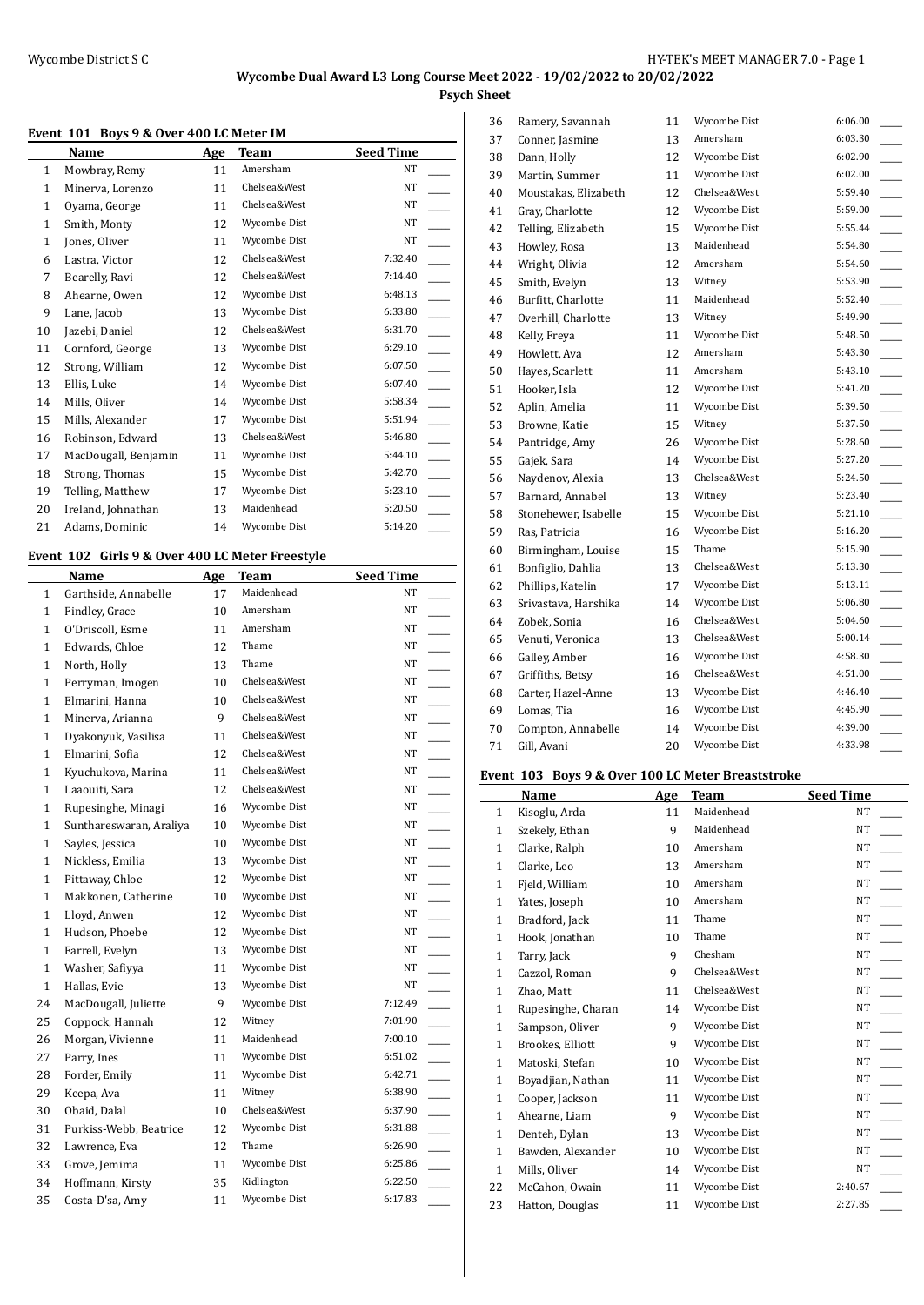**Psych Sheet**

#### **Event 103 ...(Boys 9 & Over 100 LC Meter Breaststroke)**

|    | Name                  | Age | Team         | Seed Time |
|----|-----------------------|-----|--------------|-----------|
| 24 | Yap, Edgar            | 10  | Chelsea&West | 2:25.80   |
| 25 | Roumilhac, Ayden      | 9   | Chelsea&West | 2:22.70   |
| 26 | Chivers, Joshua       | 12  | Thame        | 2:14.10   |
| 27 | Ralfs, Jace           | 9   | Maidenhead   | 2:12.60   |
| 28 | Pazir, Rayyan         | 10  | Maidenhead   | 2:12.10   |
| 29 | Greenwood, Callum     | 10  | Wycombe Dist | 2:10.40   |
| 30 | Lorenzi, Lucas        | 11  | Wycombe Dist | 2:10.37   |
| 31 | Curnow, Thomas        | 13  | Wycombe Dist | 2:08.72   |
| 32 | Brooks, Jack          | 9   | Maidenhead   | 2:07.90   |
| 33 | Suyatin, Luka         | 11  | Wycombe Dist | 2:07.83   |
| 34 | Errey, Christopher    | 11  | Wycombe Dist | 2:06.30   |
| 35 | Jepson, Harry         | 11  | Chesham      | 2:02.30   |
| 36 | Sweeney, Viggo        | 11  | Chelsea&West | 2:01.70   |
| 37 | Anisimov, Marcel      | 10  | Chelsea&West | 2:01.50   |
| 38 | Adams, Damien         | 11  | Wycombe Dist | 1:59.87   |
| 39 | Jagot, Harry          | 11  | Wycombe Dist | 1:59.59   |
| 40 | Kormany, Pal          | 15  | Wycombe Dist | 1:59.30   |
| 41 | Littler, Alexander    | 12  | Chesham      | 1:55.30   |
| 42 | Manser, Alfie         | 13  | Wycombe Dist | 1:54.90   |
| 43 | Blight, George        | 12  | Thame        | 1:52.60   |
| 44 | O'Donnell, Josh       | 10  | Chelsea&West | 1:51.20   |
| 45 | Peart, Harry          | 13  | Wycombe Dist | 1:50.90   |
| 46 | Danielli, Felix       | 11  | Amersham     | 1:50.40   |
| 47 | Amin, Aaran           | 11  | Amersham     | 1:50.20   |
| 48 | Augustine, Daniel     | 11  | Chelsea&West | 1:50.10   |
| 49 | Buffett, Finlay       | 14  | Chesham      | 1:48.40   |
| 49 | Lastra, Victor        | 12  | Chelsea&West | 1:48.40   |
| 51 | Greenough, Joshua     | 11  | Maidenhead   | 1:47.00   |
| 52 | Mucen, Deniz          | 12  | Chelsea&West | 1:46.80   |
| 53 | Jones, Oliver         | 11  | Wycombe Dist | 1:46.60   |
| 54 | Cornford, George      | 13  | Wycombe Dist | 1:46.30   |
| 55 | Ventress, Jack        | 12  | Amersham     | 1:45.60   |
| 56 | Pestell, Oscar        | 14  | Chesham      | 1:45.20   |
| 57 | Whitaker, Mason       | 12  | Chelsea&West | 1:44.80   |
| 58 | Eler, Kaplan          | 10  | Chelsea&West | 1:44.68   |
| 59 | Venuti, Nicolas       | 10  | Chelsea&West | 1:43.10   |
| 60 | Oyama, George         | 11  | Chelsea&West | 1:42.90   |
| 61 | Kaemmerer, Konstantin | 11  | Chelsea&West | 1:41.20   |
| 62 | Ahearne, Owen         | 12  | Wycombe Dist | 1:41.00   |
| 63 | van Kuijk, Matthijs   | 14  | Chesham      | 1:40.80   |
| 64 | Murray, Lochlann      | 12  | Chesham      | 1:40.00   |
| 65 | Dalkin, James         | 12  | Amersham     | 1:39.00   |
| 66 | Wills, Noah           | 12  | Wycombe Dist | 1:38.00   |
| 67 | Howlett, Max          | 12  | Amersham     | 1:37.30   |
| 68 | Minerva, Lorenzo      | 11  | Chelsea&West | 1:36.80   |
| 69 | Ares, Michael         | 10  | Chelsea&West | 1:36.40   |
| 70 | Copliting, Jeremiah   | 14  | Chelsea&West | 1:35.50   |
| 71 | Rivera, Joshua        | 12  | Chelsea&West | 1:34.50   |
| 72 | Gill, Nikita          | 13  | Chelsea&West | 1:33.70   |
| 72 | Pryce-Jones, Luke     | 11  | Chelsea&West | 1:33.70   |
| 74 | Bearelly, Ravi        | 12  | Chelsea&West | 1:32.40   |
| 75 | Lui, Maxwell          | 13  | Chelsea&West | 1:30.10   |
| 76 | Augustine, Joseph     | 12  | Chelsea&West | 1:29.10   |
| 77 | Cardet Marino, Diego  | 14  | Chelsea&West | 1:28.50   |
| 77 | Hunter, Harry         | 15  | Wycombe Dist | 1:28.50   |
| 79 | MacDougall, Benjamin  | 11  | Wycombe Dist | 1:27.80   |
| 80 | Ireland, Johnathan    | 13  | Maidenhead   | 1:26.50   |
| 81 | Lockhart, George      | 14  | Wycombe Dist | 1:25.60   |
| 82 | Maaref, Adam          | 12  | Wycombe Dist | 1:24.90   |
| 83 | Canton, Sebastian     | 13  | Maidenhead   | 1:23.90   |
|    |                       |     |              |           |

| 84 | Danylenko, Dmytro      | 13 | Chelsea&West | 1:23.70 |  |
|----|------------------------|----|--------------|---------|--|
| 85 | Royston-Hayes, Michael | 15 | Wycombe Dist | 1:23.60 |  |
| 86 | Streltsov, Daniel      | 13 | Chelsea&West | 1:23.44 |  |
| 87 | Mackintosh, Gustav     | 14 | Chelsea&West | 1:23.00 |  |
| 88 | Riseley, Alex          | 17 | Witney       | 1:17.10 |  |
| 89 | Robinson, Edward       | 13 | Chelsea&West | 1:16.30 |  |
| 90 | Adams, Dominic         | 14 | Wycombe Dist | 1:13.90 |  |

### **Event 104 Girls 9 & Over 200 LC Meter IM**

|              | Name                           | Age | <b>Team</b>                  | <b>Seed Time</b>                    |
|--------------|--------------------------------|-----|------------------------------|-------------------------------------|
| $\mathbf{1}$ | Gartshore, Hannah              | 10  | Maidenhead                   | NT                                  |
| $\mathbf{1}$ | Woodward, Claudia              | 10  | Maidenhead                   | NT                                  |
| $\mathbf{1}$ | Tyreman, Isla-Rose             | 11  | Amersham                     | NT                                  |
| $\mathbf{1}$ | Mena, Ishani                   | 10  | Amersham                     | NΤ                                  |
| $\mathbf{1}$ | Durham Graves, Gabriela        | 12  | Amersham                     | NT                                  |
| $\mathbf{1}$ | Jones, Evelyn                  | 13  | Amersham                     | NΤ                                  |
| $\mathbf{1}$ | O'Driscoll, Esme               | 11  | Amersham                     | NΤ                                  |
| $\mathbf{1}$ | Smit, Amelie                   | 13  | Amersham                     | NT                                  |
| $\mathbf{1}$ | Sharp, Jasmin                  | 11  | Chesham                      | NΤ                                  |
| $\mathbf{1}$ | Lee, Fizz                      | 11  | Chelsea&West                 | NT                                  |
| $\mathbf{1}$ | Stagno D'Alcontres, Isabella   | 9   | Chelsea&West                 | NT                                  |
| $\mathbf{1}$ | Row, Evelyn                    | 9   | Chelsea&West                 | NΤ                                  |
| $\mathbf{1}$ | Sweeney, Ines                  | 10  | Chelsea&West                 | NT                                  |
| $\mathbf{1}$ | Contogoulas, Alexandra         | 10  | Chelsea&West                 | NT                                  |
| $\mathbf{1}$ | Kyuchukova, Marina             | 11  | Chelsea&West                 | NT                                  |
| $\mathbf{1}$ | Kihato, Wamuyu                 | 9   | Wycombe Dist                 | NT                                  |
| $\mathbf{1}$ | Kelemen, Emma                  | 14  | Wycombe Dist                 | NT                                  |
| $\mathbf{1}$ | Kelemen, Lottie                | 9   | Wycombe Dist                 | NΤ                                  |
| $\mathbf{1}$ | Armstrong, Felicity            | 9   | Wycombe Dist                 | NΤ                                  |
| $\mathbf{1}$ | Potter, Darcey                 | 9   | Wycombe Dist                 | NT                                  |
| $\mathbf{1}$ | Prosser, Amelie                | 10  | Wycombe Dist                 | NT                                  |
| $\mathbf{1}$ | Sunthareswaran, Araliya        | 10  | Wycombe Dist                 | NT                                  |
| $\mathbf{1}$ | Fairgrieve, Alana              | 10  | Wycombe Dist                 | NT                                  |
| $\mathbf{1}$ | Nasr, Leila                    | 10  | Wycombe Dist                 | NT                                  |
| $\mathbf{1}$ | Curzon, Charlotte              | 11  | Wycombe Dist                 | NT                                  |
| $\mathbf{1}$ | Dobrowolski, Erin              | 11  | Wycombe Dist                 | NT                                  |
| $\mathbf{1}$ | Curnow, Annabel                | 10  | Wycombe Dist                 | NT                                  |
| $\mathbf{1}$ | Hopkins, Cleo                  | 14  | Wycombe Dist                 | NT                                  |
| 29           | Meeres, Elowyn                 | 13  | Wycombe Dist                 | 4:55.60                             |
| 30           | Ralph Sargent, Elizabeth       | 10  | Chelsea&West                 | 4:15.90                             |
| 31           | De Meuter, Logan               | 11  | Wycombe Dist                 | 4:08.71                             |
| 32           | Makkonen, Catherine            | 10  | Wycombe Dist                 | 4:07.77                             |
| 33           | Bunch, Isla                    | 10  | Wycombe Dist                 | 3:59.70                             |
| 34           | Laaouiti, Sara                 | 12  | Chelsea&West                 | 3:58.80                             |
| 35           | Perryman, Imogen               | 10  | Chelsea&West                 | 3:47.50                             |
| 36           | MacDougall, Juliette           | 9   | Wycombe Dist                 | 3:47.07                             |
|              | Nickless, Emilia               |     | Wycombe Dist                 | 3:45.20                             |
| 37           |                                | 13  |                              | 3:44.03                             |
| 38           | Parry, Ines<br>Pittaway, Chloe | 11  | Wycombe Dist                 |                                     |
| 39           |                                | 12  | Wycombe Dist<br>Wycombe Dist | 3:43.72<br>3:43.48                  |
| 40           | Lloyd, Anwen                   | 12  | Amersham                     |                                     |
| 41           | Ollivier, Arabella             | 11  |                              | 3:42.80                             |
| 42           | Longwell, Sophie               | 11  | Thame<br>Chelsea&West        | 3:42.10<br><u>.</u>                 |
| 43           | Obaid, Dalal                   | 10  |                              | 3:41.00                             |
| 44           | Coppock, Hannah                | 12  | Witney                       | 3:39.80                             |
| 44           | Moody, Evelyn                  | 10  | Amersham                     | 3:39.80<br>$\overline{\phantom{a}}$ |
| 46           | Hook, Isabella                 | 12  | Thame                        | 3:37.70                             |
| 47           | Minerva, Arianna               | 9   | Chelsea&West                 | 3:36.80                             |
| 48           | Harris, Clementine             | 11  | Chelsea&West                 | 3:35.60                             |
| 49           | Sayles, Jessica                | 10  | Wycombe Dist                 | 3:34.76                             |
| 50           | Lawrence, Eva                  | 12  | Thame                        | 3:29.40                             |
| 51           | Dewhurst, Isla                 | 13  | Amersham                     | 3:24.80                             |
| 52           | Bentley, Lamorna               | 12  | Wycombe Dist                 | 3:24.10                             |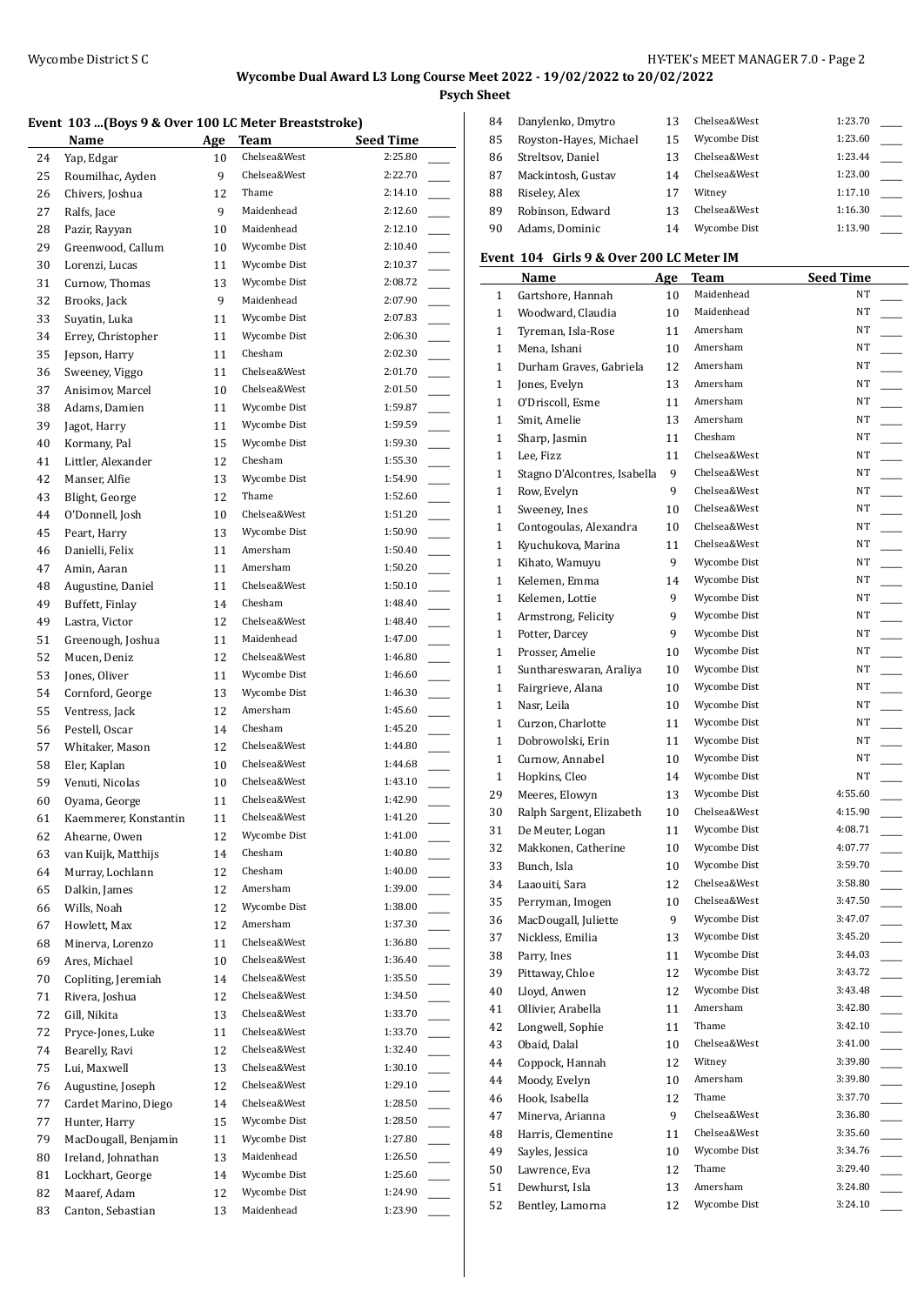**Psych Sheet**

### **Event 104 ...(Girls 9 & Over 200 LC Meter IM)**

|     | Name                   | Age | Team         | <b>Seed Time</b> |
|-----|------------------------|-----|--------------|------------------|
| 53  | Forder, Emily          | 11  | Wycombe Dist | 3:23.40          |
| 53  | Dilinchev, Lillia      | 13  | Wycombe Dist | 3:23.40          |
| 55  | Dann, Holly            | 12  | Wycombe Dist | 3:22.13          |
| 56  | Morgan, Sophie         | 12  | Amersham     | 3:20.80          |
| 57  | Jacklin-Lane, Elsie    | 10  | Amersham     | 3:19.90          |
| 58  | Purkiss-Webb, Beatrice | 12  | Wycombe Dist | 3:19.60          |
| 59  | Yeo, Ada               | 12  | Amersham     | 3:18.40          |
| 60  | Goggin, Nicole         | 13  | Wycombe Dist | 3:18.00          |
| 61  | Keepa, Ava             | 11  | Witney       | 3:17.30          |
| 62  | Jansen, Olivia         | 11  | Amersham     | 3:17.20          |
| 63  | Ramery, Savannah       | 11  | Wycombe Dist | 3:16.70          |
| 63  | Lishchenko, Lara       | 12  | Wycombe Dist | 3:16.70          |
| 65  | Al Faisal, Hissah      | 12  | Chelsea&West | 3:16.44          |
| 66  | Dyakonyuk, Vasilisa    | 11  | Chelsea&West | 3:16.20          |
| 67  | Kidgell, Olivia        | 15  | Thame        | 3:16.00          |
| 67  | Farrell, Evelyn        | 13  | Wycombe Dist | 3:16.00          |
| 69  | Bawden, Isabella       | 12  | Wycombe Dist | 3:15.70          |
| 70  | Naik, Monique          | 12  | Wycombe Dist | 3:15.59          |
| 71  | Washer, Safiyya        | 11  | Wycombe Dist | 3:15.52          |
| 72  | Narda, Amaya           | 13  | Amersham     | 3:15.50          |
| 73  | Grove, Jemima          | 11  | Wycombe Dist | 3:15.20          |
| 74  | Pousiou, Isavella      | 13  | Wycombe Dist | 3:15.00          |
| 75  | Costa-D'sa, Amy        | 11  | Wycombe Dist | 3:14.95          |
| 76  | Caldwell, Freya        | 13  | Maidenhead   | 3:14.80          |
| 77  | Al Faisal, Maya        | 12  | Chelsea&West | 3:14.55          |
| 78  | Elmarini, Sofia        | 12  | Chelsea&West | 3:13.40          |
| 79  | Martin, Summer         | 11  | Wycombe Dist | 3:13.00          |
| 80  | Bunimovich, Olivia     | 11  | Chelsea&West | 3:12.90          |
| 80  | Gray, Charlotte        | 12  | Wycombe Dist | 3:12.90          |
| 82  | Hudson, Phoebe         | 12  | Wycombe Dist | 3:11.50          |
| 83  | Thompson, Isabelle     | 13  | Wycombe Dist | 3:09.00          |
| 84  | Ives, Katherine        | 11  | Wycombe Dist | 3:08.40          |
| 85  | Moustakas, Elizabeth   | 12  | Chelsea&West | 3:08.30          |
| 86  | Martiyanova, Natalya   | 13  | Wycombe Dist | 3:08.10          |
| 86  | Ras, Patricia          | 16  | Wycombe Dist | 3:08.10          |
| 88  | Duell, Emilia          | 12  | Maidenhead   | 3:07.90          |
| 89  | Howley, Rosa           | 13  | Maidenhead   | 3:07.80          |
| 89  | Yates, Imogen          | 12  | Amersham     | 3:07.80          |
| 91  | Trincano, Jade         | 12  | Chelsea&West | 3:07.60          |
| 92  | Conner, Jasmine        | 13  | Amersham     | 3:07.50          |
| 93  | Heeraman, Dipa         | 13  | Maidenhead   | 3:06.50          |
| 94  | Rogers, Isabel         | 13  | Wycombe Dist | 3:05.20          |
| 95  | Kelly, Freya           | 11  | Wycombe Dist | 3:05.10          |
| 96  | Clifford, Maisie       | 13  | Wycombe Dist | 3:04.83          |
| 97  | Orfanidis, Maya        | 9   | Chelsea&West | 3:02.70          |
| 98  | Chapman, Emily         | 13  | Amersham     | 3:01.90          |
| 99  | Block, Martha          | 15  | Wycombe Dist | 3:01.70          |
| 100 | Zobek, Olivia          | 12  | Chelsea&West | 2:58.88          |
| 101 | Then, Olivia           | 12  | Maidenhead   | 2:58.00          |
| 102 | Kurati, Kaltrina       | 13  | Chelsea&West | 2:57.00          |
| 103 | Pittaway, Evie         | 13  | Wycombe Dist | 2:56.60          |
| 104 | Hooker, Isla           | 12  | Wycombe Dist | 2:56.20          |
| 104 | Stonehewer, Isabelle   | 15  | Wycombe Dist | 2:56.20          |
| 106 | Machin, Sophie         | 12  | Amersham     | 2:55.80          |
| 107 | Gajek, Sara            | 14  | Wycombe Dist | 2:55.70          |
| 108 | Elford, Annaliese      | 12  | Witney       | 2:54.00          |
| 109 | Bonfiglio, Dahlia      | 13  | Chelsea&West | 2:53.70          |
| 110 | Osorio, Keira          | 13  | Chelsea&West | 2:52.20          |
| 111 | Birmingham, Louise     | 15  | Thame        | 2:48.90          |
| 112 | Barnard, Annabel       | 13  | Witney       | 2:48.80          |
|     |                        |     |              |                  |

| 113 | Mucen, Selin             | 15 | Chelsea&West | 2:47.71 |  |
|-----|--------------------------|----|--------------|---------|--|
| 114 | Heard-Norrish, Charlotte | 13 | Maidenhead   | 2:47.00 |  |
| 115 | Ireland, Caitlin         | 16 | Maidenhead   | 2:45.46 |  |
| 116 | Kennedy, Abigail         | 18 | Wycombe Dist | 2:43.10 |  |
| 117 | Compton, Annabelle       | 14 | Wycombe Dist | 2:38.60 |  |
| 118 | Bunimovich, Victoria     | 14 | Chelsea&West | 2:32.10 |  |
| 119 | Perks, Eleanor           | 16 | Witney       | 2:29.20 |  |

### **Event 105 Boys 9 & Over 200 LC Meter Backstroke**

|              | Name                    | <b>Age</b> | <b>Team</b>  | <b>Seed Time</b>                    |
|--------------|-------------------------|------------|--------------|-------------------------------------|
| $\mathbf{1}$ | Szekely, Ethan          | 9          | Maidenhead   | NT                                  |
| $\mathbf{1}$ | Batey, Fraser           | 11         | Chesham      | NT                                  |
| $\mathbf{1}$ | Landon, Jeremy          | 16         | Chesham      | NT                                  |
| $\mathbf{1}$ | O'Donnell, Josh         | 10         | Chelsea&West | NT                                  |
| $\mathbf{1}$ | Sweeney, Viggo          | 11         | Chelsea&West | NT                                  |
| $\mathbf{1}$ | Bawden, Alexander       | 10         | Wycombe Dist | NT                                  |
| $\mathbf{1}$ | Mills, Alexander        | 17         | Wycombe Dist | NT                                  |
| 8            | Lorenzi, Lucas          | 11         | Wycombe Dist | 4:00.89                             |
| 9            | Bonfiglio, Luc          | 10         | Chelsea&West | 3:45.90                             |
| 10           | Blight, George          | 12         | Thame        | 3:33.20<br>$\overline{\phantom{a}}$ |
| 11           | Oyama, George           | 11         | Chelsea&West | 3:28.60<br>$\overline{\phantom{a}}$ |
| 12           | Griffiths, Joe          | 10         | Maidenhead   | $\overline{a}$<br>3:28.50           |
| 13           | Brooks, Jack            | 9          | Maidenhead   | 3:27.90                             |
| 14           | Minerva, Lorenzo        | 11         | Chelsea&West | 3:24.40                             |
| 15           | Lastra, Victor          | 12         | Chelsea&West | 3:24.00<br>$\overline{\phantom{a}}$ |
| 16           | Jagot, Harry            | 11         | Wycombe Dist | 3:23.38<br>$\overline{\phantom{a}}$ |
| 17           | Cornford, George        | 13         | Wycombe Dist | 3:20.69<br>$\overline{\phantom{a}}$ |
| 18           | Errey, Christopher      | 11         | Wycombe Dist | 3:16.78<br>$\overline{\phantom{a}}$ |
| 19           | Amin, Aaran             | 11         | Amersham     | 3:16.40<br>$\overline{\phantom{a}}$ |
| 20           | Ares, Michael           | 10         | Chelsea&West | 3:10.33<br>$\frac{1}{1}$            |
| 21           | Eler, Kaplan            | 10         | Chelsea&West | 3:09.71<br>$\overline{\phantom{a}}$ |
| 22           | Bearelly, Ravi          | 12         | Chelsea&West | 3:07.20                             |
| 23           | Venuti, Nicolas         | 10         | Chelsea&West | 3:03.51<br><u>in</u>                |
| 24           | Kaemmerer, Konstantin   | 11         | Chelsea&West | 3:01.80<br>$\overline{\phantom{a}}$ |
| 25           | Kennedy, Samuel         | 13         | Maidenhead   | 2:58.60                             |
| 26           | Mowbray, Remy           | 11         | Amersham     | 2:58.40<br>$\overline{\phantom{a}}$ |
| 27           | Lane, Jacob             | 13         | Wycombe Dist | 2:57.70<br>$\overline{\phantom{a}}$ |
| 28           | Wills, Noah             | 12         | Wycombe Dist | 2:57.40                             |
| 29           | Keen, Jesse             | 13         | Amersham     | 2:55.00<br>$\overline{\phantom{a}}$ |
| 30           | Pryce-Jones, Luke       | 11         | Chelsea&West | 2:52.70<br>$\overline{\phantom{a}}$ |
| 30           | Ahearne, Owen           | 12         | Wycombe Dist | 2:52.70<br>$\overline{\phantom{a}}$ |
| 32           | Friesen, Finley         | 11         | Maidenhead   | 2:52.60<br>$\overline{\phantom{a}}$ |
| 33           | Streltsov, Daniel       | 13         | Chelsea&West | 2:51.64<br>$\overline{\phantom{a}}$ |
| 34           | Mills, Oliver           | 14         | Wycombe Dist | 2:50.80                             |
| 35           | Rivera, Joshua          | 12         | Chelsea&West | 2:50.50                             |
| 36           | Maaref, Adam            | 12         | Wycombe Dist | 2:49.70                             |
| 37           | Pedrola, Keiron         | 15         | Wycombe Dist | 2:48.68                             |
| 38           | Lockhart, George        | 14         | Wycombe Dist | 2:48.10                             |
| 39           | Danylenko, Dmytro       | 13         | Chelsea&West | 2:47.50                             |
| 40           | Eler, Aslan             | 13         | Chelsea&West | 2:43.30                             |
| 41           | Ellis, Luke             | 14         | Wycombe Dist | 2:42.70                             |
| 42           | Bakshi, Gursahej        | 15         | Wycombe Dist | 2:42.00                             |
| 43           | Agko, Angelos           | 14         | Maidenhead   | 2:40.50                             |
| 44           | MacDougall, Benjamin    | 11         | Wycombe Dist | 2:39.90                             |
| 45           | Rupesinghe, Charan      | 14         | Wycombe Dist | 2:39.50<br>$\overline{\phantom{a}}$ |
| 46           | Strong, Thomas          | 15         | Wycombe Dist | 2:38.90                             |
| 47           | Francisco Summers, Levi | 16         | Wycombe Dist | 2:29.15                             |
| 48           | Barnard, Joseph         | 14         | Witney       | 2:25.80                             |
| 49           | Pratt, Lanre            | 15         | Chelsea&West | 2:24.20                             |
| 50           | Adams, Josef            | 14         | Chelsea&West | 2:21.44                             |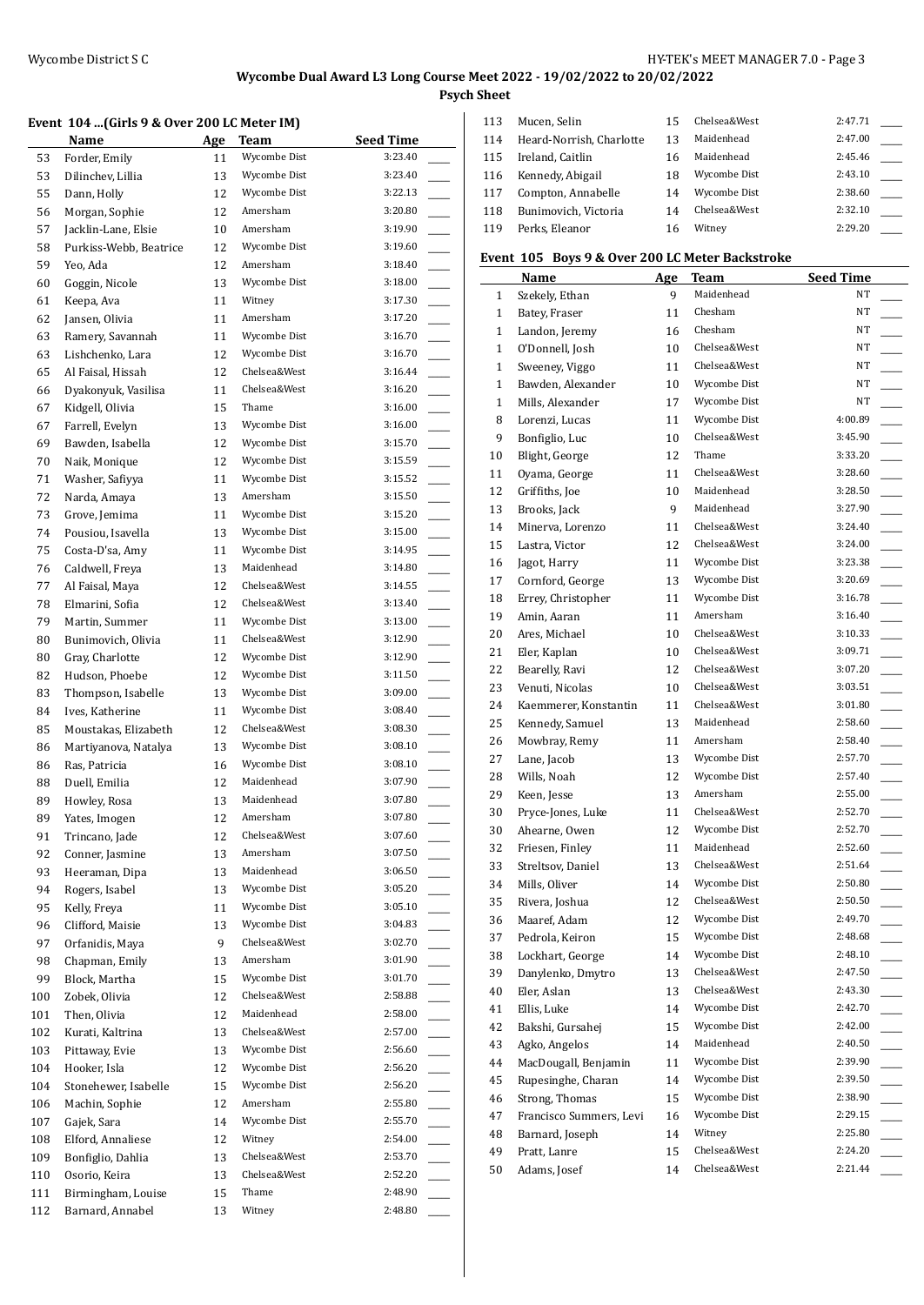**Psych Sheet**

### **Event 106 Girls 9 & Over 50 LC Meter Backstroke**

| вусні том    | and y & Over 50 LC Meter Datisti UKE<br>Name |           | <b>Team</b>           | <b>Seed Time</b>                    |
|--------------|----------------------------------------------|-----------|-----------------------|-------------------------------------|
| $\mathbf{1}$ | Cheeseman, Amy                               | Age<br>10 | Maidenhead            | NT                                  |
| $\mathbf{1}$ | Tyreman, Isla-Rose                           | 11        | Amersham              | NT                                  |
| $\mathbf{1}$ | Schurer, Megan                               | 11        | Amersham              | NT                                  |
| 1            | Dell, Lily                                   | 11        | Amersham              | NT                                  |
| $\mathbf{1}$ | Westmacott, Isla                             | 10        | Amersham              | NT                                  |
| $\mathbf{1}$ | Martin, Louisa                               | 11        | Thame                 | NT                                  |
| $\mathbf{1}$ | Edwards, Chloe                               | 12        | Thame                 | NT                                  |
| $\mathbf{1}$ | Buffett, Freya                               | 10        | Chesham               | NT                                  |
| $\mathbf{1}$ | Cherry, Sophia                               | 10        | Chesham               | NT                                  |
| $\mathbf{1}$ | Lewis, Daisy                                 | 11        | Chesham               | NT                                  |
| $\mathbf{1}$ | Sharp, Jasmin                                | 11        | Chesham               | NT                                  |
| $\mathbf{1}$ | Malecka, Apolonia                            | 9         | Wycombe Dist          | NT                                  |
| $\mathbf{1}$ | Giannotti, Xanthe                            | 9         | Wycombe Dist          | NT                                  |
| $\mathbf{1}$ | Kashis, Maisa                                | 10        | Wycombe Dist          | NT                                  |
| $\mathbf{1}$ | McQuillan, Romilly                           | 9         | Wycombe Dist          | NT                                  |
| $\mathbf{1}$ | Houghton, Annabelle                          | 10        | Wycombe Dist          | NT                                  |
| $\mathbf{1}$ | Curzon, Ellen                                | 10        | Wycombe Dist          | NT                                  |
| $\mathbf{1}$ | Cameron-Mowat, Nelly                         | 9         | Wycombe Dist          | NT                                  |
| $\mathbf{1}$ | Mills, Hannah                                | 10        | Wycombe Dist          | NT                                  |
| 20           | Sutcliffe, Angelina                          | 10        | Wycombe Dist          | 1:11.30                             |
| 21           | Palmer, Antonia                              | 9         | Wycombe Dist          | 1:09.02<br>$\overline{\phantom{a}}$ |
| 22           | Stagno D'Alcontres, Isabella                 | 9         | Chelsea&West          | 1:08.70                             |
| 23           | Marshall, Mia                                | 9         | Wycombe Dist          | 1:05.80                             |
| 24           | Wilkinson, Jessica                           | 10        | Wycombe Dist          | 1:04.88<br>$\overline{\phantom{a}}$ |
| 25           | Wahlberg, Lana                               | 11        | Amersham              | 1:04.40                             |
| 26           | Gibbons, Hannah                              | 12        | Wycombe Dist          | 1:04.38                             |
| 27           | Sutcliffe, Victoria                          | 10        | Wycombe Dist          | 1:04.00                             |
| 28           | Al-Naimi, Laurca                             | 9         | Amersham              | 1:03.80<br>$\overline{\phantom{a}}$ |
| 29           | Sunthareswaran, Araliya                      | 10        | Wycombe Dist          | 1:02.60                             |
| 30           | Denman, Lottie                               | 10        | Wycombe Dist          | 1:02.30                             |
| 31           | Teeken, Ella                                 | 11        | Wycombe Dist          | 1:02.20                             |
| 31           | Fairgrieve, Alana                            | 10        | Wycombe Dist          | 1:02.20<br>$\overline{\phantom{a}}$ |
| 33           | Prosser, Amelie                              | 10        | Wycombe Dist          | 1:02.00<br>$\overline{\phantom{a}}$ |
| 34           | Wittich, Grace                               | 9         | Amersham              | 1:00.70                             |
| 35           | Heap, Emelia                                 | 9         | Wycombe Dist          | 59.75                               |
| 36           | Redfern, Ella                                | 9         | Wycombe Dist          | 59.40                               |
| 37           | Ebohon, Zaneta                               | 9         | Wycombe Dist          | 59.20                               |
| 38           | Curzon, Charlotte                            | 11        | Wycombe Dist          | 59.10                               |
| 39           | Cherry, Amelia                               | 11        | Chesham               | 59.00<br>58.60                      |
| 40           | Lewis, Rosaline                              | 11        | Thame<br>Wycombe Dist | 58.50                               |
| 41<br>42     | Walsh, Amelia<br>Hall, Una                   | 10<br>9   | Wycombe Dist          | 57.99                               |
| 43           | Rogers, Sophie                               | 10        | Wycombe Dist          | 57.45                               |
| 44           | Potter, Darcey                               | 9         | Wycombe Dist          | 57.13                               |
| 45           | Curnow, Annabel                              | 10        | Wycombe Dist          | 56.90<br>$\overline{\phantom{a}}$   |
| 46           | Armstrong, Felicity                          | 9         | Wycombe Dist          | 56.80<br>$\overline{\phantom{a}}$   |
| 47           | Dobrowolski, Erin                            | 11        | Wycombe Dist          | 55.74                               |
| 48           | Olson, Annika                                | 9         | Chelsea&West          | 55.70<br>$\mathbb{R}$               |
| 49           | Penna, Jessica                               | 10        | Wycombe Dist          | 55.60<br>$\overline{\phantom{a}}$   |
| 50           | Robinson, Mia                                | 11        | Amersham              | 54.60                               |
| 51           | Nasr, Leila                                  | 10        | Wycombe Dist          | 54.53                               |
| 52           | Sethi, Aryana                                | 9         | Chelsea&West          | 54.40<br>$\overline{\phantom{a}}$   |
| 53           | Bravington, Melissa                          | 12        | Wycombe Dist          | 54.10                               |
| 54           | Labrande, Sophia                             | 9         | Chelsea&West          | 53.60<br>$\overline{\phantom{a}}$   |
| 55           | Obaid, Dalal                                 | 10        | Chelsea&West          | 53.30<br><u>.</u>                   |
| 56           | Milner, Katherine                            | 11        | Maidenhead            | 53.10<br>$\overline{\phantom{a}}$   |
| 56           | Robinson, Martha                             | 9         | Amersham              | 53.10<br>$\overline{\phantom{a}}$   |
| 58           | Chicote Amigo, Valentina                     | 9         | Maidenhead            | 52.90                               |
| 59           | Makkonen, Catherine                          | 10        | Wycombe Dist          | 52.86                               |
|              |                                              |           |                       |                                     |

| 60  | Ursini, Nikol            | 10 | Chelsea&West | 52.60 |
|-----|--------------------------|----|--------------|-------|
| 60  | Ralph Sargent, Elizabeth | 10 | Chelsea&West | 52.60 |
| 62  | Jones, Thandie           | 11 | Chesham      | 52.10 |
| 63  | Greenough, Isabel        | 9  | Maidenhead   | 51.80 |
| 63  | Bunch, Isla              | 10 | Wycombe Dist | 51.80 |
| 65  | Adamis, Clara            | 10 | Chesham      | 51.30 |
| 66  | Kidgell, Charlotte       | 11 | Thame        | 50.70 |
| 67  | Keylock, Seren           | 10 | Amersham     | 50.50 |
| 67  | Ward, Ruby               | 14 | Wycombe Dist | 50.50 |
| 69  | Row, Evelyn              | 9  | Chelsea&West | 50.40 |
| 70  | Sweeney, Ines            | 10 | Chelsea&West | 50.00 |
| 71  | Bolton, Amber            | 12 | Amersham     | 49.50 |
| 72  | Perryman, Imogen         | 10 | Chelsea&West | 49.20 |
| 73  | Mena, Ishani             | 10 | Amersham     | 49.00 |
| 73  | Arake, Anshi             | 14 | Wycombe Dist | 49.00 |
| 75  | MacDougall, Juliette     | 9  | Wycombe Dist | 48.69 |
| 76  | Longwell, Sophie         | 11 | Thame        | 48.50 |
| 77  | Ringer, Ella             | 10 | Maidenhead   | 48.20 |
| 77  | Amin, Anaiya             | 11 | Amersham     | 48.20 |
| 77  | Priestley, Chloe         | 12 | Thame        | 48.20 |
| 80  | Kelemen, Lottie          | 9  | Wycombe Dist | 47.56 |
| 81  | Ares, Myla               | 9  | Chelsea&West | 47.50 |
| 82  | Hopkins, Cleo            | 14 | Wycombe Dist | 47.43 |
| 83  | Reed, Annabel            | 13 | Wycombe Dist | 47.25 |
| 84  | Pittaway, Chloe          | 12 | Wycombe Dist | 47.01 |
| 85  | Lloyd, Anwen             | 12 | Wycombe Dist | 46.50 |
| 86  | Fincken, Rennie          | 12 | Thame        | 46.40 |
| 87  | Ollivier, Arabella       | 11 | Amersham     | 46.10 |
| 88  | Royston-Hayes, Madeleine | 12 | Wycombe Dist | 46.00 |
| 89  | Hoffmann, Kirsty         | 35 | Kidlington   | 45.80 |
| 90  | Moss, Harriet            | 13 | Wycombe Dist | 45.76 |
| 91  | Contogoulas, Alexandra   | 10 | Chelsea&West | 45.70 |
| 92  | Hartstone, Lana          | 12 | Wycombe Dist | 45.30 |
| 93  | Sayles, Jessica          | 10 | Wycombe Dist | 45.20 |
| 94  | Minerva, Arianna         | 9  | Chelsea&West | 45.00 |
| 95  | Farrell, Evelyn          | 13 | Wycombe Dist | 44.90 |
| 96  | Nickless, Emilia         | 13 | Wycombe Dist | 44.71 |
| 96  | Naik, Monique            | 12 | Wycombe Dist | 44.71 |
| 98  | Dilinchev, Lillia        | 13 | Wycombe Dist | 44.50 |
| 99  | Comer, Analise           | 11 | Chelsea&West | 44.10 |
| 100 | Beresford Jones, Maisie  | 9  | Maidenhead   | 44.00 |
| 100 | De Meuter, Logan         | 11 | Wycombe Dist | 44.00 |
| 102 | Harris, Clementine       | 11 | Chelsea&West | 43.90 |
| 103 | Marquez, Lara            | 9  | Chelsea&West | 43.80 |
| 104 | Boyce, Jessica           | 11 | Maidenhead   | 43.70 |
| 105 | Hook, Isabella           | 12 | Thame        | 43.60 |
| 105 | Bentley, Lamorna         | 12 | Wycombe Dist | 43.60 |
| 107 | Dann, Holly              | 12 | Wycombe Dist | 43.57 |
| 108 | Narda, Amaya             | 13 | Amersham     | 43.30 |
| 109 | Lawrence, Eva            | 12 | Thame        | 43.00 |
| 110 | Durham Graves, Gabriela  | 12 | Amersham     | 42.80 |
| 111 | Jacklin-Lane, Elsie      | 10 | Amersham     | 42.70 |
| 111 | North, Holly             | 13 | Thame        | 42.70 |
| 113 | Lishchenko, Lara         | 12 | Wycombe Dist | 42.58 |
| 114 | Dyakonyuk, Vasilisa      | 11 | Chelsea&West | 42.50 |
| 115 | Martin, Summer           | 11 | Wycombe Dist | 42.40 |
| 115 | Martiyanova, Natalya     | 13 | Wycombe Dist | 42.40 |
| 117 | Smith, Evelyn            | 13 | Witney       | 42.30 |
| 117 | Jones, Roxie             | 14 | Chesham      | 42.30 |
| 119 | Costa-D'sa, Amy          | 11 | Wycombe Dist | 42.16 |
| 120 | Gartshore, Hannah        | 10 | Maidenhead   | 42.10 |
| 121 | Moody, Evelyn            | 10 | Amersham     | 41.90 |
|     |                          |    |              |       |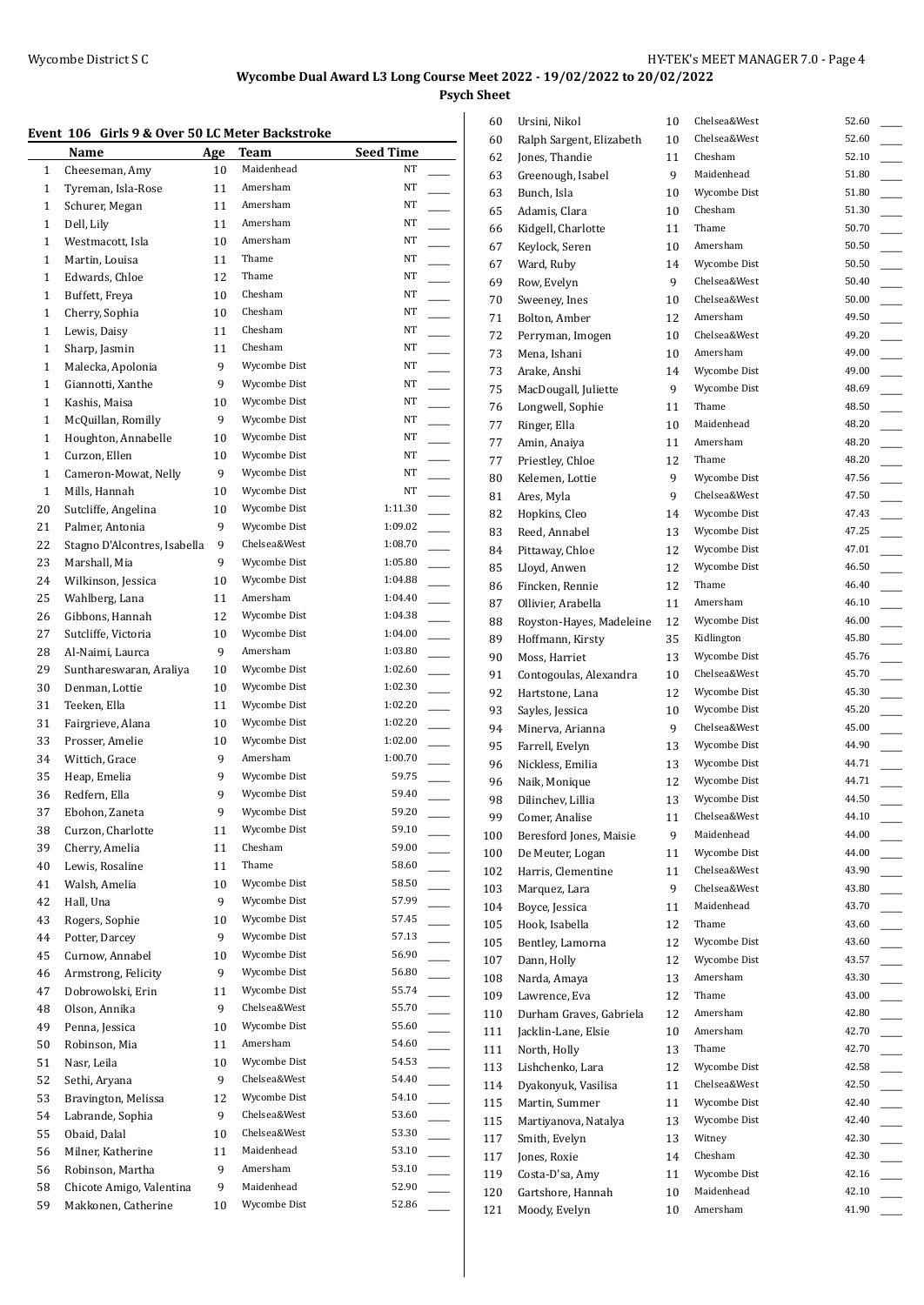**Psych Sheet**

#### **Event 106 ...(Girls 9 & Over 50 LC Meter Backstroke)**

|     | Name                 | Age | Team         | <b>Seed Time</b> |
|-----|----------------------|-----|--------------|------------------|
| 122 | McGinley, Mollie     | 9   | Wycombe Dist | 41.72            |
| 123 | Jones, Evelyn        | 13  | Amersham     | 41.70            |
| 124 | Caldwell, Freya      | 13  | Maidenhead   | 41.40            |
| 125 | Shanly, Cora         | 12  | Maidenhead   | 41.20            |
| 125 | Bunimovich, Olivia   | 11  | Chelsea&West | 41.20            |
| 127 | Zobek, Sonia         | 16  | Chelsea&West | 41.14            |
| 128 | Wright, Olivia       | 12  | Amersham     | 41.10            |
| 128 | Forder, Emily        | 11  | Wycombe Dist | 41.10            |
| 130 | Lee, Fizz            | 11  | Chelsea&West | 41.00            |
| 130 | Al Faisal, Hissah    | 12  | Chelsea&West | 41.00            |
| 132 | O'Driscoll, Esme     | 11  | Amersham     | 40.90            |
| 132 | Yeo, Ada             | 12  | Amersham     | 40.90            |
| 132 | Dewhurst, Isla       | 13  | Amersham     | 40.90            |
| 135 | Findley, Grace       | 10  | Amersham     | 40.70            |
| 136 | Heeraman, Dipa       | 13  | Maidenhead   | 40.60            |
| 137 | Pousiou, Isavella    | 13  | Wycombe Dist | 40.39            |
| 138 | Al Faisal, Maya      | 12  | Chelsea&West | 40.37            |
| 139 | Howley, Rosa         | 13  | Maidenhead   | 40.20            |
| 140 | Elford, Annaliese    | 12  | Witney       | 39.70            |
| 140 | Jansen, Olivia       | 11  | Amersham     | 39.70            |
| 142 | Kelly, Freya         | 11  | Wycombe Dist | 39.50            |
| 143 | Kelemen, Emma        | 14  | Wycombe Dist | 39.47            |
| 144 | Overhill, Charlotte  | 13  | Witney       | 39.40            |
| 144 | Clifford, Maisie     | 13  | Wycombe Dist | 39.40            |
| 144 | Ramery, Savannah     | 11  | Wycombe Dist | 39.40            |
| 147 | Block, Martha        | 15  | Wycombe Dist | 39.30            |
| 148 | Chapman, Emily       | 13  | Amersham     | 39.10            |
| 149 | Trincano, Jade       | 12  | Chelsea&West | 39.00            |
| 149 | Hudson, Phoebe       | 12  | Wycombe Dist | 39.00            |
| 149 | Ng, Emily            | 16  | Wycombe Dist | 39.00            |
| 152 | Hayes, Scarlett      | 11  | Amersham     | 38.90            |
| 153 | Moustakas, Elizabeth | 12  | Chelsea&West | 38.70            |
| 154 | Orfanidis, Maya      | 9   | Chelsea&West | 38.60            |
| 155 | Morgan, Sophie       | 12  | Amersham     | 38.50            |
| 156 | Ives, Katherine      | 11  | Wycombe Dist | 38.10            |
| 156 | Gajek, Sara          | 14  | Wycombe Dist | 38.10            |
| 158 | Kurati, Kaltrina     | 13  | Chelsea&West | 38.00            |
| 159 | Barnard, Annabel     | 13  | Witney       | 37.70            |
| 159 | Morgan, Vivienne     | 11  | Maidenhead   | 37.70            |
| 159 | Osorio, Keira        | 13  | Chelsea&West | 37.70            |
| 159 | Ras, Patricia        | 16  | Wycombe Dist | 37.70            |
| 163 | Bawden, Isabella     | 12  | Wycombe Dist | 37.60            |
| 163 | Hooker, Isla         | 12  | Wycombe Dist | 37.60            |
| 165 | Pittaway, Evie       | 13  | Wycombe Dist | 37.40            |
| 166 | Zobek, Olivia        | 12  | Chelsea&West | 37.20            |
| 167 | Yates, Imogen        | 12  | Amersham     | 37.10            |
| 168 | Phillips, Katelin    | 17  | Wycombe Dist | 36.90            |
| 169 | Thompson, Isabelle   | 13  | Wycombe Dist | 36.70            |
| 170 | Bonfiglio, Dahlia    | 13  | Chelsea&West | 36.50            |
| 171 | Then, Olivia         | 12  | Maidenhead   | 36.20            |
| 172 | Crowhurst, Katie     | 17  | Wycombe Dist | 35.27            |
| 173 | Mucen, Selin         | 15  | Chelsea&West | 35.20            |
| 174 | Griffiths, Betsy     | 16  | Chelsea&West | 35.10            |
| 174 | Bunimovich, Victoria | 14  | Chelsea&West | 35.10            |
| 176 | Kennedy, Abigail     | 18  | Wycombe Dist | 35.00            |
| 177 | Carter, Hazel-Anne   | 13  | Wycombe Dist | 34.40            |
| 177 | Galley, Amber        | 16  | Wycombe Dist | 34.40            |
| 179 | T-Saldana, Maya      | 15  | Witney       | 34.00            |
| 180 | Gill, Avani          | 20  | Wycombe Dist | 32.93            |
| 181 | Ireland, Caitlin     | 16  | Maidenhead   | 32.30            |
|     |                      |     |              |                  |

| 182          | Sargent, Imogen                               | 17  | Chelsea&West | 32.19            |                          |
|--------------|-----------------------------------------------|-----|--------------|------------------|--------------------------|
| 183          | Grove, Thomasina                              | 15  | Chelsea&West | 32.04            |                          |
| 184          | Lomas, Tia                                    | 16  | Wycombe Dist | 31.70            |                          |
|              | Event 107 Boys 9 & Over 50 LC Meter Butterfly |     |              |                  |                          |
|              | <b>Name</b>                                   | Age | <b>Team</b>  | <b>Seed Time</b> |                          |
| $\mathbf{1}$ | Szekely, Ethan                                | 9   | Maidenhead   | NT               |                          |
| $\mathbf{1}$ | Dhoke, Aditya                                 | 11  | Maidenhead   | NT               |                          |
| $\mathbf{1}$ | Schiavi, Massimo                              | 12  | Amersham     | NT               |                          |
| $\mathbf{1}$ | Blight, George                                | 12  | Thame        | NT               |                          |
| $\mathbf{1}$ | Prajapati, Deven                              | 15  | Chesham      | NT               |                          |
|              |                                               | 11  | Chesham      | NT               |                          |
| $\mathbf{1}$ | Batey, Fraser                                 |     | Chelsea&West |                  |                          |
| $\mathbf{1}$ | Wong, Tsz Yan Otto                            | 9   |              | NT               |                          |
| $\mathbf{1}$ | Brookes, Elliott                              | 9   | Wycombe Dist | NT               |                          |
| $\mathbf{1}$ | Matoski, Stefan                               | 10  | Wycombe Dist | NT               |                          |
| $\mathbf{1}$ | Witney, Ethan                                 | 11  | Wycombe Dist | NT               |                          |
| $\mathbf{1}$ | Horton, Baliraja                              | 10  | Wycombe Dist | NT               |                          |
| 12           | Tarry, Jack                                   | 9   | Chesham      | 1:22.30          |                          |
| 13           | Hatton, Douglas                               | 11  | Wycombe Dist | 1:11.10          |                          |
| 14           | McCahon, Owain                                | 11  | Wycombe Dist | 1:08.50          |                          |
| 15           | Ahearne, Liam                                 | 9   | Wycombe Dist | 1:08.15          | $\overline{\phantom{a}}$ |
| 16           | Hook, Jonathan                                | 10  | Thame        | 1:06.90          |                          |
| 17           | Chivers, Joshua                               | 12  | Thame        | 1:04.60          | $\overline{\phantom{a}}$ |
| 18           | Bradford, Jack                                | 11  | Thame        | 1:04.00          | $\overline{\phantom{a}}$ |
| 19           | Fjeld, William                                | 10  | Amersham     | 1:02.00          |                          |
| 20           | Yap, Edgar                                    | 10  | Chelsea&West | 1:01.90          |                          |
| 21           | Roumilhac, Ayden                              | 9   | Chelsea&West | 1:00.20          |                          |
| 22           | Littler, Alexander                            | 12  | Chesham      | 59.50            |                          |
| 23           | Greenwood, Callum                             | 10  | Wycombe Dist | 57.60            |                          |
| 24           | Anisimov, Marcel                              | 10  | Chelsea&West | 56.60            | $\mathbb{R}^n$           |
| 25           | Denteh, Dylan                                 | 13  | Wycombe Dist | 56.20            |                          |
| 26           | Brooks, Jack                                  | 9   | Maidenhead   | 55.80            |                          |
| 26           | Bawden, Alexander                             | 10  | Wycombe Dist | 55.80            | $\overline{\phantom{a}}$ |
| 28           | Zhao, Matt                                    | 11  | Chelsea&West | 53.30            |                          |
| 29           | O'Donnell, Josh                               | 10  | Chelsea&West | 51.70            |                          |
| 29           | Sweeney, Viggo                                | 11  | Chelsea&West | 51.70            |                          |
| 31           | Yates, Joseph                                 | 10  | Amersham     | 49.70            |                          |
| 32           | Amin, Aaran                                   | 11  | Amersham     | 48.80            |                          |
| 33           | Bonfiglio, Luc                                | 10  | Chelsea&West | 47.90            |                          |
| 34           | Sychov, Kirill                                | 11  | Maidenhead   | 47.70            |                          |
| 35           | Curnow, Thomas                                | 13  | Wycombe Dist | 47.20            |                          |
| 36           | Whitaker, Mason                               | 12  | Chelsea&West | 46.40            |                          |
| 37           | Naumovich, Alexander                          | 11  | Amersham     | 44.90            |                          |
| 38           | Ratnapala, Zack                               | 10  | Maidenhead   | 44.80            |                          |
| 39           | Adams, Damien                                 | 11  | Wycombe Dist | 43.80            |                          |
| 40           | Pestell, Oscar                                | 14  | Chesham      | 43.00            |                          |
| 41           | Ventress, Jack                                | 12  | Amersham     | 42.90            |                          |
|              | Danielli, Felix                               |     | Amersham     | 42.80            |                          |
| 42           |                                               | 11  |              |                  | $\overline{\phantom{a}}$ |
| 43           | Augustine, Daniel                             | 11  | Chelsea&West | 42.10            | $\overline{\phantom{a}}$ |
| 44           | Dalkin, James                                 | 12  | Amersham     | 42.00            |                          |
| 45           | Ares, Michael                                 | 10  | Chelsea&West | 41.45            |                          |
| 46           | Ahearne, Owen                                 | 12  | Wycombe Dist | 41.40            |                          |
| 47           | Errey, Christopher                            | 11  | Wycombe Dist | 41.30            |                          |
| 48           | Kisoglu, Arda                                 | 11  | Maidenhead   | 40.70            |                          |
| 49           | Venuti, Nicolas                               | 10  | Chelsea&West | 40.54            |                          |
| 50           | Jagot, Harry                                  | 11  | Wycombe Dist | 40.40            |                          |
| 51           | Minerva, Lorenzo                              | 11  | Chelsea&West | 40.30            | <u>.</u>                 |
| 51           | Mucen, Deniz                                  | 12  | Chelsea&West | 40.30            | $\overline{\phantom{a}}$ |
| 53           | Kaemmerer, Konstantin                         | 11  | Chelsea&West | 40.13            |                          |
| 54           | Friesen, Finley                               | 11  | Maidenhead   | 39.60            |                          |
| 54           | Gill, Nikita                                  | 13  | Chelsea&West | 39.60            |                          |
| 56           | Buffett, Finlay                               | 14  | Chesham      | 39.40            |                          |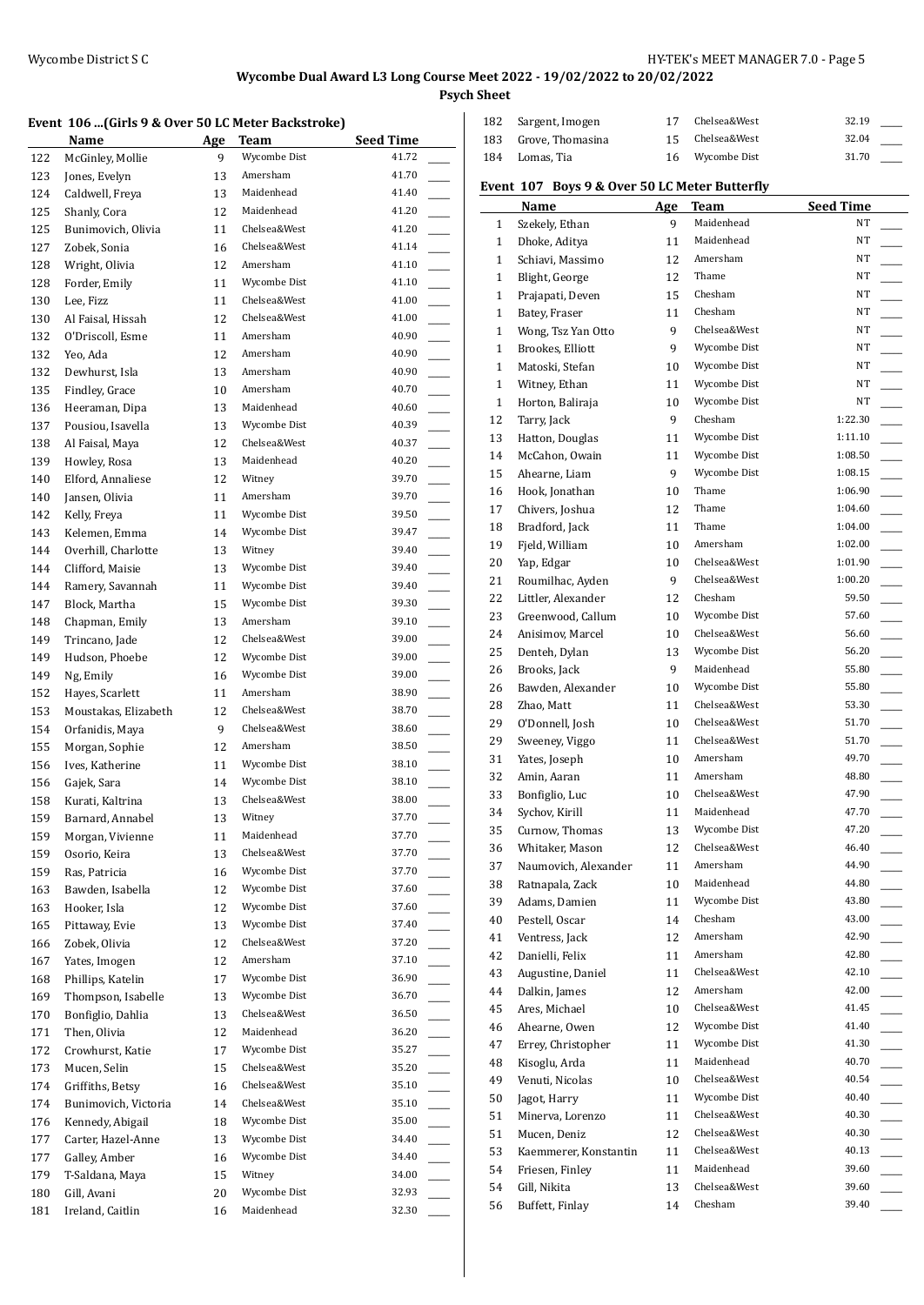**Psych Sheet**

#### **Event 107 ...(Boys 9 & Over 50 LC Meter Butterfly)**

|    | Name                    | Age | Team         | <b>Seed Time</b>                    |
|----|-------------------------|-----|--------------|-------------------------------------|
| 57 | Kormany, Pal            | 15  | Wycombe Dist | 39.00                               |
| 58 | Sangamneheri, Theodore  | 11  | Maidenhead   | 38.50                               |
| 58 | Rivera, Joshua          | 12  | Chelsea&West | 38.50<br>$\overline{\phantom{a}}$   |
| 60 | Mowbray, Remy           | 11  | Amersham     | 38.40<br>$\overline{\phantom{a}}$   |
| 61 | Eler, Kaplan            | 10  | Chelsea&West | 38.10                               |
| 62 | Burke, Callum           | 14  | Wycombe Dist | 37.68                               |
| 63 | Greenough, Joshua       | 11  | Maidenhead   | 37.10                               |
| 63 | Keen, Jesse             | 13  | Amersham     | 37.10<br>$\overline{\phantom{0}}$   |
| 63 | Jones, Oliver           | 11  | Wycombe Dist | 37.10<br>$\overline{\phantom{a}}$   |
| 66 | Cornford, George        | 13  | Wycombe Dist | 36.90                               |
| 66 | Lockhart, George        | 14  | Wycombe Dist | 36.90                               |
| 68 | Mackintosh, Gustav      | 14  | Chelsea&West | 36.40<br>$\overline{\phantom{0}}$   |
| 69 | Ellis, Luke             | 14  | Wycombe Dist | 36.00<br>$\overline{\phantom{a}}$   |
| 70 | Kennedy, Samuel         | 13  | Maidenhead   | 35.20                               |
| 71 | Pryce-Jones, Luke       | 11  | Chelsea&West | 34.70                               |
| 72 | MacDougall, Benjamin    | 11  | Wycombe Dist | 34.50                               |
| 73 | Maaref, Adam            | 12  | Wycombe Dist | 34.40<br>$\overline{\phantom{0}}$   |
| 73 | Royston-Hayes, Michael  | 15  | Wycombe Dist | 34.40<br>$\overline{\phantom{a}}$   |
| 75 | Streltsov, Daniel       | 13  | Chelsea&West | 34.23                               |
| 76 | Murray, Lochlann        | 12  | Chesham      | 34.10                               |
| 77 | Lesesne, Eric           | 14  | Chelsea&West | 34.00                               |
| 78 | Jazebi, Daniel          | 12  | Chelsea&West | 33.80<br>$\overline{\phantom{a}}$   |
| 79 | Hunter, Harry           | 15  | Wycombe Dist | 33.51<br>$\overline{\phantom{a}}$   |
| 80 | Pedrola, Keiron         | 15  | Wycombe Dist | 33.50                               |
| 81 | Bakshi, Gursahej        | 15  | Wycombe Dist | 33.30                               |
| 82 | Eler, Aslan             | 13  | Chelsea&West | 32.90<br>$\overline{\phantom{a}}$   |
| 83 | Ubertalli, Zeno         | 15  | Chelsea&West | 32.89<br>j<br>Jereo Alemaniako II.a |
| 84 | Danylenko, Dmytro       | 13  | Chelsea&West | 32.68<br>$\overline{\phantom{a}}$   |
| 85 | Copliting, Jeremiah     | 14  | Chelsea&West | 32.10                               |
| 85 | Suyatin, Silanty        | 16  | Wycombe Dist | 32.10                               |
| 87 | Robinson, Edward        | 13  | Chelsea&West | 31.90<br>$\overline{\phantom{a}}$   |
| 88 | Cardet Marino, Diego    | 14  | Chelsea&West | 31.80<br>$\overline{\phantom{a}}$   |
| 89 | Pratt, Lanre            | 15  | Chelsea&West | 31.60<br>$\overline{\phantom{a}}$   |
| 90 | Canton, Sebastian       | 13  | Maidenhead   | 31.22                               |
| 91 | Willwong, Joshua        | 15  | Wycombe Dist | 30.19<br>$\mathbb{R}$               |
| 92 | Francisco Summers, Levi | 16  | Wycombe Dist | 29.60<br>L.                         |
| 93 | Peters, Matthew         | 15  | Chelsea&West | 29.14                               |
| 94 | Borak, Yuriy            | 16  | Chelsea&West | 28.99                               |
| 95 | Bacon, Alex             | 17  | Maidenhead   | 28.20                               |
| 95 | Sesson-Farre, Nicolas   | 15  | Chelsea&West | 28.20                               |
| 97 | Din, Kamran             | 17  | Chelsea&West | 27.50                               |

### **Event 201 Girls 9 & Over 200 LC Meter Freestyle**

|              | Name                 | Age | Team         | <b>Seed Time</b> |
|--------------|----------------------|-----|--------------|------------------|
| $\mathbf{1}$ | Gartshore, Hannah    | 10  | Maidenhead   | NT               |
| 1            | Woodward, Claudia    | 10  | Maidenhead   | NT               |
| 1            | Garthside, Annabelle | 17  | Maidenhead   | NT               |
| 1            | Dell, Lily           | 11  | Amersham     | NT               |
| 1            | Gadd, Emilia         | 13  | Amersham     | NT               |
| 1            | Dewhurst, Isla       | 13  | Amersham     | <b>NT</b>        |
| 1            | Anderson, Sophie     | 14  | Thame        | NT               |
| 1            | Edwards, Chloe       | 12  | Thame        | NT               |
| $\mathbf{1}$ | Hepple, Freya        | 12  | Thame        | NT               |
| $\mathbf{1}$ | Harley, Leyla        | 12  | Chesham      | NT               |
| 1            | Lee, Fizz            | 11  | Chelsea&West | NT               |
| 1            | Harris, Clementine   | 11  | Chelsea&West | NT               |
| 1            | Perryman, Imogen     | 10  | Chelsea&West | NT               |
| 1            | Sweeney, Ines        | 10  | Chelsea&West | NT               |
| 1            | Rupesinghe, Minagi   | 16  | Wycombe Dist | NT               |
| 1            | Kashis, Maisa        | 10  | Wycombe Dist | NT               |

| 1            | Gibbons, Hannah          | 12 | Wycombe Dist | NT      |
|--------------|--------------------------|----|--------------|---------|
| 1            | Kelemen, Lottie          | 9  | Wycombe Dist | NT      |
| 1            | Boswell-Sefton, Theodora | 10 | Wycombe Dist | NT      |
| 1            | Armstrong, Felicity      | 9  | Wycombe Dist | NT      |
| 1            | Harbinson, Ava           | 10 | Wycombe Dist | NT      |
| 1            | Potter, Darcey           | 9  | Wycombe Dist | NT      |
| 1            | Sunthareswaran, Araliya  | 10 | Wycombe Dist | NT      |
| $\mathbf{1}$ | Penna, Jessica           | 10 | Wycombe Dist | NT      |
| $\mathbf{1}$ | De Meuter, Logan         | 11 | Wycombe Dist | NT      |
| 1            | Martin, Mair             | 11 | Wycombe Dist | NT      |
| 1            | Curzon, Charlotte        | 11 | Wycombe Dist | NT      |
| 1            | Makkonen, Catherine      | 10 | Wycombe Dist | NT      |
| 1            | Hopkins, Cleo            | 14 | Wycombe Dist | NT      |
| 1            | Hartstone, Lana          | 12 | Wycombe Dist | NT      |
| 1            | Moss, Harriet            | 13 | Wycombe Dist | NT      |
| 1            | Ralfs, Carina            | 40 | Wycombe Dist | NT      |
|              |                          |    | Wycombe Dist | 4:19.53 |
| 33           | Dobrowolski, Erin        | 11 |              | 4:02.28 |
| 34           | Curnow, Annabel          | 10 | Wycombe Dist |         |
| 35           | Purkiss-Webb, Scarlett   | 11 | Wycombe Dist | 3:48.10 |
| 36           | Bunch, Isla              | 10 | Wycombe Dist | 3:46.33 |
| 37           | Peasgood, Matilda        | 10 | Thame        | 3:43.30 |
| 38           | Ralph Sargent, Elizabeth | 10 | Chelsea&West | 3:41.70 |
| 39           | Laws, Emily              | 14 | Thame        | 3:37.20 |
| 40           | MacDougall, Juliette     | 9  | Wycombe Dist | 3:33.88 |
| 41           | Pittaway, Chloe          | 12 | Wycombe Dist | 3:26.42 |
| 42           | Kyuchukova, Marina       | 11 | Chelsea&West | 3:25.70 |
| 43           | Durham Graves, Gabriela  | 12 | Amersham     | 3:19.30 |
| 44           | Dyakonyuk, Vasilisa      | 11 | Chelsea&West | 3:18.20 |
| 45           | Bathgate, Emelie         | 12 | Witney       | 3:17.10 |
| 46           | Minerva, Arianna         | 9  | Chelsea&West | 3:15.50 |
| 47           | Lloyd, Anwen             | 12 | Wycombe Dist | 3:14.85 |
| 48           | Obaid, Dalal             | 10 | Chelsea&West | 3:14.50 |
| 49           | Chan, Rubie              | 12 | Chelsea&West | 3:13.70 |
| 50           | Nickless, Emilia         | 13 | Wycombe Dist | 3:13.23 |
| 51           | O'Driscoll, Esme         | 11 | Amersham     | 3:12.40 |
| 52           | Moustakas, Elizabeth     | 12 | Chelsea&West | 3:10.11 |
| 53           | Sayles, Jessica          | 10 | Wycombe Dist | 3:09.91 |
| 54           | Fincken, Rennie          | 12 | Thame        | 3:09.00 |
| 55           | Forder, Emily            | 11 | Wycombe Dist | 3:08.90 |
| 56           | Smith, Evelyn            | 13 | Witney       | 3:08.30 |
| 57           | Dutton-Hance, Pippa      | 11 | Chesham      | 3:07.80 |
| 58           | Allen, Rebecca           | 13 | Wycombe Dist | 3:06.67 |
| 59           | Ramery, Savannah         | 11 | Wycombe Dist | 3:04.59 |
| 60           | Evans, Lucy              | 12 | Thame        | 3:04.20 |
| 61           | McGinley, Mollie         | 9  | Wycombe Dist | 3:04.18 |
|              | Lishchenko, Lara         | 12 | Wycombe Dist | 3:03.11 |
| 62<br>63     | Purkiss-Webb, Beatrice   | 12 | Wycombe Dist | 3:02.50 |
|              |                          |    | Chelsea&West | 3:01.80 |
| 64           | Bunimovich, Olivia       | 11 | Chelsea&West |         |
| 65           | Laaouiti, Sara           | 12 | Wycombe Dist | 3:01.50 |
| 66           | Naik, Monique            | 12 |              | 3:00.39 |
| 67           | Jansen, Olivia           | 11 | Amersham     | 3:00.30 |
| 68           | Hoffmann, Kirsty         | 35 | Kidlington   | 2:59.80 |
| 69           | Colquhoun, Maia          | 11 | Chelsea&West | 2:59.70 |
| 70           | Yeo, Ada                 | 12 | Amersham     | 2:57.20 |
| 70           | Al Faisal, Hissah        | 12 | Chelsea&West | 2:57.20 |
| 72           | Lawrence, Eva            | 12 | Thame        | 2:56.30 |
| 73           | Shanly, Cora             | 12 | Maidenhead   | 2:55.90 |
| 74           | Goggin, Nicole           | 13 | Wycombe Dist | 2:55.10 |
| 75           | Waters, Bethany          | 11 | Thame        | 2:54.90 |
| 76           | Boyce, Jessica           | 11 | Maidenhead   | 2:52.90 |
| 77           | Washer, Safiyya          | 11 | Wycombe Dist | 2:52.41 |
| 78           | Browne, Katie            | 15 | Witney       | 2:52.30 |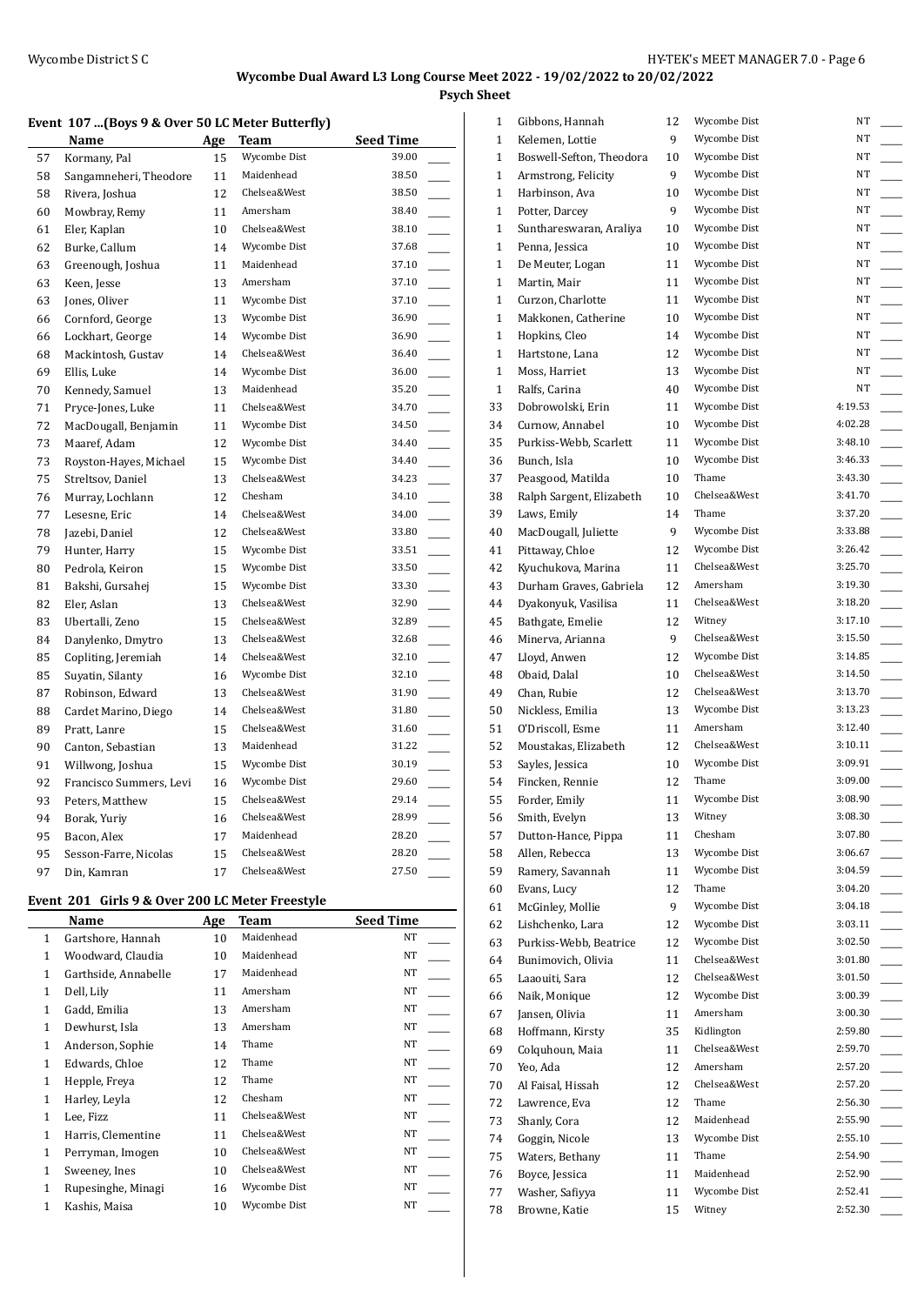**Psych Sheet**

#### **Event 201 ...(Girls 9 & Over 200 LC Meter Freestyle)**

|            | Name                                | Age      | Team                   | <b>Seed Time</b>                               |
|------------|-------------------------------------|----------|------------------------|------------------------------------------------|
| 79         | Lovelace, Zara                      | 11       | Chesham                | 2:51.80                                        |
| 80         | Narda, Amaya                        | 13       | Amersham               | 2:51.50                                        |
| 81         | Dann, Holly                         | 12       | Wycombe Dist           | 2:51.20<br>$\overline{\phantom{a}}$            |
| 81         | Hudson, Phoebe                      | 12       | Wycombe Dist           | 2:51.20<br>$\overline{\phantom{a}}$            |
| 83         | Al Faisal, Maya                     | 12       | Chelsea&West           | 2:50.70                                        |
| 84         | Gray, Charlotte                     | 12       | Wycombe Dist           | 2:50.40<br>$\overline{\phantom{a}}$            |
| 85         | Thompson, Isabelle                  | 13       | Wycombe Dist           | 2:49.80<br>$\overline{\phantom{0}}$            |
| 86         | Costa-D'sa, Amy                     | 11       | Wycombe Dist           | 2:49.40                                        |
| 87         | Bentley, Lamorna                    | 12       | Wycombe Dist           | 2:48.97<br>$\overline{\phantom{a}}$            |
| 88         | Hayes, Scarlett                     | 11       | Amersham               | 2:48.40<br>$\overline{\phantom{a}}$            |
| 89         | Martin, Summer                      | 11       | Wycombe Dist           | 2:47.81<br>$\overline{\phantom{a}}$            |
| 90         | Kelly, Freya                        | 11       | Wycombe Dist           | 2:47.60<br>$\overline{\phantom{a}}$            |
| 91         | Jones, Evelyn                       | 13       | Amersham               | 2:47.40<br>$\overline{\phantom{a}}$            |
| 91         | Ng, Emily                           | 16       | Wycombe Dist           | 2:47.40<br>$\overline{\phantom{a}}$            |
| 93         | Martiyanova, Natalya                | 13       | Wycombe Dist           | 2:47.10<br>$\overline{\phantom{a}}$            |
| 94         | Bawden, Isabella                    | 12       | Wycombe Dist           | $\overline{\phantom{a}}$<br>2:47.00            |
| 95         | Butcher, Sienna                     | 11       | Amersham               | 2:46.60<br>$\sim$                              |
| 96         | Howlett, Ava                        | 12       | Amersham               | 2:46.50                                        |
| 97         | Morgan, Vivienne                    | 11       | Maidenhead             | 2:46.20<br>$\overline{\phantom{0}}$            |
| 98         | Howley, Rosa                        | 13       | Maidenhead             | 2:45.60                                        |
| 99         | Clifford, Maisie                    | 13       | Wycombe Dist           | 2:44.82                                        |
| 100        | Conner, Jasmine                     | 13       | Amersham               | 2:43.70<br>$\overline{\phantom{a}}$            |
| 101        | Farrell, Evelyn                     | 13       | Wycombe Dist           | 2:42.20                                        |
| 102        | Orfanidis, Maya                     | 9        | Chelsea&West           | 2:42.00                                        |
| 103        | Kelemen, Emma                       | 14       | Wycombe Dist           | 2:41.47<br>$\overline{\phantom{a}}$            |
| 104        | Wright, Olivia                      | 12       | Amersham               | 2:40.30                                        |
| 105        | Chan, Robyn                         | 14       | Chelsea&West           | 2:37.90<br>$\overline{\phantom{a}}$            |
| 106        | Naydenov, Alexia                    | 13       | Chelsea&West           | $\overline{\phantom{a}}$<br>2:36.70            |
| 107        | Pittaway, Evie                      | 13       | Wycombe Dist           | 2:36.49                                        |
| 108        | Stonehewer, Isabelle                | 15       | Wycombe Dist           | 2:36.26                                        |
| 109        | Block, Martha                       | 15       | Wycombe Dist           | 2:36.00<br>$\frac{1}{2}$                       |
| 110        | Hooker, Isla                        | 12       | Wycombe Dist           | 2:35.50                                        |
| 111        | Barnard, Annabel                    | 13       | Witney<br>Wycombe Dist | 2:34.60<br>$\overline{\phantom{a}}$            |
| 112        | Ramery, Sienna                      | 12       | Chelsea&West           | 2:34.38<br>$\overline{\phantom{a}}$<br>2:33.90 |
| 113        | Osorio, Keira                       | 13       | Wycombe Dist           | 2:33.80                                        |
| 114        | Ras, Patricia                       | 16       | Chelsea&West           | 2:32.70                                        |
| 115        | Kurati, Kaltrina                    | 13       | Wycombe Dist           | 2:30.80                                        |
| 116        | Gajek, Sara                         | 14       | Thame                  | 2:30.30                                        |
| 117        | Birmingham, Louise<br>Duell, Emilia | 15<br>12 | Maidenhead             | 2:30.10                                        |
| 118        | Bonfiglio, Dahlia                   | 13       | Chelsea&West           | 2:30.06                                        |
| 119<br>120 | Zobek, Olivia                       | 12       | Chelsea&West           | 2:29.80                                        |
| 121        | Godbolt, Maisie                     | 18       | Wycombe Dist           | 2:26.80                                        |
| 122        | Heard-Norrish, Charlotte            | 13       | Maidenhead             | 2:24.40                                        |
| 123        | Galley, Amber                       | 16       | Wycombe Dist           | $\overline{\phantom{a}}$<br>2:24.20            |
| 124        | Grove, Thomasina                    | 15       | Chelsea&West           | 2:23.71                                        |
| 125        | Venuti, Veronica                    | 13       | Chelsea&West           | 2:21.87                                        |
| 126        | Kearney, Nyah                       | 15       | Wycombe Dist           | 2:19.82                                        |
| 127        | Godbolt, Holly                      | 16       | Wycombe Dist           | 2:19.57                                        |
| 128        | Sargent, Imogen                     | 17       | Chelsea&West           | 2:19.00                                        |
| 129        | Zobek, Sonia                        | 16       | Chelsea&West           | 2:18.80                                        |
| 130        | Perks, Eleanor                      | 16       | Witney                 | 2:17.20                                        |
| 131        | Carter, Hazel-Anne                  | 13       | Wycombe Dist           | 2:15.50                                        |
| 132        | Griffiths, Betsy                    | 16       | Chelsea&West           | 2:15.40                                        |
| 133        | Bunimovich, Victoria                | 14       | Chelsea&West           | 2:14.90                                        |
| 134        | Lomas, Tia                          | 16       | Wycombe Dist           | 2:13.50                                        |
|            |                                     |          |                        |                                                |

#### **Event 202 Boys 9 & Over 200 LC Meter Butterfly**

| Name           | Age | Team         | <b>Seed Time</b> |
|----------------|-----|--------------|------------------|
| Sugasa, Murray |     | Chelsea&West |                  |

| 1            | Minerva, Lorenzo     | 11 | Chelsea&West | <b>NT</b> |  |
|--------------|----------------------|----|--------------|-----------|--|
| 1            | Ruck, Thomas         | 12 | Wycombe Dist | NT        |  |
| 1            | Ahearne, Owen        | 12 | Wycombe Dist | NT        |  |
| $\mathbf{1}$ | Cornford, George     | 13 | Wycombe Dist | NT        |  |
| 6            | Oyama, George        | 11 | Chelsea&West | 3:51.90   |  |
| 7            | Greenough, Joshua    | 11 | Maidenhead   | 3:21.20   |  |
| 8            | Strong, William      | 12 | Wycombe Dist | 3:15.40   |  |
| 9            | Ireland, Johnathan   | 13 | Maidenhead   | 3:10.38   |  |
| 10           | MacDougall, Benjamin | 11 | Wycombe Dist | 2:55.70   |  |
| 11           | Canton, Sebastian    | 13 | Maidenhead   | 2:37.60   |  |
| 12           | Mills. Alexander     | 17 | Wycombe Dist | 2:26.10   |  |
| 13           | Finch. Nicholas      | 15 | Chelsea&West | 2:19.70   |  |
|              |                      |    |              |           |  |

### **Event 203 Girls 9 & Over 200 LC Meter Breaststroke**

|              | Name                   | <b>Age</b> | <b>Team</b>  | <b>Seed Time</b>                    |
|--------------|------------------------|------------|--------------|-------------------------------------|
| $\mathbf{1}$ | Gartshore, Hannah      | 10         | Maidenhead   | NT                                  |
| $\mathbf{1}$ | Amin, Anaiya           | 11         | Amersham     | NT                                  |
| $\mathbf{1}$ | Garaway, Ariana        | 11         | Chesham      | NT                                  |
| $\mathbf{1}$ | Obaid, Dalal           | 10         | Chelsea&West | NT                                  |
| $\mathbf{1}$ | Perryman, Imogen       | 10         | Chelsea&West | NT                                  |
| $\mathbf{1}$ | Sweeney, Ines          | 10         | Chelsea&West | NT                                  |
| $\mathbf{1}$ | Kashis, Maisa          | 10         | Wycombe Dist | NT                                  |
| $\mathbf{1}$ | Prosser, Amelie        | 10         | Wycombe Dist | NT                                  |
| $\mathbf{1}$ | Fairgrieve, Alana      | 10         | Wycombe Dist | NT                                  |
| $\mathbf{1}$ | Martin, Mair           | 11         | Wycombe Dist | NT                                  |
| $\mathbf{1}$ | Nasr, Leila            | 10         | Wycombe Dist | NT                                  |
| $\mathbf{1}$ | Sayles, Jessica        | 10         | Wycombe Dist | NT                                  |
| 1            | Bunch, Isla            | 10         | Wycombe Dist | $\overline{\phantom{a}}$<br>NT      |
| $\mathbf{1}$ | Curzon, Charlotte      | 11         | Wycombe Dist | NT                                  |
| $\mathbf{1}$ | Naik, Monique          | 12         | Wycombe Dist | NT<br>$\overline{\phantom{a}}$      |
| 16           | Dobrowolski, Erin      | 11         | Wycombe Dist | 4:55.13<br>$\overline{\phantom{a}}$ |
| 17           | MacDougall, Juliette   | 9          | Wycombe Dist | 4:21.66<br>$\overline{\phantom{a}}$ |
| 18           | Makkonen, Catherine    | 10         | Wycombe Dist | 4:19.65<br>$\overline{\phantom{a}}$ |
| 19           | Purkiss-Webb, Scarlett | 11         | Wycombe Dist | 4:18.30<br>$\overline{\phantom{a}}$ |
| 20           | Minerva, Arianna       | 9          | Chelsea&West | 4:15.30<br><u>.</u>                 |
| 21           | Chan, Rubie            | 12         | Chelsea&West | 4:14.50<br>$\overline{\phantom{a}}$ |
| 22           | Lloyd, Anwen           | 12         | Wycombe Dist | 4:12.24<br>$\overline{\phantom{a}}$ |
| 23           | Anderson, Sophie       | 14         | Thame        | 4:05.60<br>$\overline{\phantom{a}}$ |
| 24           | Dutton-Hance, Pippa    | 11         | Chesham      | 4:04.80<br>$\overline{\phantom{a}}$ |
| 25           | Smith, Evelyn          | 13         | Witney       | $\overline{\phantom{a}}$<br>4:04.77 |
| 26           | Coppock, Hannah        | 12         | Witney       | $\overline{\phantom{a}}$<br>4:04.00 |
| 27           | Tuxworth, Emilia       | 11         | Thame        | 4:03.20<br>$\overline{\phantom{a}}$ |
| 28           | Purkiss-Webb, Beatrice | 12         | Wycombe Dist | 4:00.99<br>$\overline{\phantom{a}}$ |
| 29           | Browning, Cianna       | 11         | Thame        | 4:00.40                             |
| 30           | Parry, Ines            | 11         | Wycombe Dist | 4:00.39                             |
| 31           | Nickless, Emilia       | 13         | Wycombe Dist | 3:55.99                             |
| 32           | Costa-D'sa, Amy        | 11         | Wycombe Dist | 3:54.55                             |
| 33           | Laaouiti, Sara         | 12         | Chelsea&West | 3:54.10<br>$\overline{\phantom{a}}$ |
| 34           | Lishchenko, Lara       | 12         | Wycombe Dist | 3:52.88<br>$\overline{\phantom{a}}$ |
| 35           | Forder, Emily          | 11         | Wycombe Dist | 3:50.70                             |
| 36           | Harris, Clementine     | 11         | Chelsea&West | 3:50.20                             |
| 36           | Bunimovich, Olivia     | 11         | Chelsea&West | 3:50.20                             |
| 38           | Dann, Holly            | 12         | Wycombe Dist | 3:49.30                             |
| 39           | Hudson, Phoebe         | 12         | Wycombe Dist | 3:49.00                             |
| $40\,$       | Ramery, Savannah       | 11         | Wycombe Dist | 3:47.80                             |
| 41           | Jacklin-Lane, Elsie    | 10         | Amersham     | 3:46.10                             |
| 42           | Morgan, Vivienne       | 11         | Maidenhead   | 3:45.60                             |
| 43           | Bathgate, Emelie       | 12         | Witney       | 3:44.80                             |
| 44           | Allen, Rebecca         | 13         | Wycombe Dist | 3:42.65                             |
| 45           | Martin, Summer         | 11         | Wycombe Dist | 3:42.20                             |
| 46           | Colquhoun, Maia        | 11         | Chelsea&West | 3:41.90                             |
| 47           | Morgan, Sophie         | 12         | Amersham     | 3:41.80                             |
|              |                        |            |              |                                     |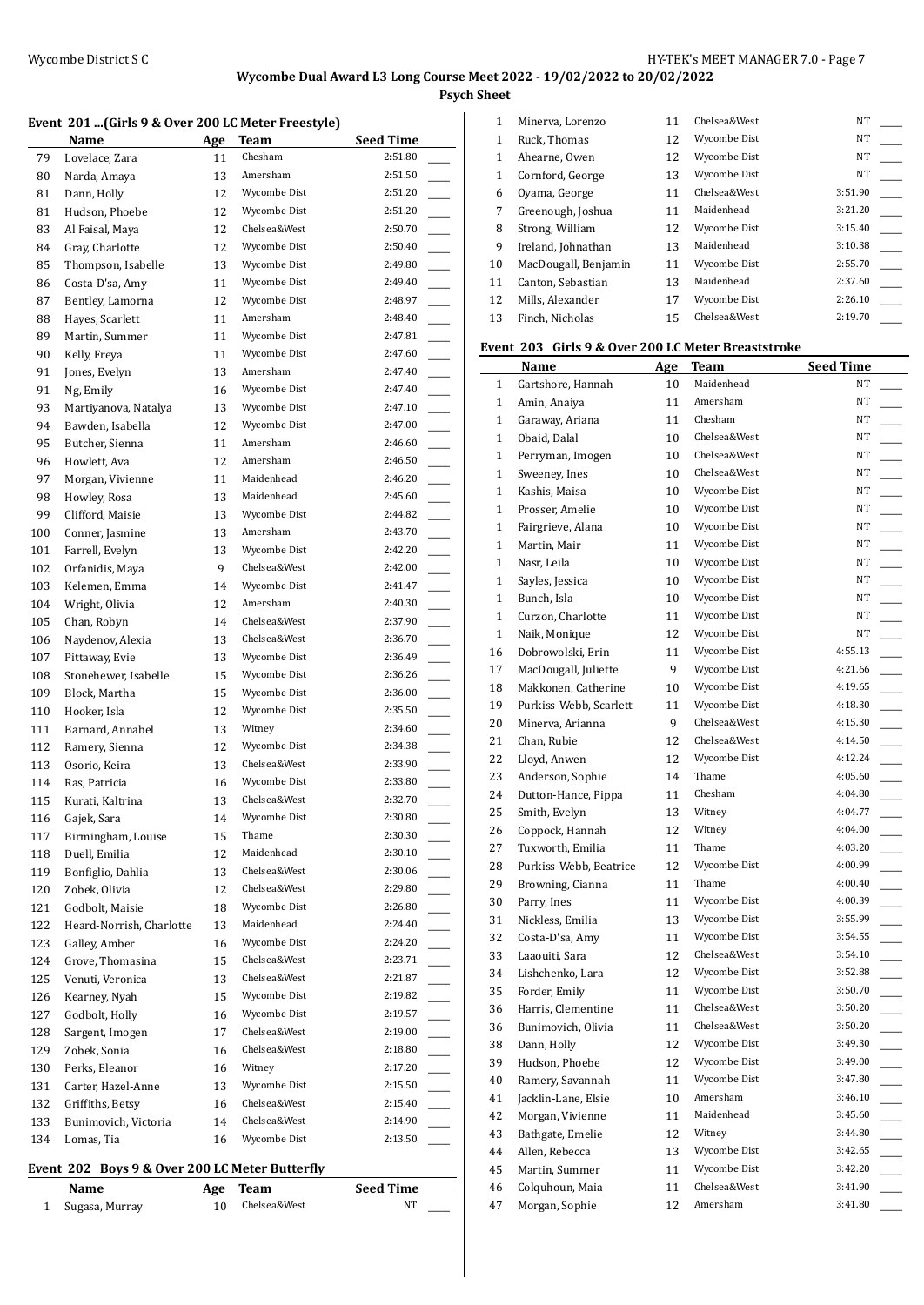**Psych Sheet**

#### **Event 203 ...(Girls 9 & Over 200 LC Meter Breaststroke)**

|    | Name                     | Age | Team         | <b>Seed Time</b>                    |
|----|--------------------------|-----|--------------|-------------------------------------|
| 48 | Dyakonyuk, Vasilisa      | 11  | Chelsea&West | 3:40.73                             |
| 49 | Tuxworth, Jemima         | 12  | Thame        | 3:39.90                             |
| 50 | Farrell, Evelyn          | 13  | Wycombe Dist | 3:39.14                             |
| 51 | Bawden, Isabella         | 12  | Wycombe Dist | 3:39.01                             |
| 52 | Washer, Safiyya          | 11  | Wycombe Dist | 3:37.50                             |
| 53 | Elmarini, Hanna          | 10  | Chelsea&West | 3:37.00<br>$\overline{\phantom{a}}$ |
| 54 | Dewhurst, Isla           | 13  | Amersham     | 3:35.00<br>$\frac{1}{1}$            |
| 55 | Smit, Amelie             | 13  | Amersham     | 3:34.30                             |
| 55 | Martiyanova, Natalya     | 13  | Wycombe Dist | 3:34.30                             |
| 57 | Kelly, Freya             | 11  | Wycombe Dist | 3:34.10                             |
| 58 | Waters, Bethany          | 11  | Thame        | 3:33.90                             |
| 59 | Heyden, Charlotte        | 13  | Wycombe Dist | 3:33.10                             |
| 60 | Pousiou, Isavella        | 13  | Wycombe Dist | 3:32.90                             |
| 61 | Thompson, Isabelle       | 13  | Wycombe Dist | 3:31.00                             |
| 62 | Rogers, Isabel           | 13  | Wycombe Dist | 3:30.90<br>$\overline{\phantom{0}}$ |
| 63 | Royston-Hayes, Madeleine | 12  | Wycombe Dist | 3:30.40                             |
| 64 | Browning, Juliana        | 16  | Thame        | 3:29.90                             |
| 65 | Yates, Imogen            | 12  | Amersham     | 3:29.30                             |
| 66 | Orfanidis, Maya          | 9   | Chelsea&West | 3:26.80                             |
| 67 | Pittaway, Evie           | 13  | Wycombe Dist | 3:24.81                             |
| 68 | Burfitt, Charlotte       | 11  | Maidenhead   | 3:24.30                             |
| 69 | Overhill, Charlotte      | 13  | Witney       | 3:22.90<br>$\sim$                   |
| 70 | Naydenov, Alexia         | 13  | Chelsea&West | 3:22.20                             |
| 71 | Compton, Annabelle       | 14  | Wycombe Dist | 3:20.83                             |
| 72 | Howlett, Ava             | 12  | Amersham     | 3:19.20                             |
| 73 | Stonehewer, Isabelle     | 15  | Wycombe Dist | 3:18.90                             |
| 74 | Chan, Robyn              | 14  | Chelsea&West | 3:18.00                             |
| 75 | Howley, Rosa             | 13  | Maidenhead   | 3:16.40                             |
| 76 | Ramery, Sienna           | 12  | Wycombe Dist | 3:15.50                             |
| 77 | Ohler, Marta             | 13  | Wycombe Dist | 3:15.20                             |
| 78 | Trincano, Jade           | 12  | Chelsea&West | 3:12.60                             |
| 79 | Birmingham, Louise       | 15  | Thame        | 3:09.00                             |
| 80 | Zobek, Olivia            | 12  | Chelsea&West | 3:08.90                             |
| 81 | Lefort, Beth             | 13  | Witney       | 3:08.00                             |
| 82 | Srivastava, Harshika     | 14  | Wycombe Dist | 3:06.83                             |
| 83 | Elford, Annaliese        | 12  | Witney       | 3:06.70                             |
| 84 | Bhugun, Emma             | 16  | Chelsea&West | 3:02.10                             |
| 85 | Reid, Kathryn            | 17  | Wycombe Dist | 2:58.07                             |
| 86 | Washer, India            | 14  | Wycombe Dist | 2:52.30                             |

#### **Event 204 Boys 9 & Over 100 LC Meter Freestyle**

|              | Name              | <b>Age</b> | <b>Team</b>  | <b>Seed Time</b> |
|--------------|-------------------|------------|--------------|------------------|
| 1            | Kisoglu, Arda     | 11         | Maidenhead   | NT               |
| $\mathbf{1}$ | Gilbertson, Henry | 12         | Maidenhead   | NT               |
| $\mathbf{1}$ | Sheppard, Istvan  | 15         | Maidenhead   | NT               |
| 1            | Szekely, Ethan    | 9          | Maidenhead   | NT               |
| 1            | Dhoke, Aditya     | 11         | Maidenhead   | NT               |
| 1            | Crosby, Edward    | 10         | Thame        | NT               |
| 1            | Quartly, James    | 12         | Thame        | NT               |
| 1            | Williams, Tom     | 12         | Thame        | NT               |
| 1            | Prajapati, Deven  | 15         | Chesham      | NT               |
| 1            | Tarry, Jack       | 9          | Chesham      | NT               |
| 1            | Jepson, Harry     | 11         | Chesham      | NT               |
| 1            | Kimberley, Joshua | 12         | Chesham      | NT               |
| 1            | Harley, Jansen    | 10         | Chesham      | NT               |
| 1            | Morris, Albert    | 12         | Chesham      | NT               |
| 1            | Landon, Jeremy    | 16         | Chesham      | NT               |
| 1            | Cazzol, Roman     | 9          | Chelsea&West | NT               |
| 1            | Roumilhac, Ayden  | 9          | Chelsea&West | NT               |
| 1            | Sugasa, Murray    | 10         | Chelsea&West | NT               |
|              |                   |            |              |                  |

| 1            | Brown, Alfie         | 10 | Wycombe Dist                 | NT                 |
|--------------|----------------------|----|------------------------------|--------------------|
| $\mathbf{1}$ | Srivastava, Aarav    | 9  | Wycombe Dist                 | NT                 |
| 1            | Matoski, Stefan      | 10 | Wycombe Dist                 | NT                 |
| 1            | Jagot, Rory          | 9  | Wycombe Dist                 | NT                 |
| 1            | Witney, Ethan        | 11 | Wycombe Dist                 | NT                 |
| 1            | Walker, Oliver       | 10 | Wycombe Dist                 | NT                 |
| 1            | Boyadjian, Nathan    | 11 | Wycombe Dist                 | NT                 |
| 1            | Cooper, Jackson      | 11 | Wycombe Dist                 | NT                 |
| $\mathbf{1}$ | Ahearne, Liam        | 9  | Wycombe Dist                 | NT                 |
| $\mathbf{1}$ | Denteh, Dylan        | 13 | Wycombe Dist                 | NT                 |
| 29           | Suyatin, Luka        | 11 | Wycombe Dist                 | 2:05.64            |
| 30           | Skeggs, Christopher  | 9  | Chelsea&West                 | 2:04.00            |
| 31           | Wright, Harry        | 10 | Amersham                     | 1:59.50            |
| 31           | Kirnozov, George     | 12 | Amersham                     | 1:59.50            |
| 33           | Grove, Thomas        | 9  | Wycombe Dist                 | 1:58.90            |
| 34           | Hearmon, Frasier     | 11 | Wycombe Dist                 | 1:58.35            |
| 35           | Chivers, Joshua      | 12 | Thame                        | 1:56.50            |
| 36           | Ellis, Micah         | 12 | Wycombe Dist                 | 1:56.33            |
| 37           | Radzius, Edwin       | 11 | Wycombe Dist                 | 1:54.70            |
| 38           | Ralfs, Jace          | 9  | Maidenhead                   | 1:53.90            |
| 39           | Greenwood, Callum    | 10 | Wycombe Dist                 | 1:53.40            |
| 40           | McCahon, Owain       | 11 | Wycombe Dist                 | 1:50.50            |
| 41           | Yap, Edgar           | 10 | Chelsea&West                 | 1:50.40            |
| 42           | Walford, Caleb       | 11 | Wycombe Dist                 | 1:50.36            |
| 43           | Littler, Alexander   | 12 | Chesham                      | 1:49.40            |
| 44           | Bradford, Jack       | 11 | Thame                        | 1:48.20            |
| 45           | Hatton, Douglas      | 11 | Wycombe Dist                 | 1:47.86            |
| 46           | Adams, Damien        | 11 | Wycombe Dist                 | 1:45.50            |
| 47           | Lorenzi, Lucas       | 11 | Wycombe Dist                 | 1:45.31            |
| 48           | Clarke, Ralph        | 10 | Amersham                     | 1:44.80            |
| 49           | Passey, Arlo         | 10 | Chesham                      | 1:42.50            |
| 50           | Yates, Joseph        | 10 | Amersham                     | 1:42.20            |
| 51           | Browning, Archibald  | 11 | Amersham                     | 1:40.80            |
| 52           | Clarke, Leo          | 13 | Amersham                     | 1:38.70            |
| 53           | Jones, Joel          | 9  | Maidenhead                   | 1:38.10            |
| 54           | Dickinson, Adam      | 11 | Wycombe Dist                 | 1:38.00            |
| 55           | O'Donnell, Josh      | 10 | Chelsea&West                 | 1:37.60            |
|              | Anisimov, Marcel     | 10 | Chelsea&West                 | 1:36.50            |
| 56           | Manser, Alfie        | 13 | Wycombe Dist                 | 1:35.10            |
| 57           |                      |    | Chelsea&West                 | 1:34.80            |
| 58           | Zhao, Matt           | 11 | Chelsea&West                 | 1:34.20            |
| 59           | Bonfiglio, Luc       | 10 | Maidenhead                   | 1:32.60            |
| 60           | Lofts, Theo          | 10 | Thame                        |                    |
| 61           | Meadows, Frederick   | 12 |                              | 1:31.30            |
| 62           | Ruck, Thomas         | 12 | Wycombe Dist<br>Chelsea&West | 1:30.84<br>1:30.60 |
| 63           | Augustine, Daniel    | 11 | Maidenhead                   |                    |
| 64           | Brooks, Jack         | 9  |                              | 1:28.50            |
| 65           | Peart, Harry         | 13 | Wycombe Dist<br>Amersham     | 1:28.25            |
| 66           | Ventress, Jack       | 12 |                              | 1:27.00            |
| 67           | Curnow, Thomas       | 13 | Wycombe Dist                 | 1:26.86            |
| 68           | Blight, George       | 12 | Thame                        | 1:26.10            |
| 69           | Lastra, Victor       | 12 | Chelsea&West                 | 1:25.50            |
| 70           | Naumovich, Alexander | 11 | Amersham                     | 1:25.40            |
| 71           | Amin, Aaran          | 11 | Amersham                     | 1:25.10            |
| 72           | Bawden, Alexander    | 10 | Wycombe Dist                 | 1:24.10            |
| 73           | Whitaker, Mason      | 12 | Chelsea&West                 | 1:24.00            |
| 74           | Ratnapala, Zack      | 10 | Maidenhead                   | 1:23.40            |
| 74           | Errey, Christopher   | 11 | Wycombe Dist                 | 1:23.40            |
| 76           | Sweeney, Viggo       | 11 | Chelsea&West                 | 1:23.10            |
| 77           | Jagot, Harry         | 11 | Wycombe Dist                 | 1:22.89            |
| 78           | Oyama, George        | 11 | Chelsea&West                 | 1:22.70            |
| 79           | Sychov, Kirill       | 11 | Maidenhead                   | 1:21.90            |
| 80           | Batey, Fraser        | 11 | Chesham                      | 1:21.70            |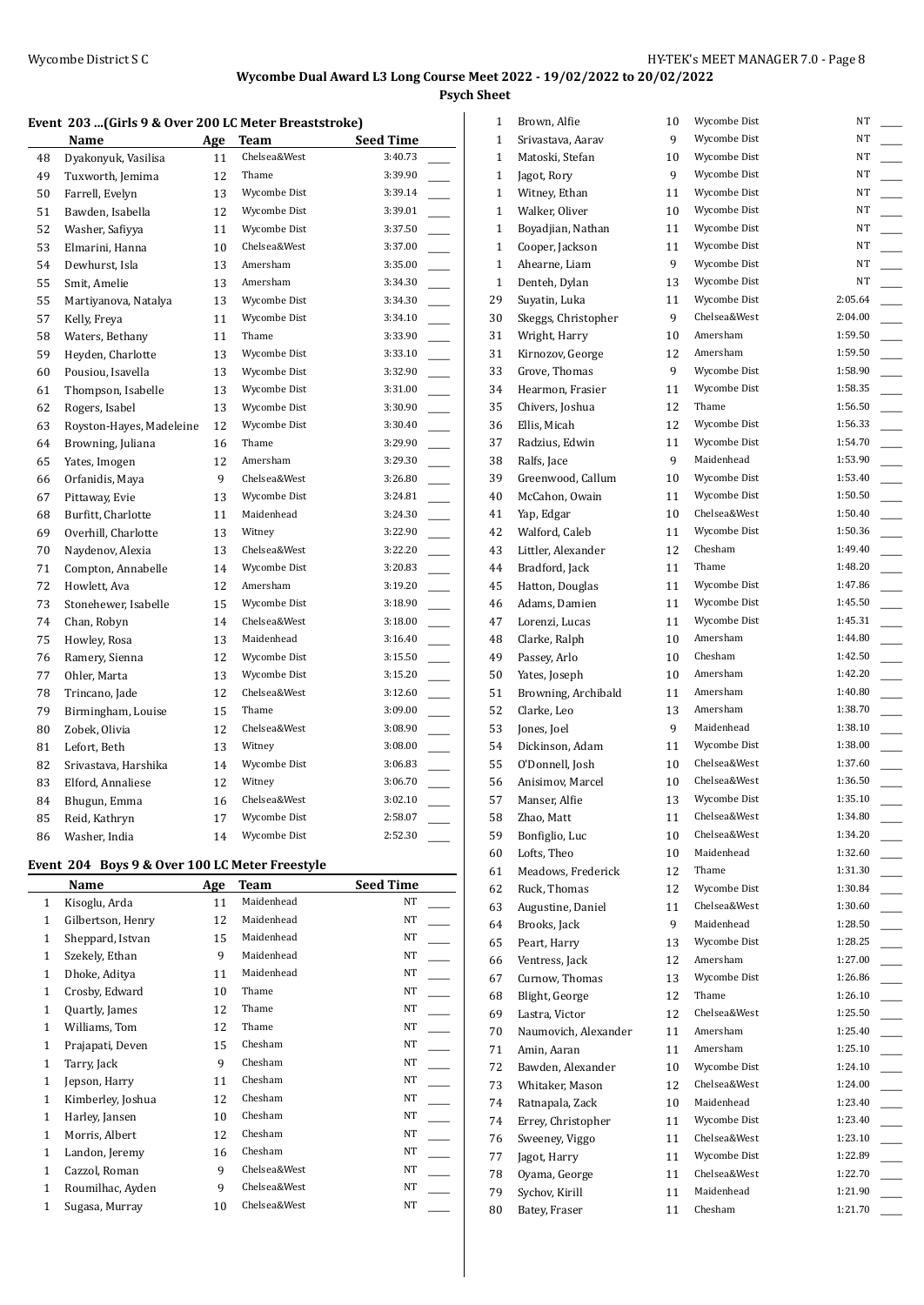**Psych Sheet**

#### **Event 204 ...(Boys 9 & Over 100 LC Meter Freestyle)**

|     | Name                    | <u>Age</u> | <b>Team</b>  | <b>Seed Time</b> |
|-----|-------------------------|------------|--------------|------------------|
| 81  | Mucen, Deniz            | 12         | Chelsea&West | 1:21.60          |
| 82  | Dalkin, James           | 12         | Amersham     | 1:21.00          |
| 83  | Kormany, Pal            | 15         | Wycombe Dist | 1:20.40          |
| 84  | Danielli, Felix         | 11         | Amersham     | 1:19.60          |
| 85  | Eler, Kaplan            | 10         | Chelsea&West | 1:19.30          |
| 86  | van Kuijk, Matthijs     | 14         | Chesham      | 1:18.80          |
| 87  | Jones, Oliver           | 11         | Wycombe Dist | 1:18.70          |
| 88  | Buffett, Finlay         | 14         | Chesham      | 1:17.00          |
| 89  | Venuti, Nicolas         | 10         | Chelsea&West | 1:16.51          |
| 90  | Friesen, Finley         | 11         | Maidenhead   | 1:16.40          |
| 91  | Griffiths, Joe          | 10         | Maidenhead   | 1:15.40          |
| 92  | Keen, Jesse             | 13         | Amersham     | 1:15.30          |
| 92  | Minerva, Lorenzo        | 11         | Chelsea&West | 1:15.30          |
| 92  | Kaemmerer, Konstantin   | 11         | Chelsea&West | 1:15.30          |
| 95  | Ares, Michael           | 10         | Chelsea&West | 1:15.16          |
| 96  | Gill, Nikita            | 13         | Chelsea&West | 1:15.10          |
| 97  | Cornford, George        | 13         | Wycombe Dist | 1:14.90          |
| 98  | Sangamneheri, Theodore  | 11         | Maidenhead   | 1:14.40          |
| 99  | Burke, Callum           | 14         | Wycombe Dist | 1:14.17          |
| 100 | Ahearne, Owen           | 12         | Wycombe Dist | 1:14.09          |
| 101 | Rivera, Joshua          | 12         | Chelsea&West | 1:13.70          |
| 102 | Greenough, Joshua       | 11         | Maidenhead   | 1:13.40          |
| 103 | Maaref, Adam            | 12         | Wycombe Dist | 1:13.30          |
| 104 | Howlett, Max            | 12         | Amersham     | 1:13.20          |
| 104 | Mowbray, Remy           | 11         | Amersham     | 1:13.20          |
| 106 | Bryant, Lucas           | 12         | Maidenhead   | 1:12.20          |
| 107 | Kennedy, Samuel         | 13         | Maidenhead   | 1:10.80          |
| 108 | Murray, Lochlann        | 12         | Chesham      | 1:10.50          |
| 109 | Pryce-Jones, Luke       | 11         | Chelsea&West | 1:10.40          |
| 110 | Reed, John              | 54         | Wycombe Dist | 1:10.28          |
| 111 | Lui, Maxwell            | 13         | Chelsea&West | 1:10.10          |
| 112 | Lesesne, Eric           | 14         | Chelsea&West | 1:09.00          |
| 113 | Royston-Hayes, Michael  | 15         | Wycombe Dist | 1:08.90          |
| 113 | Lockhart, George        | 14         | Wycombe Dist | 1:08.90          |
| 115 | Augustine, Joseph       | 12         | Chelsea&West | 1:08.68          |
| 116 | Copliting, Jeremiah     | 14         | Chelsea&West | 1:08.20          |
| 117 | MacDougall, Benjamin    | 11         | Wycombe Dist | 1:07.50          |
| 118 | Rupesinghe, Charan      | 14         | Wycombe Dist | 1:07.00          |
| 119 | Hunter, Harry           | 15         | Wycombe Dist | 1:06.80          |
| 120 | Jazebi, Daniel          | 12         | Chelsea&West | 1:06.43          |
| 121 | Conner, Rory            | 14         | Amersham     | 1:06.30          |
| 122 | Bakshi, Gursahej        | 15         | Wycombe Dist | 1:05.50          |
| 123 | Ubertalli, Zeno         | 15         | Chelsea&West | 1:05.25          |
| 124 | Spearman, Finn          | 14         | Witney       | 1:04.90          |
| 124 | Robinson, Edward        | 13         | Chelsea&West | 1:04.90          |
| 126 | Cardet Marino, Diego    | 14         | Chelsea&West | 1:04.70          |
| 127 | Eler, Aslan             | 13         | Chelsea&West | 1:04.60          |
| 128 | Pedrola, Keiron         | 15         | Wycombe Dist | 1:04.53          |
| 129 | Suyatin, Silanty        | 16         | Wycombe Dist | 1:03.90          |
| 130 | Willwong, Joshua        | 15         | Wycombe Dist | 1:03.82          |
| 131 | Streltsov, Daniel       | 13         | Chelsea&West | 1:03.40          |
| 132 | Mackintosh, Gustav      | 14         | Chelsea&West | 1:03.00          |
| 133 | Staines, Oren           | 14         | Wycombe Dist | 1:02.90          |
| 134 | Lever, Bertie           | 14         | Witney       | 1:02.50          |
| 135 | Agko, Angelos           | 14         | Maidenhead   | 1:02.30          |
| 136 | Barnard, Joseph         | 14         | Witney       | 1:01.50          |
| 137 | Wills, Ethan            | 13         | Wycombe Dist | 1:01.33          |
| 138 | Peters, Matthew         | 15         | Chelsea&West | 1:00.71          |
| 139 | Riseley, Alex           | 17         | Witney       | 1:00.30          |
| 140 | Francisco Summers, Levi | 16         | Wycombe Dist | 1:00.20          |
|     |                         |            |              |                  |

| 141 | Mills, Alexander  | 17 | Wycombe Dist | 59.44 |  |
|-----|-------------------|----|--------------|-------|--|
| 142 | Pratt, Lanre      | 15 | Chelsea&West | 58.80 |  |
| 143 | Bajohr, Damir     | 17 | Wycombe Dist | 58.05 |  |
| 144 | Adams, Josef      | 14 | Chelsea&West | 58.03 |  |
| 145 | Borak, Yuriy      | 16 | Chelsea&West | 57.60 |  |
| 146 | Bacon, Alex       | 17 | Maidenhead   | 56.80 |  |
| 147 | Din, Kamran       | 17 | Chelsea&West | 54.80 |  |
| 148 | Ubertalli, Pietro |    | Chelsea&West | 54.39 |  |
|     |                   |    |              |       |  |

#### **Event 205 Girls 9 & Over 100 LC Meter Butterfly**

|              | Name                         | Age | Team         | <b>Seed Time</b>                    |
|--------------|------------------------------|-----|--------------|-------------------------------------|
| $\mathbf{1}$ | O'Driscoll, Esme             | 11  | Amersham     | NT                                  |
| $\mathbf{1}$ | Dewhurst, Isla               | 13  | Amersham     | NT                                  |
| $\mathbf{1}$ | Anderson, Sophie             | 14  | Thame        | NT                                  |
| $\mathbf{1}$ | Harley, Leyla                | 12  | Chesham      | NT                                  |
| $\mathbf{1}$ | Stagno D'Alcontres, Isabella | 9   | Chelsea&West | NT                                  |
| $\mathbf{1}$ | Perryman, Imogen             | 10  | Chelsea&West | NT                                  |
| $\mathbf{1}$ | Comer, Analise               | 11  | Chelsea&West | NT                                  |
| $\mathbf{1}$ | Elmarini, Sofia              | 12  | Chelsea&West | NT                                  |
| $\mathbf{1}$ | Ralph Sargent, Elizabeth     | 10  | Chelsea&West | NT                                  |
| $\mathbf{1}$ | Kyuchukova, Marina           | 11  | Chelsea&West | NT                                  |
| $\mathbf{1}$ | Denman, Lottie               | 10  | Wycombe Dist | NT                                  |
| $\mathbf{1}$ | MacDougall, Juliette         | 9   | Wycombe Dist | NΤ                                  |
| $\mathbf{1}$ | Pousiou, Isavella            | 13  | Wycombe Dist | NT                                  |
| $\mathbf{1}$ | Arake, Anshi                 | 14  | Wycombe Dist | NT                                  |
| $\mathbf{1}$ | Nickless, Emilia             | 13  | Wycombe Dist | NT                                  |
| $\mathbf{1}$ | Pittaway, Chloe              | 12  | Wycombe Dist | NT                                  |
| $\mathbf{1}$ | Purkiss-Webb, Scarlett       | 11  | Wycombe Dist | NT                                  |
| $\mathbf{1}$ | Makkonen, Catherine          | 10  | Wycombe Dist | NT                                  |
| $\mathbf{1}$ | Grove, Jemima                | 11  | Wycombe Dist | NT                                  |
| $\mathbf{1}$ | Farrell, Evelyn              | 13  | Wycombe Dist | NT                                  |
| $\mathbf{1}$ | Ramery, Savannah             | 11  | Wycombe Dist | NT                                  |
| $\mathbf{1}$ | Dilinchev, Lillia            | 13  | Wycombe Dist | NT                                  |
| $\mathbf{1}$ | Kelly, Freya                 | 11  | Wycombe Dist | NT                                  |
| 24           | Dann, Holly                  | 12  | Wycombe Dist | 1:58.90                             |
| 25           | Minerva, Arianna             | 9   | Chelsea&West | 1:51.70<br>$\overline{\phantom{a}}$ |
| 26           | Dyakonyuk, Vasilisa          | 11  | Chelsea&West | 1:51.30<br>$\overline{\phantom{a}}$ |
| 27           | Sayles, Jessica              | 10  | Wycombe Dist | 1:49.38                             |
| 28           | Harris, Clementine           | 11  | Chelsea&West | 1:48.70<br>$\overline{\phantom{a}}$ |
| 29           | Forder, Emily                | 11  | Wycombe Dist | 1:45.40<br>$\overline{\phantom{a}}$ |
| 30           | Goggin, Nicole               | 13  | Wycombe Dist | $\overline{\phantom{a}}$<br>1:45.00 |
| 31           | Colquhoun, Maia              | 11  | Chelsea&West | 1:44.40                             |
| 32           | Obaid, Dalal                 | 10  | Chelsea&West | 1:43.80                             |
| 33           | Narda, Amaya                 | 13  | Amersham     | 1:37.50<br>$\overline{\phantom{a}}$ |
| 34           | Martiyanova, Natalya         | 13  | Wycombe Dist | 1:33.60                             |
| 35           | Kelemen, Emma                | 14  | Wycombe Dist | 1:33.16                             |
| 36           | Bentley, Lamorna             | 12  | Wycombe Dist | 1:33.15                             |
| 37           | Al Faisal, Maya              | 12  | Chelsea&West | 1:32.30                             |
| 38           | Hooker, Isla                 | 12  | Wycombe Dist | 1:31.58                             |
| 39           | Kidgell, Olivia              | 15  | Thame        | 1:31.40                             |
| 40           | Orfanidis, Maya              | 9   | Chelsea&West | 1:30.50                             |
| 40           | Gray, Charlotte              | 12  | Wycombe Dist | 1:30.50                             |
| 42           | Moustakas, Elizabeth         | 12  | Chelsea&West | 1:28.00                             |
| 43           | Costa-D'sa, Amy              | 11  | Wycombe Dist | 1:27.90                             |
| 44           | Stonehewer, Isabelle         | 15  | Wycombe Dist | 1:27.40                             |
| 45           | Gajek, Sara                  | 14  | Wycombe Dist | 1:25.90<br>$\overline{\phantom{a}}$ |
| 46           | Fox, Freya                   | 15  | Thame        | 1:25.00<br>$\overline{\phantom{a}}$ |
| 47           | Overhill, Charlotte          | 13  | Witney       | 1:24.40<br>$\overline{\phantom{a}}$ |
| 48           | Bonfiglio, Dahlia            | 13  | Chelsea&West | 1:23.90<br>$\overline{\phantom{a}}$ |
| 49           | Wright, Olivia               | 12  | Amersham     | 1:21.20<br>$\overline{\phantom{a}}$ |
| 50           | Kearney, Nyah                | 15  | Wycombe Dist | 1:20.90                             |
| 51           | Machin, Sophie               | 12  | Amersham     | 1:20.80                             |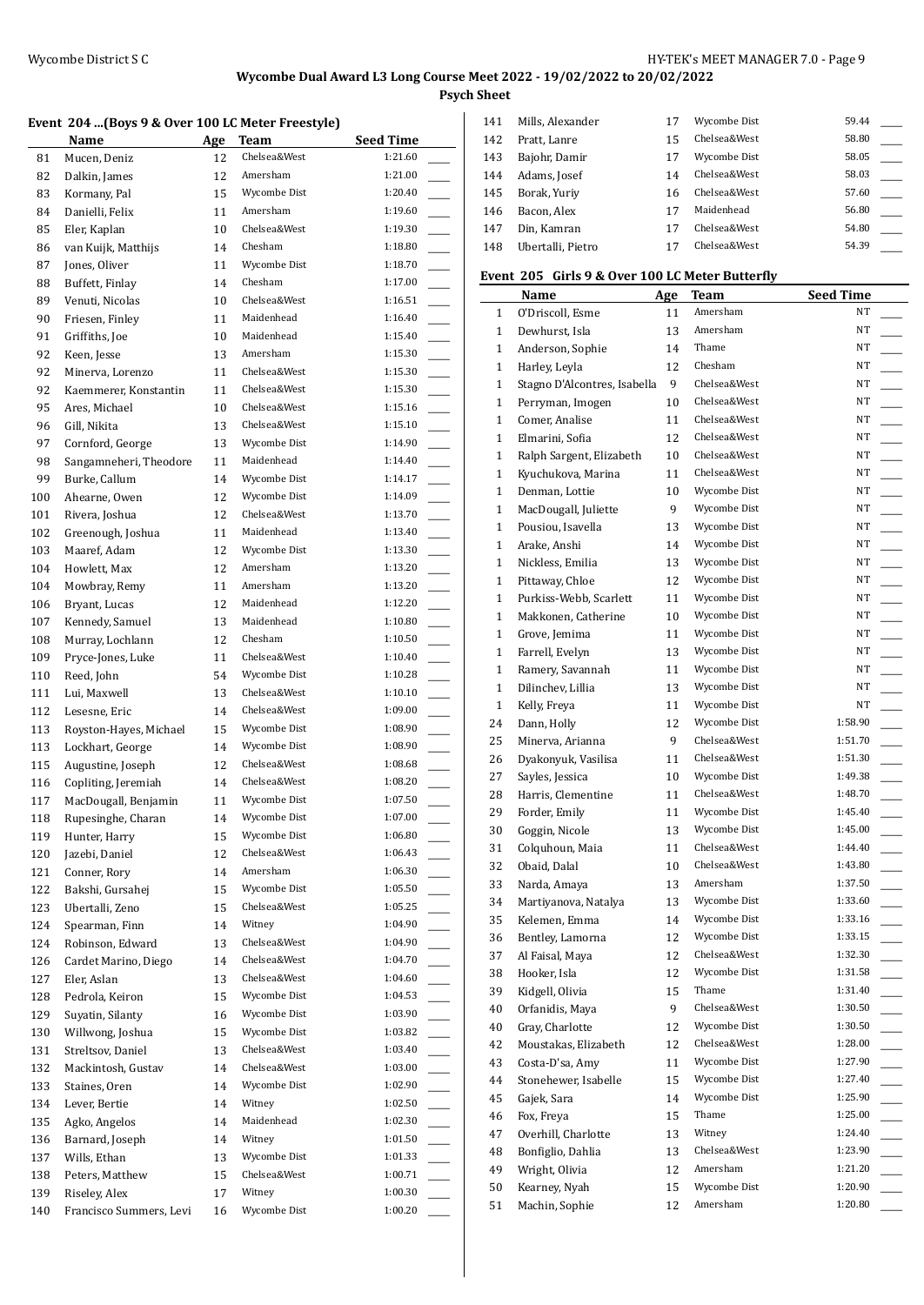**Psych Sheet**

#### **Event 205 ...(Girls 9 & Over 100 LC Meter Butterfly)**

|    | Name                     | Age | Team         | <b>Seed Time</b> |
|----|--------------------------|-----|--------------|------------------|
| 52 | Kennedy, Abigail         | 18  | Wycombe Dist | 1:19.30          |
| 53 | Galley, Amber            | 16  | Wycombe Dist | 1:17.80          |
| 54 | Ramery, Sienna           | 12  | Wycombe Dist | 1:17.40          |
| 55 | Crowhurst, Katie         | 17  | Wycombe Dist | 1:16.21          |
| 56 | Kurati, Kaltrina         | 13  | Chelsea&West | 1:16.20          |
| 57 | Osorio, Keira            | 13  | Chelsea&West | 1:15.90          |
| 58 | Washer, India            | 14  | Wycombe Dist | 1:14.60          |
| 59 | Mucen, Selin             | 15  | Chelsea&West | 1:14.00          |
| 60 | Venuti, Veronica         | 13  | Chelsea&West | 1:13.30          |
| 61 | Heard-Norrish, Charlotte | 13  | Maidenhead   | 1:13.20          |
| 62 | T-Saldana, Maya          | 15  | Witney       | 1:11.29          |
| 63 | Bunimovich, Victoria     | 14  | Chelsea&West | 1:08.60          |
| 64 | Compton, Annabelle       | 14  | Wycombe Dist | 1:07.90          |
| 65 | Grove, Thomasina         | 15  | Chelsea&West | 1:07.50          |
| 66 | Sargent, Imogen          | 17  | Chelsea&West | 1:06.10          |

# **Event 206 Boys 9 & Over 100 LC Meter Backstroke**

|              | Name                | Age | <b>Team</b>  | <b>Seed Time</b> |
|--------------|---------------------|-----|--------------|------------------|
| 1            | Sheppard, Istvan    | 15  | Maidenhead   | NT               |
| 1            | Jones, Joel         | 9   | Maidenhead   | NT               |
| $\mathbf{1}$ | Szekely, Ethan      | 9   | Maidenhead   | NT               |
| $\mathbf{1}$ | Dhoke, Aditya       | 11  | Maidenhead   | NT               |
| $\mathbf{1}$ | Kirnozov, George    | 12  | Amersham     | NT               |
| 1            | Williams, Tom       | 12  | Thame        | NT               |
| $\mathbf{1}$ | Prajapati, Deven    | 15  | Chesham      | NT               |
| $\mathbf{1}$ | Tarry, Jack         | 9   | Chesham      | NT               |
| $\mathbf{1}$ | Batey, Fraser       | 11  | Chesham      | $_{\rm NT}$      |
| 1            | Jepson, Harry       | 11  | Chesham      | NT               |
| $\mathbf{1}$ | Kimberley, Joshua   | 12  | Chesham      | NT               |
| $\mathbf{1}$ | Harley, Jansen      | 10  | Chesham      | NT               |
| $\mathbf{1}$ | Passey, Arlo        | 10  | Chesham      | $_{\rm NT}$      |
| $\mathbf{1}$ | Skeggs, Christopher | 9   | Chelsea&West | NT               |
| $\mathbf{1}$ | Yap, Edgar          | 10  | Chelsea&West | NT               |
| $\mathbf{1}$ | Zhao, Matt          | 11  | Chelsea&West | NT               |
| 1            | Srivastava, Aarav   | 9   | Wycombe Dist | NT               |
| $\mathbf{1}$ | Brookes, Elliott    | 9   | Wycombe Dist | NT               |
| $\mathbf{1}$ | Matoski, Stefan     | 10  | Wycombe Dist | NT               |
| $\mathbf{1}$ | Jagot, Rory         | 9   | Wycombe Dist | NT               |
| $\mathbf{1}$ | Walker, Oliver      | 10  | Wycombe Dist | NT               |
| 1            | Boyadjian, Nathan   | 11  | Wycombe Dist | NT               |
| $\mathbf{1}$ | Radzius, Edwin      | 11  | Wycombe Dist | NT               |
| $\mathbf{1}$ | Hearmon, Frasier    | 11  | Wycombe Dist | NT               |
| $\mathbf{1}$ | Ahearne, Liam       | 9   | Wycombe Dist | NT               |
| $\mathbf{1}$ | Grove, Thomas       | 9   | Wycombe Dist | NT               |
| $\mathbf{1}$ | Greenwood, Callum   | 10  | Wycombe Dist | NT               |
| $\mathbf{1}$ | Peart, Harry        | 13  | Wycombe Dist | NT               |
| $\mathbf{1}$ | Ellis, Micah        | 12  | Wycombe Dist | NT               |
| 30           | Roumilhac, Ayden    | 9   | Chelsea&West | 2:04.30          |
| 31           | Dickinson, Adam     | 11  | Wycombe Dist | 2:03.37          |
| 32           | Walford, Caleb      | 11  | Wycombe Dist | 2:02.41          |
| 33           | McCahon, Owain      | 11  | Wycombe Dist | 1:59.10          |
| 34           | Lorenzi, Lucas      | 11  | Wycombe Dist | 1:58.66          |
| 35           | Hatton, Douglas     | 11  | Wycombe Dist | 1:54.22          |
| 36           | Littler, Alexander  | 12  | Chesham      | 1:49.70          |
| 37           | O'Donnell, Josh     | 10  | Chelsea&West | 1:45.30          |
| 38           | Browning, Archibald | 11  | Amersham     | 1:44.80          |
| 39           | Sugasa, Murray      | 10  | Chelsea&West | 1:44.40          |
| 40           | Curnow, Thomas      | 13  | Wycombe Dist | 1:44.20          |
| 41           | Sweeney, Viggo      | 11  | Chelsea&West | 1:44.10          |
| 42           | Bonfiglio, Luc      | 10  | Chelsea&West | 1:43.90          |

| 43  | Anisimov, Marcel        | 10 | Chelsea&West | 1:43.20 |
|-----|-------------------------|----|--------------|---------|
| 44  | Blight, George          | 12 | Thame        | 1:42.70 |
| 45  | Brooks, Jack            | 9  | Maidenhead   | 1:41.20 |
|     |                         |    | Maidenhead   | 1:41.00 |
| 46  | Lofts, Theo             | 10 |              |         |
| 47  | Bawden, Alexander       | 10 | Wycombe Dist | 1:37.20 |
| 48  | Augustine, Daniel       | 11 | Chelsea&West | 1:36.30 |
| 49  | Jagot, Harry            | 11 | Wycombe Dist | 1:36.10 |
| 50  | Naumovich, Alexander    | 11 | Amersham     | 1:34.40 |
| 51  | Ruck, Thomas            | 12 | Wycombe Dist | 1:34.30 |
| 52  | Whitaker, Mason         | 12 | Chelsea&West | 1:34.10 |
| 53  | Jones, Oliver           | 11 | Wycombe Dist | 1:33.80 |
| 54  | Lastra, Victor          | 12 | Chelsea&West | 1:32.00 |
| 55  | Mucen, Deniz            | 12 | Chelsea&West | 1:31.70 |
| 56  | Minerva, Lorenzo        | 11 | Chelsea&West | 1:31.60 |
| 57  | Eler, Kaplan            | 10 | Chelsea&West | 1:31.37 |
| 58  | Royston-Hayes, Michael  | 15 | Wycombe Dist | 1:30.79 |
| 59  | Griffiths, Joe          | 10 | Maidenhead   | 1:30.30 |
| 60  | Amin, Aaran             | 11 | Amersham     | 1:29.30 |
|     |                         |    | Wycombe Dist | 1:28.50 |
| 61  | Errey, Christopher      | 11 | Chelsea&West |         |
| 62  | Augustine, Joseph       | 12 |              | 1:28.30 |
| 63  | Burke, Callum           | 14 | Wycombe Dist | 1:28.17 |
| 64  | Cornford, George        | 13 | Wycombe Dist | 1:28.10 |
| 65  | Ares, Michael           | 10 | Chelsea&West | 1:27.00 |
| 66  | van Kuijk, Matthijs     | 14 | Chesham      | 1:26.30 |
| 67  | Gill, Nikita            | 13 | Chelsea&West | 1:25.20 |
| 68  | Venuti, Nicolas         | 10 | Chelsea&West | 1:24.70 |
| 68  | Lui, Maxwell            | 13 | Chelsea&West | 1:24.70 |
| 70  | Lane, Jacob             | 13 | Wycombe Dist | 1:24.30 |
| 71  | Kaemmerer, Konstantin   | 11 | Chelsea&West | 1:24.10 |
| 72  | Wills, Noah             | 12 | Wycombe Dist | 1:23.93 |
| 73  | Keen, Jesse             | 13 | Amersham     | 1:22.70 |
| 74  | Murray, Lochlann        | 12 | Chesham      | 1:22.60 |
| 75  | Pryce-Jones, Luke       | 11 | Chelsea&West | 1:22.52 |
| 76  | Copliting, Jeremiah     | 14 | Chelsea&West | 1:22.10 |
| 76  | Maaref, Adam            | 12 | Wycombe Dist | 1:22.10 |
|     |                         |    | Wycombe Dist | 1:21.80 |
| 78  | Ahearne, Owen           | 12 | Chelsea&West |         |
| 79  | Lesesne, Eric           | 14 |              | 1:21.60 |
| 80  | Rivera, Joshua          | 12 | Chelsea&West | 1:21.40 |
| 81  | Friesen, Finley         | 11 | Maidenhead   | 1:21.00 |
| 82  | Jazebi, Daniel          | 12 | Chelsea&West | 1:20.90 |
| 83  | Danylenko, Dmytro       | 13 | Chelsea&West | 1:20.60 |
| 84  | Streltsov, Daniel       | 13 | Chelsea&West | 1:19.67 |
| 85  | Mowbray, Remy           | 11 | Amersham     | 1:19.00 |
| 86  | Hunter, Harry           | 15 | Wycombe Dist | 1:18.43 |
| 87  | Lever, Bertie           | 14 | Witney       | 1:17.00 |
| 88  | Kennedy, Samuel         | 13 | Maidenhead   | 1:16.90 |
| 89  | Wills, Ethan            | 13 | Wycombe Dist | 1:15.86 |
| 90  | Eler, Aslan             | 13 | Chelsea&West | 1:15.80 |
| 91  | Rupesinghe, Charan      | 14 | Wycombe Dist | 1:15.40 |
| 92  | MacDougall, Benjamin    | 11 | Wycombe Dist | 1:15.10 |
| 93  | Bakshi, Gursahej        | 15 | Wycombe Dist | 1:14.00 |
| 94  | Strong, Thomas          | 15 | Wycombe Dist | 1:13.30 |
| 95  | Ubertalli, Zeno         | 15 | Chelsea&West | 1:13.01 |
| 96  | Vora, Shanil            | 16 | Wycombe Dist | 1:12.20 |
| 96  | Pedrola, Keiron         | 15 | Wycombe Dist | 1:12.20 |
| 98  | Agko, Angelos           | 14 | Maidenhead   | 1:11.60 |
|     |                         |    | Chelsea&West | 1:09.70 |
| 99  | Sesson-Farre, Nicolas   | 15 |              |         |
| 100 | Barnard, Joseph         | 14 | Witney       | 1:09.50 |
| 101 | Staines, Oren           | 14 | Wycombe Dist | 1:07.80 |
| 102 | Francisco Summers, Levi | 16 | Wycombe Dist | 1:07.10 |
| 103 | Adams, Josef            | 14 | Chelsea&West | 1:06.48 |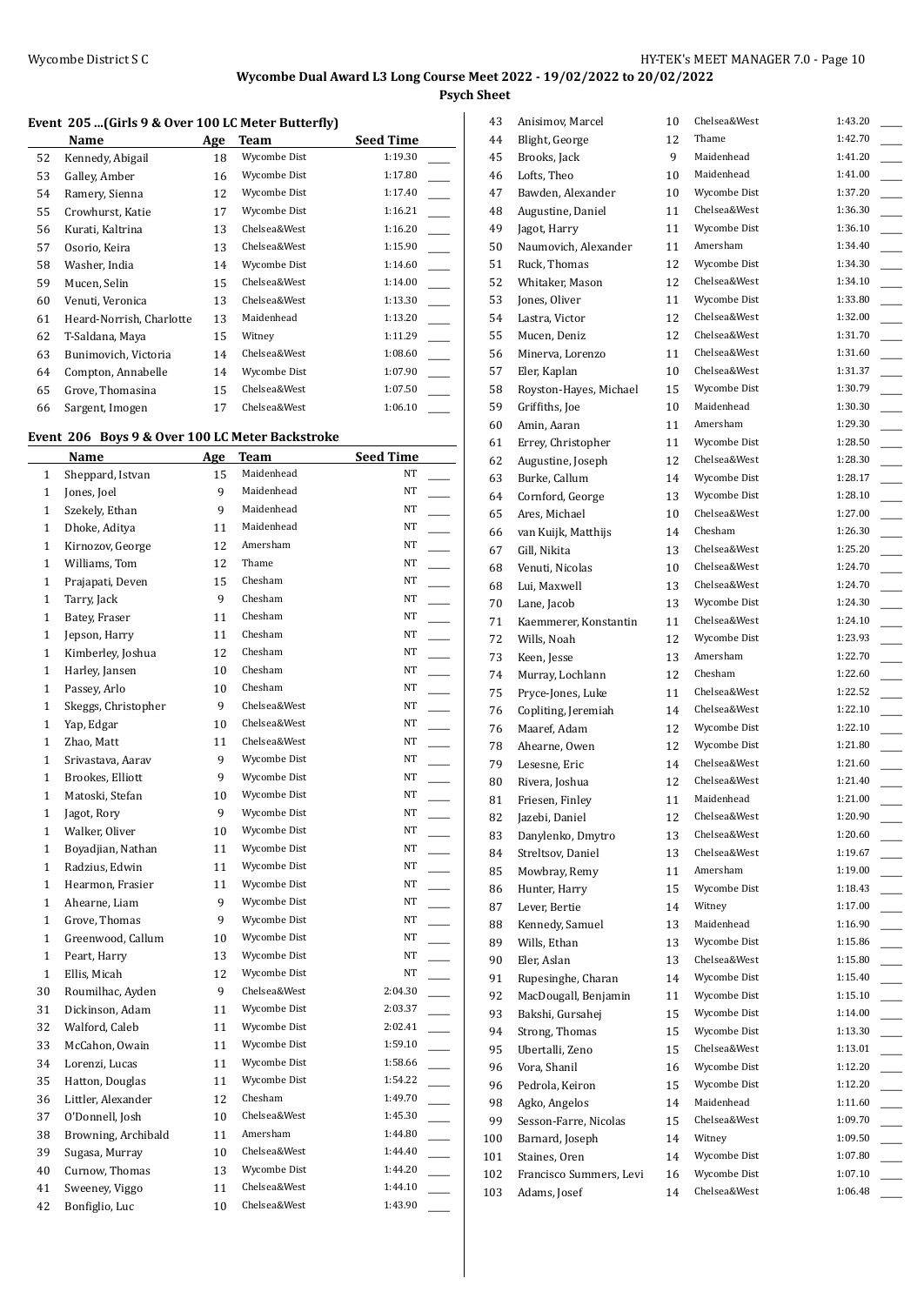**Psych Sheet**

### **Event 207 Girls 9 & Over 50 LC Meter Freestyle**

|              | Name                         | <b>Age</b> | Team         | <b>Seed Time</b> |
|--------------|------------------------------|------------|--------------|------------------|
| 1            | Tyreman, Isla-Rose           | 11         | Amersham     | NT               |
| 1            | Schurer, Megan               | 11         | Amersham     | NT               |
| 1            | Harris, Emma                 | 11         | Amersham     | NT               |
| 1            | O'Driscoll, Esme             | 11         | Amersham     | NT               |
| $\mathbf{1}$ | Preston-Howes, Lottie        | 26         | Amersham     | NT               |
| $\mathbf{1}$ | Buffett, Freya               | 10         | Chesham      | NT               |
| $\mathbf{1}$ | Cherry, Sophia               | 10         | Chesham      | NT               |
| $\mathbf{1}$ | Sharp, Jasmin                | 11         | Chesham      | NT               |
| 1            | Malecka, Apolonia            | 9          | Wycombe Dist | NT               |
| 1            | Rowley, Isabelle             | 11         | Wycombe Dist | NT               |
| $\mathbf{1}$ | Kashis, Maisa                | 10         | Wycombe Dist | NT               |
| $\mathbf{1}$ | McQuillan, Romilly           | 9          | Wycombe Dist | NT               |
| $\mathbf{1}$ | Cameron-Mowat, Nelly         | 9          | Wycombe Dist | NT               |
| $\mathbf{1}$ | Ralfs, Carina                | 40         | Wycombe Dist | NT               |
| 15           | Marshall, Mia                | 9          | Wycombe Dist | 1:04.15          |
| 16           | Lewis, Daisy                 | 11         | Chesham      | 1:03.80          |
| 17           | Gibbons, Hannah              | 12         | Wycombe Dist | 1:03.54          |
| 18           | Giannotti, Xanthe            | 9          | Wycombe Dist | 1:02.39          |
| 19           | Cherry, Amelia               | 11         | Chesham      | 1:00.60          |
| 20           | Curzon, Ellen                | 10         | Wycombe Dist | 58.82            |
| 21           | Wahlberg, Lana               | 11         | Amersham     | 57.00            |
| 22           | Stagno D'Alcontres, Isabella | 9          | Chelsea&West | 55.50            |
| 23           | Hall, Una                    | 9          | Wycombe Dist | 54.95            |
| 24           |                              | 10         | Wycombe Dist | 54.83            |
|              | Mills, Hannah                |            | Wycombe Dist | 54.82            |
| 25           | Heap, Emelia                 | 9          | Wycombe Dist | 54.69            |
| 26           | Prosser, Amelie              | 10         | Chelsea&West |                  |
| 27           | Sethi, Aryana                | 9          |              | 54.30            |
| 27           | Bravington, Melissa          | 12         | Wycombe Dist | 54.30            |
| 29           | Meeres, Elowyn               | 13         | Wycombe Dist | 54.22            |
| 30           | Martin, Mair                 | 11         | Wycombe Dist | 54.10            |
| 31           | Golby, Tabitha               | 10         | Wycombe Dist | 53.20            |
| 32           | Houghton, Annabelle          | 10         | Wycombe Dist | 52.69            |
| 33           | Robinson, Mia                | 11         | Amersham     | 52.60            |
| 34           | Olson, Annika                | 9          | Chelsea&West | 52.20            |
| 35           | Lewis, Rosaline              | 11         | Thame        | 52.10            |
| 36           | Sutcliffe, Victoria          | 10         | Wycombe Dist | 52.07            |
| 37           | Dobrowolski, Erin            | 11         | Wycombe Dist | 51.87            |
| 38           | Potter, Darcey               | 9          | Wycombe Dist | 51.50            |
| 39           | Armstrong, Felicity          | 9          | Wycombe Dist | 50.70            |
| 40           | Martin, Louisa               | 11         | Thame        | 50.60            |
| 41           | Ebohon, Zaneta               | 9          | Wycombe Dist | 50.14            |
| 42           | Labrande, Sophia             | 9          | Chelsea&West | 49.50            |
| 42           | Penna, Jessica               | 10         | Wycombe Dist | 49.50            |
| 44           | Redfern, Ella                | 9          | Wycombe Dist | 49.48            |
| 45           | Hiley-Payne, Scarlett        | 11         | Amersham     | 49.40            |
| 46           | Teeken, Ella                 | 11         | Wycombe Dist | 48.80            |
| 46           | Curzon, Charlotte            | 11         | Wycombe Dist | 48.80            |
| 48           | Bunch, Isla                  | 10         | Wycombe Dist | 48.49            |
| 49           | Makkonen, Catherine          | 10         | Wycombe Dist | 48.30            |
| 50           | Walsh, Amelia                | 10         | Wycombe Dist | 48.04            |
| 51           | Denman, Lottie               | 10         | Wycombe Dist | 48.00            |
| 52           | Greenough, Isabel            | 9          | Maidenhead   | 47.90            |
| 52           | Ralph Sargent, Elizabeth     | 10         | Chelsea&West | 47.90            |
| 54           | Nasr, Leila                  | 10         | Wycombe Dist | 47.83            |
| 55           | Robinson, Martha             | 9          | Amersham     | 47.50            |
| 56           | Row, Evelyn                  | 9          | Chelsea&West | 47.30            |
| 57           | Sutcliffe, Angelina          | 10         | Wycombe Dist | 47.17            |
| 58           | Rogers, Sophie               | 10         | Wycombe Dist | 47.08            |
| 59           | Jones, Thandie               | 11         | Chesham      | 47.00            |
|              |                              |            |              |                  |

| 60  | Garaway, Ariana          | 11 | Chesham      | 46.90 |
|-----|--------------------------|----|--------------|-------|
| 61  | Gadd, Emilia             | 13 | Amersham     | 46.70 |
| 62  | Fairgrieve, Alana        | 10 | Wycombe Dist | 46.61 |
| 63  | Al-Naimi, Laurca         | 9  | Amersham     | 46.50 |
| 64  | Harbinson, Ava           | 10 | Wycombe Dist | 45.89 |
| 65  | Curnow, Annabel          | 10 | Wycombe Dist | 45.82 |
| 66  | Turner, Iris             | 14 | Wycombe Dist | 45.81 |
| 67  | Keylock, Seren           | 10 | Amersham     | 45.70 |
| 67  | Wittich, Grace           | 9  | Amersham     | 45.70 |
| 69  | Ball, Saoirse            | 12 | Wycombe Dist | 45.23 |
| 70  | Amin, Anaiya             | 11 | Amersham     | 45.00 |
| 71  | Kidgell, Charlotte       | 11 | Thame        | 44.90 |
| 72  | Ringer, Ella             | 10 | Maidenhead   | 44.60 |
| 72  | Tuxworth, Emilia         | 11 | Thame        | 44.60 |
| 74  | Hopkins, Cleo            | 14 | Wycombe Dist | 44.50 |
| 75  | Chicote Amigo, Valentina | 9  | Maidenhead   | 44.40 |
| 76  | Kelemen, Lottie          | 9  | Wycombe Dist | 44.30 |
| 77  | Perryman, Imogen         | 10 | Chelsea&West | 44.00 |
| 78  | Westmacott, Isla         | 10 | Amersham     | 43.90 |
| 79  | Milner, Katherine        | 11 | Maidenhead   | 43.60 |
| 80  | Boswell-Sefton, Theodora | 10 | Wycombe Dist | 43.53 |
| 81  | Cheeseman, Amy           | 10 | Maidenhead   | 43.30 |
| 82  | Ares, Myla               | 9  | Chelsea&West | 43.10 |
| 83  | Adamis, Clara            | 10 | Chesham      | 43.00 |
|     | Elmarini, Hanna          | 10 | Chelsea&West | 43.00 |
| 83  |                          |    | Thame        | 42.80 |
| 85  | Peasgood, Matilda        | 10 | Thame        | 42.40 |
| 86  | Laws, Emily              | 14 |              |       |
| 86  | Ursini, Nikol            | 10 | Chelsea&West | 42.40 |
| 86  | Arake, Anshi             | 14 | Wycombe Dist | 42.40 |
| 89  | MacDougall, Juliette     | 9  | Wycombe Dist | 42.00 |
| 90  | Mena, Ishani             | 10 | Amersham     | 41.70 |
| 91  | Sweeney, Ines            | 10 | Chelsea&West | 41.60 |
| 92  | Obaid, Dalal             | 10 | Chelsea&West | 40.80 |
| 93  | Sayles, Jessica          | 10 | Wycombe Dist | 40.32 |
| 94  | Sunthareswaran, Araliya  | 10 | Wycombe Dist | 40.23 |
| 95  | Hepple, Freya            | 12 | Thame        | 40.03 |
| 96  | Ollivier, Arabella       | 11 | Amersham     | 40.00 |
| 96  | Fincken, Rennie          | 12 | Thame        | 40.00 |
| 98  | Chan, Rubie              | 12 | Chelsea&West | 39.90 |
| 98  | Marquez, Lara            | 9  | Chelsea&West | 39.90 |
| 100 | Reed, Annabel            | 13 | Wycombe Dist | 39.78 |
| 101 | Harris, Clementine       | 11 | Chelsea&West | 39.50 |
| 102 | Anderson, Sophie         | 14 | Thame        | 39.30 |
| 103 | Pittaway, Chloe          | 12 | Wycombe Dist | 39.00 |
| 104 | Beresford Jones, Maisie  | 9  | Maidenhead   | 38.80 |
| 105 | Dewhurst, Isla           | 13 | Amersham     | 38.70 |
| 106 | Nickless, Emilia         | 13 | Wycombe Dist | 38.66 |
| 107 | Bolton, Amber            | 12 | Amersham     | 38.60 |
| 107 | Smit, Amelie             | 13 | Amersham     | 38.60 |
| 107 | Forder, Emily            | 11 | Wycombe Dist | 38.60 |
| 110 | Gartshore, Hannah        | 10 | Maidenhead   | 38.50 |
| 110 | Bentley, Lamorna         | 12 | Wycombe Dist | 38.50 |
| 110 | Hartstone, Lana          | 12 | Wycombe Dist | 38.50 |
| 110 | Dilinchev, Lillia        | 13 | Wycombe Dist | 38.50 |
| 114 | Naik, Monique            | 12 | Wycombe Dist | 38.32 |
| 115 | Durham Graves, Gabriela  | 12 | Amersham     | 38.30 |
| 115 | Lloyd, Anwen             | 12 | Wycombe Dist | 38.30 |
| 117 | Parry, Ines              | 11 | Wycombe Dist | 38.17 |
| 118 | Ramery, Savannah         | 11 | Wycombe Dist | 38.16 |
| 119 | Dutton-Hance, Pippa      | 11 | Chesham      | 38.10 |
| 120 | De Meuter, Logan         | 11 | Wycombe Dist | 38.00 |
| 120 | Royston-Hayes, Madeleine | 12 | Wycombe Dist | 38.00 |
|     |                          |    |              |       |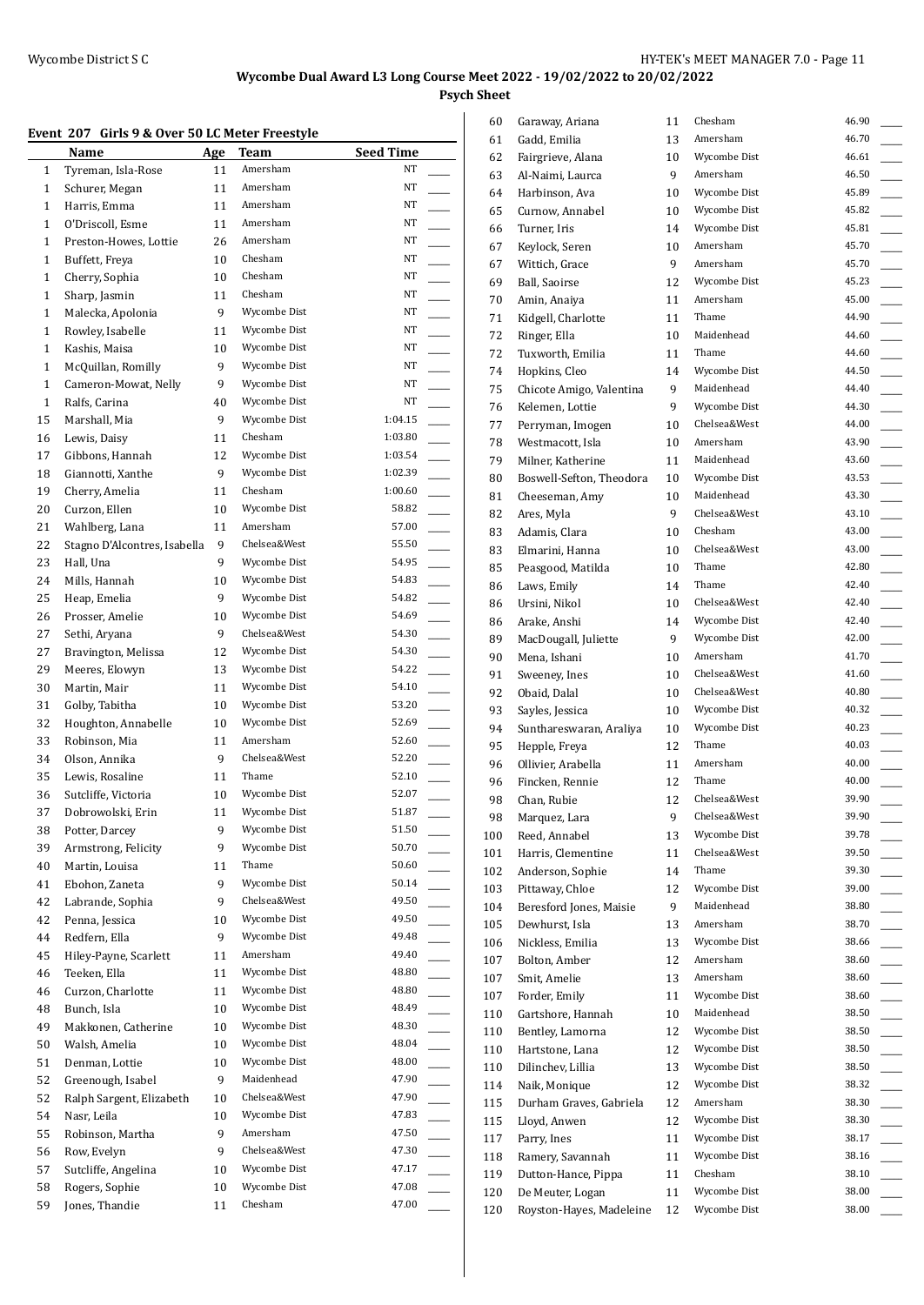**Psych Sheet**

#### **Event 207 ...(Girls 9 & Over 50 LC Meter Freestyle)**

|            | <u>Name</u>                 | <b>Age</b> | Team                     | <b>Seed Time</b> |
|------------|-----------------------------|------------|--------------------------|------------------|
| 122        | Boyce, Jessica              | 11         | Maidenhead               | 37.80            |
| 122        | Jacklin-Lane, Elsie         | 10         | Amersham                 | 37.80            |
| 122        | Minerva, Arianna            | 9          | Chelsea&West             | 37.80            |
| 125        | Jones, Roxie                | 14         | Chesham                  | 37.60            |
| 126        | Dann, Holly                 | 12         | Wycombe Dist             | 37.50            |
| 127        | Laaouiti, Sara              | 12         | Chelsea&West             | 37.40            |
| 128        | Bathgate, Emelie            | 12         | Witney                   | 37.30            |
| 128        | Yeo, Ada                    | 12         | Amersham                 | 37.30            |
| 130        | Tuxworth, Jemima            | 12         | Thame                    | 37.10            |
| 130        | Comer, Analise              | 11         | Chelsea&West             | 37.10            |
| 132        | Allen, Rebecca              | 13         | Wycombe Dist             | 37.06            |
| 133        | Narda, Amaya                | 13         | Amersham                 | 36.90            |
| 134        | Smith, Evelyn               | 13         | Witney                   | 36.80            |
| 135        | Jones, Evelyn               | 13         | Amersham                 | 36.70            |
| 136        | Martin, Summer              | 11         | Wycombe Dist             | 36.50            |
| 137        | Hoffmann, Kirsty            | 35         | Kidlington<br>Maidenhead | 36.40<br>36.40   |
| 137        | Morgan, Vivienne            | 11         |                          |                  |
| 137        | Evans, Lucy                 | 12         | Thame<br>Wycombe Dist    | 36.40<br>36.34   |
| 140        | Lishchenko, Lara            | 12         | Chelsea&West             | 36.30            |
| 141        | Dyakonyuk, Vasilisa         | 11         | Thame                    | 36.20            |
| 142        | Edwards, Chloe              | 12         | Chelsea&West             |                  |
| 143        | Elmarini, Sofia             | 12         | Maidenhead               | 36.10<br>36.00   |
| 144        | Woodward, Claudia           | 10         | Amersham                 | 36.00            |
| 144        | Hayes, Scarlett             | 11         | Wycombe Dist             | 35.80            |
| 146        | Washer, Safiyya             | 11<br>9    | Wycombe Dist             | 35.79            |
| 147        | McGinley, Mollie            |            | Chelsea&West             | 35.70            |
| 148<br>149 | Lee, Fizz<br>Goggin, Nicole | 11<br>13   | Wycombe Dist             | 35.65            |
| 150        | Shanly, Cora                | 12         | Maidenhead               | 35.50            |
| 151        | Gray, Charlotte             | 12         | Wycombe Dist             | 35.30            |
| 152        | Kidgell, Olivia             | 15         | Thame                    | 35.20            |
| 152        | Al Faisal, Hissah           | 12         | Chelsea&West             | 35.20            |
| 154        | Jansen, Olivia              | 11         | Amersham                 | 35.10            |
| 154        | Conner, Jasmine             | 13         | Amersham                 | 35.10            |
| 156        | Trincano, Jade              | 12         | Chelsea&West             | 35.00            |
| 156        | Farrell, Evelyn             | 13         | Wycombe Dist             | 35.00            |
| 158        | Ives, Katherine             | 11         | Wycombe Dist             | 34.94            |
| 159        | Howley, Rosa                | 13         | Maidenhead               | 34.90            |
| 159        | Machin, Sophie              | 12         | Amersham                 | 34.90            |
| 161        | Colquhoun, Maia             | 11         | Chelsea&West             | 34.70            |
| 162        | Waters, Bethany             | 11         | Thame                    | 34.60            |
| 162        | Bunimovich, Olivia          | 11         | Chelsea&West             | 34.60            |
| 162        | Ward, Ruby                  | 14         | Wycombe Dist             | 34.60            |
| 165        | Butcher, Sienna             | 11         | Amersham                 | 34.50            |
| 165        | Moss, Harriet               | 13         | Wycombe Dist             | 34.50            |
| 167        | Bawden, Isabella            | 12         | Wycombe Dist             | 34.40            |
| 168        | Ohler, Marta                | 13         | Wycombe Dist             | 34.20            |
| 169        | Costa-D'sa, Amy             | 11         | Wycombe Dist             | 34.10            |
| 169        | Hudson, Phoebe              | 12         | Wycombe Dist             | 34.10            |
| 171        | Morgan, Sophie              | 12         | Amersham                 | 34.00            |
| 172        | Lawrence, Eva               | 12         | Thame                    | 33.90            |
| 172        | Lovelace, Zara              | 11         | Chesham                  | 33.90            |
| 174        | Stonehewer, Isabelle        | 15         | Wycombe Dist             | 33.85            |
| 175        | Clifford, Maisie            | 13         | Wycombe Dist             | 33.80            |
| 176        | Al Faisal, Maya             | 12         | Chelsea&West             | 33.68            |
| 177        | Martiyanova, Natalya        | 13         | Wycombe Dist             | 33.59            |
| 178        | Rogers, Isabel              | 13         | Wycombe Dist             | 33.38            |
| 179        | Kelly, Freya                | 11         | Wycombe Dist             | 33.30            |
| 180        | Browne, Katie               | 15         | Witney                   | 33.15            |
| 181        | Ng, Emily                   | 16         | Wycombe Dist             | 33.10            |
|            |                             |            |                          |                  |

| 182 | Fox, Freya               | 15 | Thame        | 33.00 |
|-----|--------------------------|----|--------------|-------|
| 183 | Yates, Imogen            | 12 | Amersham     | 32.90 |
| 184 | Elford, Annaliese        | 12 | Witney       | 32.70 |
| 185 | Heeraman, Dipa           | 13 | Maidenhead   | 32.60 |
| 186 | Phillips, Katelin        | 17 | Wycombe Dist | 32.40 |
| 187 | Pittaway, Evie           | 13 | Wycombe Dist | 32.33 |
| 188 | Barnard, Annabel         | 13 | Witney       | 32.30 |
| 189 | Lefort, Beth             | 13 | Witney       | 32.20 |
| 190 | Osorio, Keira            | 13 | Chelsea&West | 32.10 |
| 190 | Kennedy, Abigail         | 18 | Wycombe Dist | 32.10 |
| 192 | Kelemen, Emma            | 14 | Wycombe Dist | 32.00 |
| 193 | Garthside, Annabelle     | 17 | Maidenhead   | 31.90 |
| 194 | Hooker, Isla             | 12 | Wycombe Dist | 31.80 |
| 195 | Chan, Robyn              | 14 | Chelsea&West | 31.70 |
| 195 | Block, Martha            | 15 | Wycombe Dist | 31.70 |
| 195 | Gajek, Sara              | 14 | Wycombe Dist | 31.70 |
| 198 | Kurati, Kaltrina         | 13 | Chelsea&West | 31.60 |
| 198 | Bonfiglio, Dahlia        | 13 | Chelsea&West | 31.60 |
| 200 | Ramery, Sienna           | 12 | Wycombe Dist | 31.53 |
| 201 | Galley, Amber            | 16 | Wycombe Dist | 31.30 |
| 202 | Then, Olivia             | 12 | Maidenhead   | 31.21 |
| 202 | Godbolt, Maisie          | 18 | Wycombe Dist | 31.21 |
| 204 | Ras, Patricia            | 16 | Wycombe Dist | 31.10 |
| 205 | Godbolt, Holly           | 16 | Wycombe Dist | 30.70 |
| 206 | Mucen, Selin             | 15 | Chelsea&West | 30.44 |
| 207 | Zobek, Olivia            | 12 | Chelsea&West | 30.40 |
| 208 | Reid, Kathryn            | 17 | Wycombe Dist | 30.24 |
| 209 | Heard-Norrish, Charlotte | 13 | Maidenhead   | 30.20 |
| 210 | Venuti, Veronica         | 13 | Chelsea&West | 30.11 |
| 211 | Bunimovich, Victoria     | 14 | Chelsea&West | 30.00 |
| 212 | T-Saldana, Maya          | 15 | Witney       | 29.83 |
| 213 | Washer, India            | 14 | Wycombe Dist | 29.80 |
| 214 | Zobek, Sonia             | 16 | Chelsea&West | 29.70 |
| 215 | Perks, Eleanor           | 16 | Witney       | 29.30 |
| 216 | Bhugun, Emma             | 16 | Chelsea&West | 29.10 |
| 217 | Griffiths, Betsy         | 16 | Chelsea&West | 28.88 |
| 218 | Lomas, Tia               | 16 | Wycombe Dist | 28.70 |
| 219 | Grove, Thomasina         | 15 | Chelsea&West | 28.61 |
| 220 | Sargent, Imogen          | 17 | Chelsea&West | 27.80 |
|     |                          |    |              |       |

### **Event 208 Boys 9 & Over 50 LC Meter Breaststroke**

|              | Name                   | Age | Team         | <b>Seed Time</b> |
|--------------|------------------------|-----|--------------|------------------|
| $\mathbf{1}$ | Jones, Joel            | 9   | Maidenhead   | NT               |
| $\mathbf{1}$ | Szekely, Ethan         | 9   | Maidenhead   | <b>NT</b>        |
| $\mathbf{1}$ | Schiavi, Massimo       | 12  | Amersham     | <b>NT</b>        |
| $\mathbf{1}$ | Kirnozov, George       | 12  | Amersham     | <b>NT</b>        |
| $\mathbf{1}$ | Quartly, James         | 12  | Thame        | <b>NT</b>        |
| $\mathbf{1}$ | Prajapati, Deven       | 15  | Chesham      | <b>NT</b>        |
| $\mathbf{1}$ | Jepson, Harry          | 11  | Chesham      | <b>NT</b>        |
| $\mathbf{1}$ | Harley, Jansen         | 10  | Chesham      | NT               |
| $\mathbf{1}$ | Roumilhac, Ayden       | 9   | Chelsea&West | NT               |
| $\mathbf{1}$ | Sugasa, Murray         | 10  | Chelsea&West | NT               |
| $\mathbf{1}$ | Brown, Alfie           | 10  | Wycombe Dist | <b>NT</b>        |
| 1            | Kazakevicius, Martynas | 12  | Wycombe Dist | <b>NT</b>        |
| $\mathbf{1}$ | Srivastava, Aarav      | 9   | Wycombe Dist | NT               |
| $\mathbf{1}$ | Witney, Ethan          | 11  | Wycombe Dist | <b>NT</b>        |
| $\mathbf{1}$ | Walker, Oliver         | 10  | Wycombe Dist | NT               |
| $\mathbf{1}$ | Boyadjian, Nathan      | 11  | Wycombe Dist | NT               |
| 17           | Hearmon, Frasier       | 11  | Wycombe Dist | 1:30.90          |
| 18           | McCahon, Owain         | 11  | Wycombe Dist | 1:13.43          |
| 19           | Matoski, Stefan        | 10  | Wycombe Dist | 1:12.61          |
| 20           | Clarke, Ralph          | 10  | Amersham     | 1:09.40          |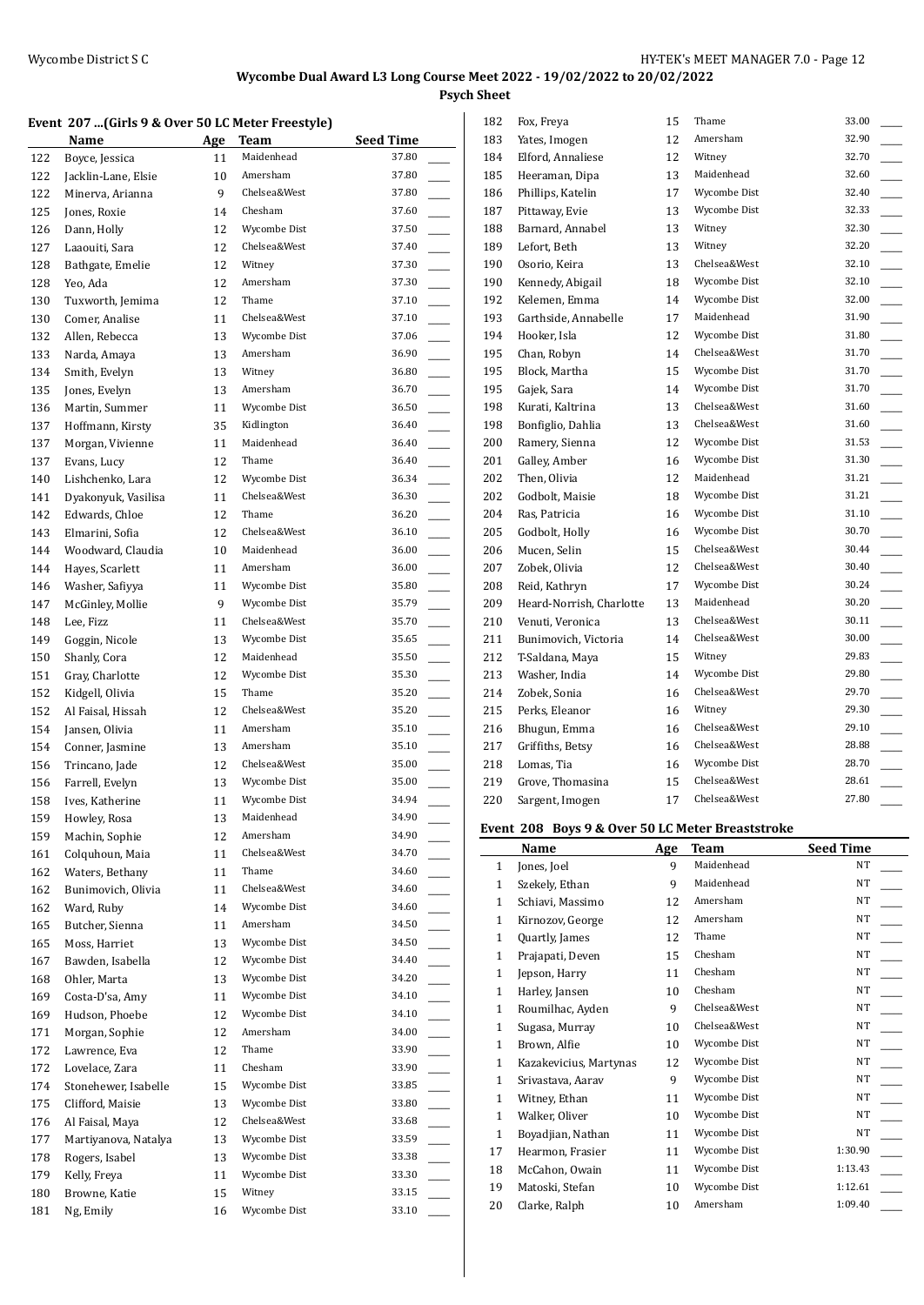**Psych Sheet**

#### **Event 208 ...(Boys 9 & Over 50 LC Meter Breaststroke)**

|    | Name                | Age | Team         | <b>Seed Time</b> |
|----|---------------------|-----|--------------|------------------|
| 21 | Sampson, Oliver     | 9   | Wycombe Dist | 1:08.50          |
| 22 | Skeggs, Christopher | 9   | Chelsea&West | 1:07.50          |
| 23 | Ellis, Micah        | 12  | Wycombe Dist | 1:07.36          |
| 24 | Jagot, Rory         | 9   | Wycombe Dist | 1:06.53          |
| 25 | Radzius. Edwin      | 11  | Wycombe Dist | 1:06.15          |
| 26 | Brookes, Elliott    | 9   | Wycombe Dist | 1:05.90          |
| 27 | Tarry, Jack         | 9   | Chesham      | 1:05.70          |
| 28 | Hatton, Douglas     | 11  | Wycombe Dist | 1:04.78          |
| 29 | Yates, Joseph       | 10  | Amersham     | 1:04.30          |
| 30 | Ahearne, Liam       | 9   | Wycombe Dist | 1:04.11          |
| 31 | Yap, Edgar          | 10  | Chelsea&West | 1:03.80          |
| 32 | Greenwood, Callum   | 10  | Wycombe Dist | 1:03.70          |
| 33 | Ralfs, Jace         | 9   | Maidenhead   | 1:02.40          |
| 33 | Walford, Caleb      | 11  | Wycombe Dist | 1:02.40          |
| 35 | Chivers, Joshua     | 12  | Thame        | 1:02.20          |
| 36 | Grove, Thomas       | 9   | Wycombe Dist | 1:01.45          |
| 37 | Bradford, Jack      | 11  | Thame        | 1:01.30          |
| 38 | Bonfiglio, Luc      | 10  | Chelsea&West | 1:01.20          |
| 39 | Passey, Arlo        | 10  | Chesham      | 1:00.50          |
| 40 | Cooper, Jackson     | 11  | Wycombe Dist | 1:00.28          |
| 41 | Pazir, Rayyan       | 10  | Maidenhead   | 59.20            |
| 42 | Lofts, Theo         | 10  | Maidenhead   | 59.10            |
| 43 | Field, William      | 10  | Amersham     | 58.70            |
| 44 | Wright, Harry       | 10  | Amersham     | 58.30            |
| 45 | Denteh, Dylan       | 13  | Wycombe Dist | 58.10            |
| 46 | Cazzol, Roman       | 9   | Chelsea&West | 57.60            |
| 47 | Lorenzi, Lucas      | 11  | Wycombe Dist | 57.30            |
| 48 | Curnow, Thomas      | 13  | Wycombe Dist | 56.90            |
| 49 | Ruck, Thomas        | 12  | Wycombe Dist | 56.80            |
| 50 | Adams, Damien       | 11  | Wycombe Dist | 56.30            |
| 51 | Anisimov, Marcel    | 10  | Chelsea&West | 55.80            |
| 52 | Ratnapala, Zack     | 10  | Maidenhead   | 55.70            |
| 53 | Browning, Archibald | 11  | Amersham     | 55.30            |
| 54 | Jagot, Harry        | 11  | Wycombe Dist | 54.96            |
| 55 | Suyatin, Luka       | 11  | Wycombe Dist | 54.90            |
| 56 | Clarke, Leo         | 13  | Amersham     | 54.60            |
| 57 | Manser, Alfie       | 13  | Wycombe Dist | 53.80            |
| 57 | Errey, Christopher  | 11  | Wycombe Dist | 53.80            |
| 59 | Littler, Alexander  | 12  | Chesham      | 52.80            |
| 60 | Meadows, Frederick  | 12  | Thame        | 52.60            |
| 61 | Blight, George      | 12  | Thame        | 52.30            |
| 62 | Sweeney, Viggo      | 11  | Chelsea&West | 52.20            |
| 63 | Lane, Jacob         | 13  | Wycombe Dist | 52.00            |
| 64 | Morris, Albert      | 12  | Chesham      | 51.80            |
| 65 | O'Donnell, Josh     | 10  | Chelsea&West | 51.10            |
| 66 | Williams, Tom       | 12  | Thame        | 50.70            |
| 67 | Bawden, Alexander   | 10  | Wycombe Dist | 49.70            |
| 68 | Greenough, Joshua   | 11  | Maidenhead   | 49.20            |
| 68 | Jones, Oliver       | 11  | Wycombe Dist | 49.20            |
| 70 | Augustine, Daniel   | 11  | Chelsea&West | 49.00            |
| 71 | Lastra, Victor      | 12  | Chelsea&West | 48.80            |
| 72 | Mucen, Deniz        | 12  | Chelsea&West | 48.60            |
| 73 | Chen, Daniel        | 11  | Maidenhead   | 48.40            |
| 74 | Amin, Aaran         | 11  | Amersham     | 48.30            |
| 75 | Ventress, Jack      | 12  | Amersham     | 48.10            |
| 76 | Buffett, Finlay     | 14  | Chesham      | 47.70            |
| 77 | Eler, Kaplan        | 10  | Chelsea&West | 47.64            |
| 78 | Mowbray, Remy       | 11  | Amersham     | 47.30            |
| 79 | Peart, Harry        | 13  | Wycombe Dist | 47.20            |
| 80 | Kormany, Pal        | 15  | Wycombe Dist | 46.68            |
|    |                     |     |              |                  |

| Rivera, Joshua         | 12 | Chelsea&West | 46.66 |
|------------------------|----|--------------|-------|
| Ahearne, Owen          | 12 | Wycombe Dist | 46.52 |
| Murray, Lochlann       | 12 | Chesham      | 46.50 |
| Cornford, George       | 13 | Wycombe Dist | 46.40 |
| Kaemmerer, Konstantin  | 11 | Chelsea&West | 45.82 |
| Danielli, Felix        | 11 | Amersham     | 45.70 |
| Pestell, Oscar         | 14 | Chesham      | 45.60 |
| van Kuijk, Matthijs    | 14 | Chesham      | 45.50 |
| Dalkin, James          | 12 | Amersham     | 45.00 |
| Howlett, Max           | 12 | Amersham     | 44.80 |
| Ares, Michael          | 10 | Chelsea&West | 44.10 |
| Kennedy, Samuel        | 13 | Maidenhead   | 43.70 |
| Minerva, Lorenzo       | 11 | Chelsea&West | 43.30 |
| Pryce-Jones, Luke      | 11 | Chelsea&West | 42.20 |
| Copliting, Jeremiah    | 14 | Chelsea&West | 42.10 |
| Conner, Rory           | 14 | Amersham     | 41.30 |
| Hunter, Harry          | 15 | Wycombe Dist | 40.80 |
| MacDougall, Benjamin   | 11 | Wycombe Dist | 40.70 |
| Bakshi, Gursahej       | 15 | Wycombe Dist | 39.90 |
| Royston-Hayes, Michael | 15 | Wycombe Dist | 39.30 |
| Peters, Matthew        | 15 | Chelsea&West | 38.93 |
| Maaref, Adam           | 12 | Wycombe Dist | 38.80 |
| Cardet Marino, Diego   | 14 | Chelsea&West | 38.60 |
| Lockhart, George       | 14 | Wycombe Dist | 38.30 |
| Danylenko, Dmytro      | 13 | Chelsea&West | 38.26 |
| Willwong, Joshua       | 15 | Wycombe Dist | 38.26 |
| Streltsov, Daniel      | 13 | Chelsea&West | 37.11 |
| Mackintosh, Gustav     | 14 | Chelsea&West | 36.50 |
| Pratt, Lanre           | 15 | Chelsea&West | 36.40 |
| Spearman, Finn         | 14 | Witney       | 35.30 |
| Robinson, Edward       | 13 | Chelsea&West | 34.80 |
| Riseley, Alex          | 17 | Witney       | 34.50 |
| Finch, Nicholas        | 15 | Chelsea&West | 34.00 |
| Din, Kamran            | 17 | Chelsea&West | 31.60 |
|                        |    |              |       |

# **Event 301 Girls 9 & Over 400 LC Meter IM**

|              | Name                   | Age | Team         | <b>Seed Time</b> |
|--------------|------------------------|-----|--------------|------------------|
| $\mathbf{1}$ | Harley, Leyla          | 12  | Chesham      | NT               |
| $\mathbf{1}$ | Obaid, Dalal           | 10  | Chelsea&West | NT               |
| $\mathbf{1}$ | Perryman, Imogen       | 10  | Chelsea&West | NT               |
| $\mathbf{1}$ | Frankopan, Tekla       | 12  | Chelsea&West | NT               |
| $\mathbf{1}$ | Trincano, Jade         | 12  | Chelsea&West | NT               |
| $\mathbf{1}$ | Minerva, Arianna       | 9   | Chelsea&West | NT               |
| $\mathbf{1}$ | Zaimi, Chloe           | 12  | Chelsea&West | NT               |
| $\mathbf{1}$ | Pousiou, Isavella      | 13  | Wycombe Dist | NT               |
| $\mathbf{1}$ | Sayles, Jessica        | 10  | Wycombe Dist | NT               |
| $\mathbf{1}$ | Costa-D'sa, Amy        | 11  | Wycombe Dist | <b>NT</b>        |
| $\mathbf{1}$ | Aplin, Amelia          | 11  | Wycombe Dist | NT               |
| $\mathbf{1}$ | Dann, Holly            | 12  | Wycombe Dist | <b>NT</b>        |
| $\mathbf{1}$ | Purkiss-Webb, Beatrice | 12  | Wycombe Dist | NT               |
| $\mathbf{1}$ | Farrell, Evelyn        | 13  | Wycombe Dist | NT               |
| $\mathbf{1}$ | Martin, Summer         | 11  | Wycombe Dist | NT               |
| 16           | Dyakonyuk, Vasilisa    | 11  | Chelsea&West | 7:26.70          |
| 17           | Martiyanova, Natalya   | 13  | Wycombe Dist | 7:04.19          |
| 18           | Pittaway, Evie         | 13  | Wycombe Dist | 6:47.36          |
| 19           | Howlett, Ava           | 12  | Amersham     | 6:30.30          |
| 20           | Rogers, Isabel         | 13  | Wycombe Dist | 6:29.50          |
| 21           | Bonfiglio, Dahlia      | 13  | Chelsea&West | 6:24.70          |
| 22           | Wright, Olivia         | 12  | Amersham     | 6:23.50          |
| 23           | Hooker, Isla           | 12  | Wycombe Dist | 6:19.10          |
| 24           | Stonehewer, Isabelle   | 15  | Wycombe Dist | 6:15.10          |
| 25           | Machin, Sophie         | 12  | Amersham     | 6:07.20          |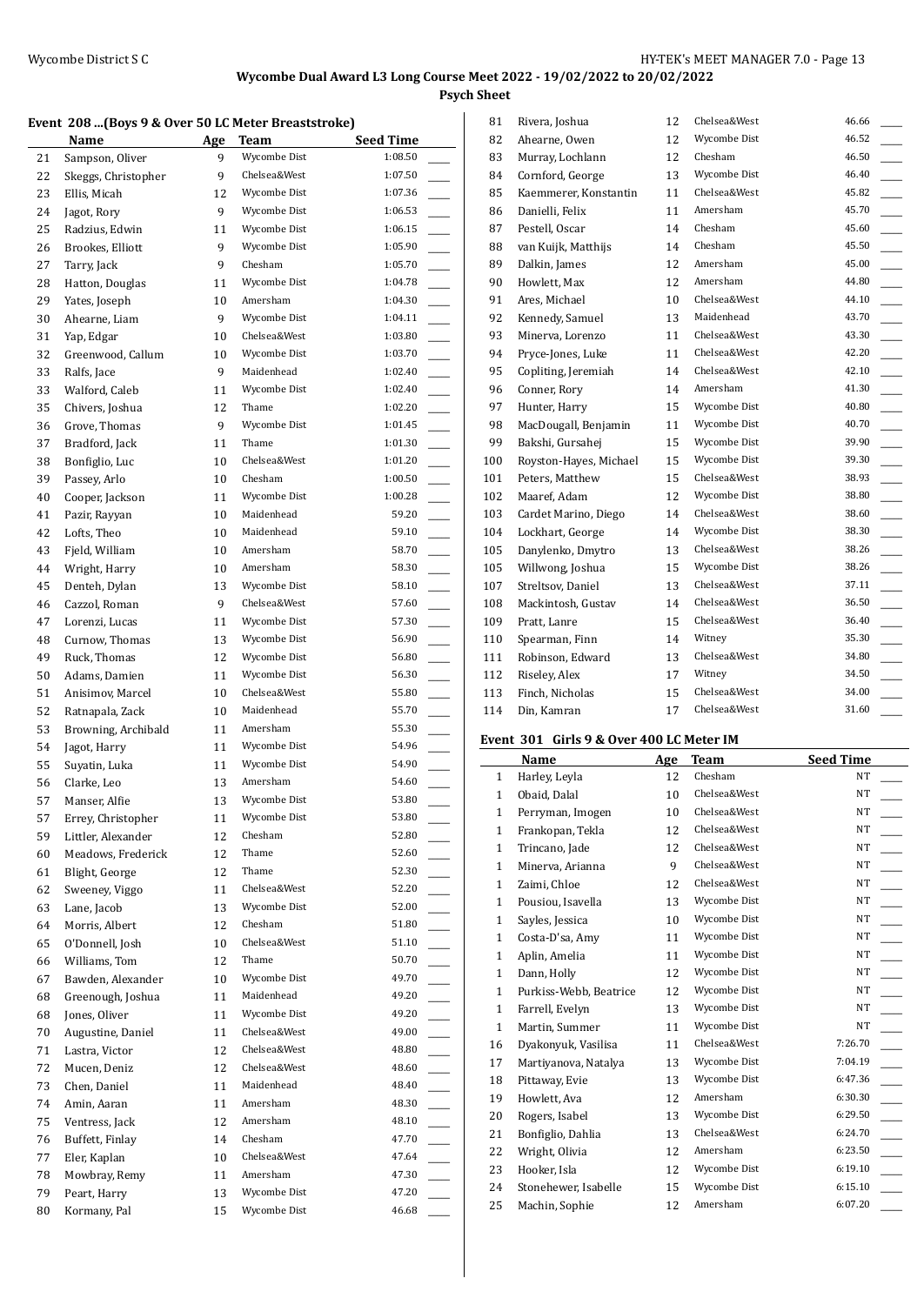**Psych Sheet**

## **Event 301 ...(Girls 9 & Over 400 LC Meter IM)**

|    | Name                     | Age | Team         | <b>Seed Time</b> |
|----|--------------------------|-----|--------------|------------------|
| 26 | Osorio, Keira            | 13  | Chelsea&West | 6:01.80          |
| 27 | Birmingham, Louise       | 15  | Thame        | 6:01.10          |
| 28 | Heard-Norrish, Charlotte | 13  | Maidenhead   | 5:54.40          |
| 29 | Rupesinghe, Minagi       | 16  | Wycombe Dist | 5:54.00          |
| 30 | Ireland, Caitlin         | 16  | Maidenhead   | 5:29.30          |

### **Event 302 Boys 9 & Over 400 LC Meter Freestyle**

|              | <b>Name</b>            | <u>Age</u> | Team         | <b>Seed Time</b>                    |  |
|--------------|------------------------|------------|--------------|-------------------------------------|--|
| 1            | Juxon, Charlie         | 12         | Chelsea&West | NT                                  |  |
| 1            | Smith, Monty           | 12         | Wycombe Dist | NT                                  |  |
| $\mathbf{1}$ | Bajohr, Damir          | 17         | Wycombe Dist | NT                                  |  |
| 4            | Ruck, Thomas           | 12         | Wycombe Dist | 6:57.01                             |  |
| 5            | Lastra, Victor         | 12         | Chelsea&West | 6:32.70<br>$\overline{\phantom{a}}$ |  |
| 6            | Jagot, Harry           | 11         | Wycombe Dist | 6:24.91<br>$\overline{\phantom{a}}$ |  |
| 7            | Errey, Christopher     | 11         | Wycombe Dist | 6:24.80                             |  |
| 8            | Ares, Michael          | 10         | Chelsea&West | 6:15.00                             |  |
| 9            | Eler, Kaplan           | 10         | Chelsea&West | 6:10.10                             |  |
| 10           | Minerva, Lorenzo       | 11         | Chelsea&West | 6:05.80                             |  |
| 11           | Kaemmerer, Konstantin  | 11         | Chelsea&West | 5:55.80                             |  |
| 12           | Sangamneheri, Theodore | 11         | Maidenhead   | 5:53.80<br>$\overline{\phantom{0}}$ |  |
| 13           | Jones, Oliver          | 11         | Wycombe Dist | 5:53.20                             |  |
| 14           | Bearelly, Ravi         | 12         | Chelsea&West | 5:52.40<br>$\overline{\phantom{a}}$ |  |
| 15           | Venuti, Nicolas        | 10         | Chelsea&West | 5:51.10                             |  |
| 16           | Friesen, Finley        | 11         | Maidenhead   | 5:49.70                             |  |
| 17           | Conrad-Jones, Matthew  | 54         | Wycombe Dist | 5:44.80                             |  |
| 18           | Wills, Noah            | 12         | Wycombe Dist | 5:43.50<br>$\overline{a}$           |  |
| 19           | Strong, William        | 12         | Wycombe Dist | 5:43.40                             |  |
| 20           | Maaref, Adam           | 12         | Wycombe Dist | 5:31.00                             |  |
| 21           | Sheppard, Istvan       | 15         | Maidenhead   | 5:29.30<br>$\overline{\phantom{a}}$ |  |
| 22           | Howlett, Max           | 12         | Amersham     | 5:28.90<br>$\overline{\phantom{a}}$ |  |
| 23           | Jazebi, Daniel         | 12         | Chelsea&West | 5:26.70<br>L.                       |  |
| 24           | Danylenko, Dmytro      | 13         | Chelsea&West | 5:21.90<br>$\overline{\phantom{a}}$ |  |
| 25           | Mills, Oliver          | 14         | Wycombe Dist | 5:20.00                             |  |
| 26           | Eler, Aslan            | 13         | Chelsea&West | 5:19.90                             |  |
| 27           | Pryce-Jones, Luke      | 11         | Chelsea&West | 5:17.30                             |  |
| 28           | Strong, Thomas         | 15         | Wycombe Dist | 5:12.90                             |  |
| 29           | Lui, Maxwell           | 13         | Chelsea&West | 5:12.50<br>L.                       |  |
| 30           | Ellis, Luke            | 14         | Wycombe Dist | 5:10.20<br>$\overline{\phantom{a}}$ |  |
| 31           | Streltsov, Daniel      | 13         | Chelsea&West | 5:01.97                             |  |
| 32           | Agko, Angelos          | 14         | Maidenhead   | 4:59.10                             |  |
| 33           | Rupesinghe, Charan     | 14         | Wycombe Dist | 4:58.25                             |  |
| 34           | Mackintosh, Gustav     | 14         | Chelsea&West | 4:57.90                             |  |
| 35           | Barnard, Joseph        | 14         | Witney       | 4:39.60                             |  |
| 35           | Ireland, Johnathan     | 13         | Maidenhead   | 4:39.60                             |  |
| 37           | Lewis, James           | 19         | Wycombe Dist | 4:36.90                             |  |
| 38           | Pratt, Lanre           | 15         | Chelsea&West | 4:35.80                             |  |
| 39           | Smith, Connor          | 17         | Wycombe Dist | 4:35.10                             |  |

#### **Event 303 Girls 9 & Over 100 LC Meter Breaststroke**

|   | Name               | Age | Team       | <b>Seed Time</b> |
|---|--------------------|-----|------------|------------------|
| 1 | Or, Rachel Sui Yan | 12  | Maidenhead | NT               |
| 1 | Gartshore, Hannah  | 10  | Maidenhead | NT               |
| 1 | Duell, Emilia      | 12  | Maidenhead | NT               |
| 1 | Tyreman, Isla-Rose | 11  | Amersham   | NT               |
| 1 | Dell, Lily         | 11  | Amersham   | NT               |
| 1 | Westmacott. Isla   | 10  | Amersham   | NT               |
| 1 | Gadd, Emilia       | 13  | Amersham   | NT               |
| 1 | Bolton, Amber      | 12  | Amersham   | NT               |
|   | Dewhurst, Tess     | 10  | Amersham   | NT               |
|   | Wahlberg, Lana     |     | Amersham   | NT               |

| $\mathbf{1}$ | Robinson, Mia            | 11     | Amersham     | NT      |  |
|--------------|--------------------------|--------|--------------|---------|--|
| 1            | Ollivier, Arabella       | 11     | Amersham     | NT      |  |
| 1            | Ashton, Francesca        | 11     | Thame        | NT      |  |
| $\mathbf{1}$ | Adamis, Clara            | 10     | Chesham      | NT      |  |
| $\mathbf{1}$ | Davison, Darcy           | 10     | Chelsea&West | NT      |  |
| $\mathbf{1}$ | Contogoulas, Alexandra   | 10     | Chelsea&West | NT      |  |
| 1            | Al Faisal, Maya          | 12     | Chelsea&West | NT      |  |
| 1            | Rupesinghe, Minagi       | 16     | Wycombe Dist | NT      |  |
| 1            | Kelemen, Emma            | 14     | Wycombe Dist | NT      |  |
| $\mathbf{1}$ | Kelemen, Lottie          | 9      | Wycombe Dist | NT      |  |
| 1            | Cameron-Mowat, Nelly     | 9      | Wycombe Dist | NT      |  |
| $\mathbf{1}$ | Armstrong, Felicity      | 9      | Wycombe Dist | NT      |  |
| $\mathbf{1}$ | Denman, Lottie           | 10     | Wycombe Dist | NT      |  |
| 1            | Hall, Una                | 9      | Wycombe Dist | NT      |  |
| 1            | Redfern, Ella            | 9      | Wycombe Dist | NT      |  |
| 1            | Sunthareswaran, Araliya  | 10     | Wycombe Dist | NT      |  |
| 1            | Teeken, Ella             | 11     | Wycombe Dist | NT      |  |
| $\mathbf{1}$ | Dobrowolski, Erin        | 11     | Wycombe Dist | NT      |  |
| 1            | Reed, Annabel            | 13     | Wycombe Dist | NT      |  |
| 1            | Curnow, Annabel          | 10     | Wycombe Dist | NT      |  |
| 31           | Potter, Darcey           | 9      | Wycombe Dist | 2:53.25 |  |
| 32           | Rogers, Sophie           | 10     | Wycombe Dist | 2:32.63 |  |
| 33           | Greenough, Isabel        | 9      | Maidenhead   | 2:30.30 |  |
| 34           | Blight, Tamsin           | 10     | Thame        | 2:29.70 |  |
| 35           | Makkonen, Catherine      | 10     | Wycombe Dist | 2:27.95 |  |
| 36           | Harbinson, Ava           | 10     | Wycombe Dist | 2:26.15 |  |
| 37           | Nasr, Leila              | 10     | Wycombe Dist | 2:24.15 |  |
| 38           | Meeres, Elowyn           | 13     | Wycombe Dist | 2:20.79 |  |
| 39           | Ralph Sargent, Elizabeth | 10     | Chelsea&West | 2:17.80 |  |
| 40           | Williams, Raphaela       | 11     | Wycombe Dist | 2:16.54 |  |
| 41           | Turner, Thea             | 11     | Wycombe Dist | 2:13.66 |  |
| 42           | Turner, Iris             | 14     | Wycombe Dist | 2:12.85 |  |
| 43           | Ares, Myla               | 9      | Chelsea&West | 2:12.60 |  |
| 44           | Bunch, Isla              | 10     | Wycombe Dist | 2:12.54 |  |
| 45           | Prosser, Amelie          | 10     | Wycombe Dist | 2:11.81 |  |
| 46           | Hallas, Evie             | 13     | Wycombe Dist | 2:09.40 |  |
| 47           | Penna, Jessica           | 10     | Wycombe Dist | 2:07.10 |  |
| 48           | Hepple, Freya            | 12     | Thame        | 2:06.68 |  |
| 49           | Peasgood, Matilda        | $10\,$ | Thame        | 2:05.00 |  |
| 50           | Fairgrieve, Alana        | 10     | Wycombe Dist | 2:03.83 |  |
| 51           | Sayles, Jessica          | 10     | Wycombe Dist | 2:03.43 |  |
| 52           | Row, Evelyn              | 9      | Chelsea&West | 2:03.30 |  |
| 53           | Pittaway, Chloe          | 12     | Wycombe Dist | 2:03.00 |  |
| 54           | Purkiss-Webb, Scarlett   | 11     | Wycombe Dist | 2:02.80 |  |
| 55           | Marquez, Lara            | 9      | Chelsea&West | 2:02.10 |  |
| 56           | Bater, Isabella          | 10     | Chesham      | 2:01.70 |  |
| 57           | Perryman, Imogen         | 10     | Chelsea&West | 2:01.50 |  |
| 58           | Creed, Ruby              | 11     | Witney       | 2:00.50 |  |
| 59           | Kashis, Maisa            | 10     | Wycombe Dist | 2:00.33 |  |
| 60           | Longwell, Sophie         | 11     | Thame        | 2:00.00 |  |
| 61           | Hughes, Emily            | 12     | Wycombe Dist | 1:59.21 |  |
| 62           | Blake, Elsie             | 11     | Maidenhead   | 1:58.80 |  |
| 62           | Minerva, Arianna         | 9      | Chelsea&West | 1:58.80 |  |
| 64           | Ringer, Ella             | 10     | Maidenhead   | 1:58.10 |  |
| 65           | Amin, Anaiya             | 11     | Amersham     | 1:57.70 |  |
| 66           | Dilinchev, Lillia        | 13     | Wycombe Dist | 1:56.58 |  |
| 67           | McGinley, Mollie         | 9      | Wycombe Dist | 1:56.12 |  |
| 68           | Anderson, Sophie         | 14     | Thame        | 1:55.90 |  |
| 69           | Sweeney, Ines            | 10     | Chelsea&West | 1:55.50 |  |
| 70           | Mehta, Maya              | 10     | Chelsea&West | 1:55.30 |  |
| 71           | Obaid, Dalal             | 10     | Chelsea&West | 1:55.20 |  |
| 72           | Parry, Ines              | 11     | Wycombe Dist | 1:54.28 |  |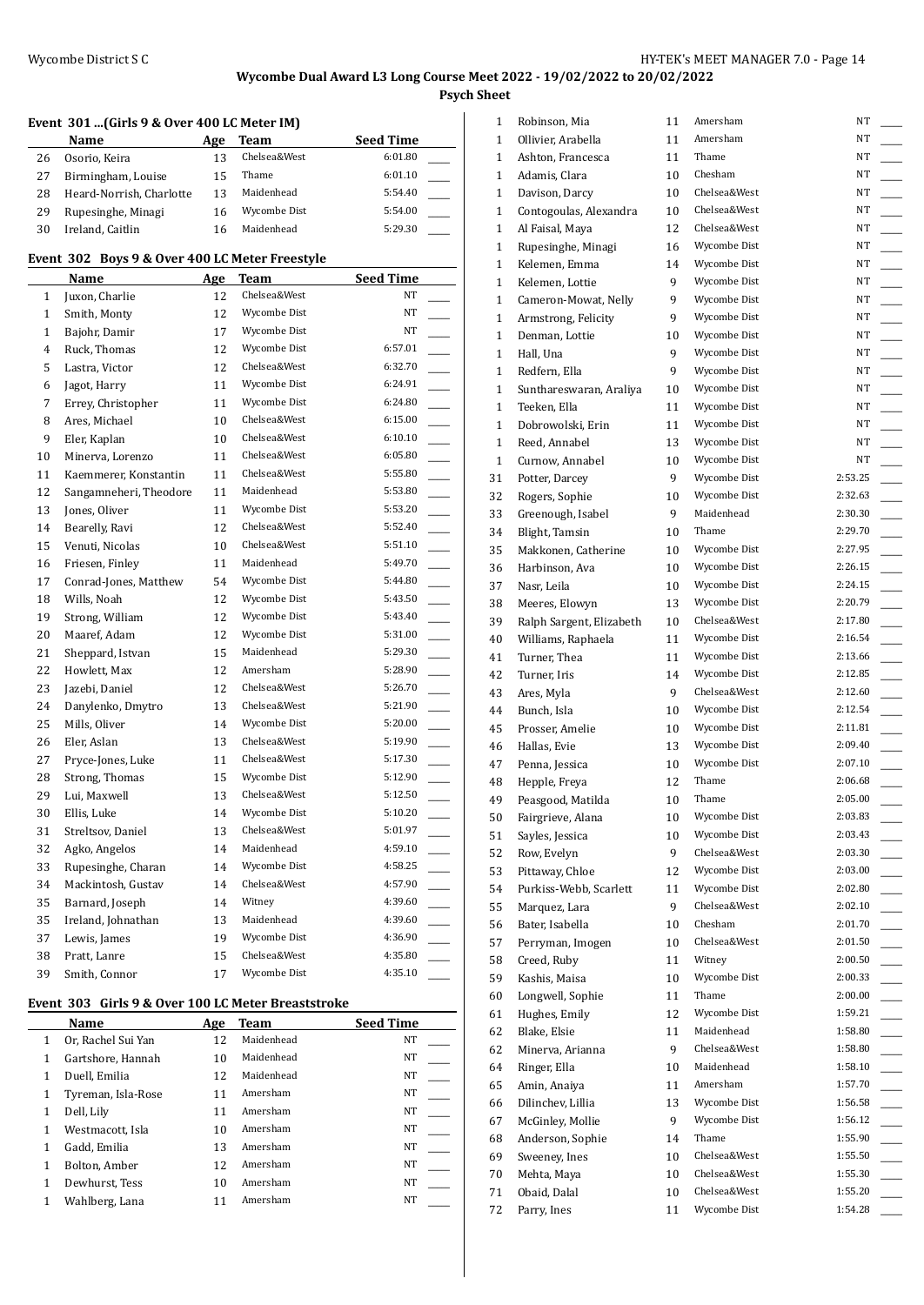**Psych Sheet**

## **Event 303 ...(Girls 9 & Over 100 LC Meter Breaststroke)**

|     | LVCIIt 909 [ullis 7 & OVCL 100 LC MCRI DI Caststi OKC]<br>Name |    | Age Team     | <b>Seed Time</b> |
|-----|----------------------------------------------------------------|----|--------------|------------------|
| 73  | Moss, Harriet                                                  | 13 | Wycombe Dist | 1:53.75          |
| 74  | Nickless, Emilia                                               | 13 | Wycombe Dist | 1:51.65          |
| 75  | Costa-D'sa, Amy                                                | 11 | Wycombe Dist | 1:50.65          |
| 76  | Laaouiti, Sara                                                 | 12 | Chelsea&West | 1:50.30          |
| 77  | Harris, Clementine                                             | 11 | Chelsea&West | 1:50.20          |
| 78  | Comer, Analise                                                 | 11 | Chelsea&West | 1:49.70          |
| 79  | Hartstone, Lana                                                | 12 | Wycombe Dist | 1:49.20          |
| 80  | Grove, Jemima                                                  | 11 | Wycombe Dist | 1:49.18          |
| 81  | Forder, Emily                                                  | 11 | Wycombe Dist | 1:49.10          |
| 82  | Hoffmann, Kirsty                                               | 35 | Kidlington   | 1:48.78          |
| 83  | Bentley, Lamorna                                               | 12 | Wycombe Dist | 1:48.11          |
| 84  | Kidgell, Olivia                                                | 15 | Thame        | 1:47.20          |
| 85  | Keepa, Ava                                                     | 11 | Witney       | 1:46.60          |
| 86  | Lishchenko, Lara                                               | 12 | Wycombe Dist | 1:45.90          |
| 87  | Martin, Summer                                                 | 11 | Wycombe Dist | 1:45.28          |
| 88  | Dewhurst, Isla                                                 | 13 | Amersham     | 1:45.10          |
| 88  | Colquhoun, Maia                                                | 11 | Chelsea&West | 1:45.10          |
| 90  | Elmarini, Hanna                                                | 10 | Chelsea&West | 1:45.00          |
| 91  | Dann, Holly                                                    | 12 | Wycombe Dist | 1:44.80          |
| 91  | Washer, Safiyya                                                | 11 | Wycombe Dist | 1:44.80          |
| 93  | Bunimovich, Olivia                                             | 11 | Chelsea&West | 1:44.30          |
| 94  | Machin, Sophie                                                 | 12 | Amersham     | 1:44.20          |
| 95  | Hudson, Phoebe                                                 | 12 | Wycombe Dist | 1:43.90          |
| 96  | Frankopan, Tekla                                               | 12 | Chelsea&West | 1:43.30          |
| 97  | Al Faisal, Hissah                                              | 12 | Chelsea&West | 1:43.20          |
| 97  | Rogers, Isabel                                                 | 13 | Wycombe Dist | 1:43.20          |
| 99  | Clifford, Maisie                                               | 13 | Wycombe Dist | 1:42.90          |
| 100 | Ras, Patricia                                                  | 16 | Wycombe Dist | 1:42.80          |
| 101 | Dyakonyuk, Vasilisa                                            | 11 | Chelsea&West | 1:42.38          |
| 102 | Jacklin-Lane, Elsie                                            | 10 | Amersham     | 1:41.90          |
| 103 | Ramery, Savannah                                               | 11 | Wycombe Dist | 1:41.80          |
| 104 | Jones, Roxie                                                   | 14 | Chesham      | 1:41.60          |
| 105 | Martiyanova, Natalya                                           | 13 | Wycombe Dist | 1:41.40          |
| 106 | Yeo, Ada                                                       | 12 | Amersham     | 1:41.10          |
| 107 | Heyden, Charlotte                                              | 13 | Wycombe Dist | 1:40.90          |
| 108 | Elmarini, Sofia                                                | 12 | Chelsea&West | 1:40.50          |
| 109 | Burfitt, Charlotte                                             | 11 | Maidenhead   | 1:39.80          |
| 110 | Smit, Amelie                                                   | 13 | Amersham     | 1:39.40          |
| 111 | Kelly, Freya                                                   | 11 | Wycombe Dist | 1:38.80          |
| 112 | Farrell, Evelyn                                                | 13 | Wycombe Dist | 1:38.20          |
| 113 | Orfanidis, Maya                                                | 9  | Chelsea&West | 1:38.00          |
| 114 | Naik, Monique                                                  | 12 | Wycombe Dist | 1:37.70          |
| 115 | Morgan, Sophie                                                 | 12 | Amersham     | 1:37.50          |
| 116 | Royston-Hayes, Madeleine                                       | 12 | Wycombe Dist | 1:37.10          |
| 117 | Naydenov, Alexia                                               | 13 | Chelsea&West | 1:36.50          |
| 118 | Skinner, Elspeth                                               | 12 | Witney       | 1:36.40          |
| 119 | Stonehewer, Isabelle                                           | 15 | Wycombe Dist | 1:35.11          |
| 120 | Ng, Emily                                                      | 16 | Wycombe Dist | 1:34.90          |
| 121 | Pousiou, Isavella                                              | 13 | Wycombe Dist | 1:34.30          |
| 122 | Yates, Imogen                                                  | 12 | Amersham     | 1:34.10          |
| 123 | Wright, Olivia                                                 | 12 | Amersham     | 1:33.30          |
| 124 | Godbolt, Holly                                                 | 16 | Wycombe Dist | 1:33.10          |
| 125 | Trincano, Jade                                                 | 12 | Chelsea&West | 1:32.80          |
| 126 | Gajek, Sara                                                    | 14 | Wycombe Dist | 1:32.70          |
| 127 | Howlett, Ava                                                   | 12 | Amersham     | 1:32.50          |
| 128 | Ohler, Marta                                                   | 13 | Wycombe Dist | 1:32.10          |
| 129 | Bawden, Isabella                                               | 12 | Wycombe Dist | 1:32.00          |
| 129 | Pittaway, Evie                                                 | 13 | Wycombe Dist | 1:32.00          |
| 129 | Compton, Annabelle                                             | 14 | Wycombe Dist | 1:32.00          |
| 132 | Kurati, Kaltrina                                               | 13 | Chelsea&West | 1:31.00          |

| 133 | Zobek, Olivia        | 12 | Chelsea&West | 1:30.01 |  |
|-----|----------------------|----|--------------|---------|--|
| 134 | Elford, Annaliese    | 12 | Witney       | 1:27.70 |  |
| 135 | Baptiste, Jada       | 16 | Wycombe Dist | 1:27.40 |  |
| 136 | Reid, Kathryn        | 17 | Wycombe Dist | 1:24.16 |  |
| 137 | Srivastava, Harshika | 14 | Wycombe Dist | 1:23.70 |  |
| 138 | Lefort, Beth         | 13 | Witney       | 1:23.60 |  |
| 138 | Bunimovich, Victoria | 14 | Chelsea&West | 1:23.60 |  |
| 140 | Bhugun, Emma         | 16 | Chelsea&West | 1:22.00 |  |
| 141 | Washer, India        | 14 | Wycombe Dist | 1:19.10 |  |
| 142 | Sargent, Imogen      | 17 | Chelsea&West | 1:18.00 |  |
|     |                      |    |              |         |  |

### **Event 304 Boys 9 & Over 200 LC Meter IM**

|              | Name                                     | <u>Age</u> | Team         | <b>Seed Time</b> |
|--------------|------------------------------------------|------------|--------------|------------------|
| 1            | Sheppard, Istvan                         | 15         | Maidenhead   | NT               |
| $\mathbf{1}$ | Szekely, Ethan                           | 9          | Maidenhead   | NT               |
| $\mathbf{1}$ | Brooks, Jack                             | 9          | Maidenhead   | NT               |
| $\mathbf{1}$ | Griffiths, Joe                           | 10         | Maidenhead   | NT               |
| $\mathbf{1}$ | Danielli, Felix                          | 11         | Amersham     | NT               |
| $\mathbf{1}$ | Blight, George                           | 12         | Thame        | NT               |
| 1            | Batey, Fraser                            | 11         | Chesham      | NT               |
| 1            | Pestell, Oscar                           | 14         | Chesham      | NT               |
| $\mathbf{1}$ | Harley, Jansen                           | 10         | Chesham      | NT               |
| 1            | van Kuijk, Matthijs                      | 14         | Chesham      | NT               |
| $\mathbf{1}$ | Whitaker, Mason                          | 12         | Chelsea&West | NT               |
| $\mathbf{1}$ | Sweeney, Viggo                           | 11         | Chelsea&West | NT               |
| 1            | Rupesinghe, Charan                       | 14         | Wycombe Dist | NT               |
| 1            | Brookes, Elliott                         | 9          | Wycombe Dist | NT               |
| $\mathbf{1}$ | Matoski, Stefan                          | 10         | Wycombe Dist | NT               |
| 1            | Hatton, Douglas                          | 11         | Wycombe Dist | NT               |
| $\mathbf{1}$ | Dickinson, Adam                          | 11         | Wycombe Dist | NT               |
| $\mathbf{1}$ | Denteh, Dylan                            | 13         | Wycombe Dist | NT               |
| $\mathbf{1}$ | Bawden, Alexander                        | 10         | Wycombe Dist | NT               |
| 20           | Adams, Damien                            | 11         | Wycombe Dist | 3:52.61          |
| 21           | Jagot, Harry                             | 11         | Wycombe Dist | 3:50.20          |
| 22           | O'Donnell, Josh                          | 10         | Chelsea&West | 3:46.90          |
| 23           | Curnow, Thomas                           | 13         | Wycombe Dist | 3:41.70          |
| 24           | Ruck, Thomas                             | 12         | Wycombe Dist | 3:38.58          |
| 25           | Errey, Christopher                       | 11         | Wycombe Dist | 3:36.43          |
| 26           | Juxon, Charlie                           | 12         | Chelsea&West | 3:30.70          |
| 27           | Amin, Aaran                              | 11         | Amersham     | 3:25.10          |
| 28           | Lastra, Victor                           | 12         | Chelsea&West | 3:23.10          |
| 29           | Ventress, Jack                           | 12         | Amersham     | 3:21.10          |
| 30           | Sychov, Kirill                           | 11         | Maidenhead   | 3:19.80          |
| 31           | Mucen, Deniz                             | 12         | Chelsea&West | 3:15.90          |
| 32           | Greenough, Joshua                        | 11         | Maidenhead   | 3:15.80          |
| 33           | Kennedy, Samuel                          | 13         | Maidenhead   | 3:14.30          |
| 34           | Venuti, Nicolas                          | 10         | Chelsea&West | 3:14.00          |
| 35           | Dalkin, James                            | 12         | Amersham     | 3:12.50          |
| 36           | Sangamneheri, Theodore                   | 11         | Maidenhead   | 3:11.90          |
| 37           | Eler, Kaplan                             | 10         | Chelsea&West | 3:10.50          |
| 38           | Ares, Michael                            | 10         | Chelsea&West | 3:10.30          |
| 38           | Minerva, Lorenzo                         | 11         | Chelsea&West | 3:10.30          |
|              |                                          | 11         | Chelsea&West | 3:10.12          |
| 40<br>41     | Kaemmerer, Konstantin<br>Buffett, Finlay | 14         | Chesham      | 3:07.70          |
|              | Bearelly, Ravi                           |            | Chelsea&West | 3:06.30          |
| 42           |                                          | 12         | Wycombe Dist |                  |
| 43           | Jones, Oliver                            | 11         |              | 3:05.50          |
| 44           | Royston-Hayes, Michael                   | 15         | Wycombe Dist | 3:04.33          |
| 45           | Howlett, Max                             | 12         | Amersham     | 3:02.90          |
| 46           | Conrad-Jones, Matthew                    | 54         | Wycombe Dist | 3:02.10          |
| 47           | Mowbray, Remy                            | 11         | Amersham     | 3:01.90          |
| 48           | Gill, Nikita                             | 13         | Chelsea&West | 3:00.50          |
| 49           | Strong, William                          | 12         | Wycombe Dist | 3:00.10          |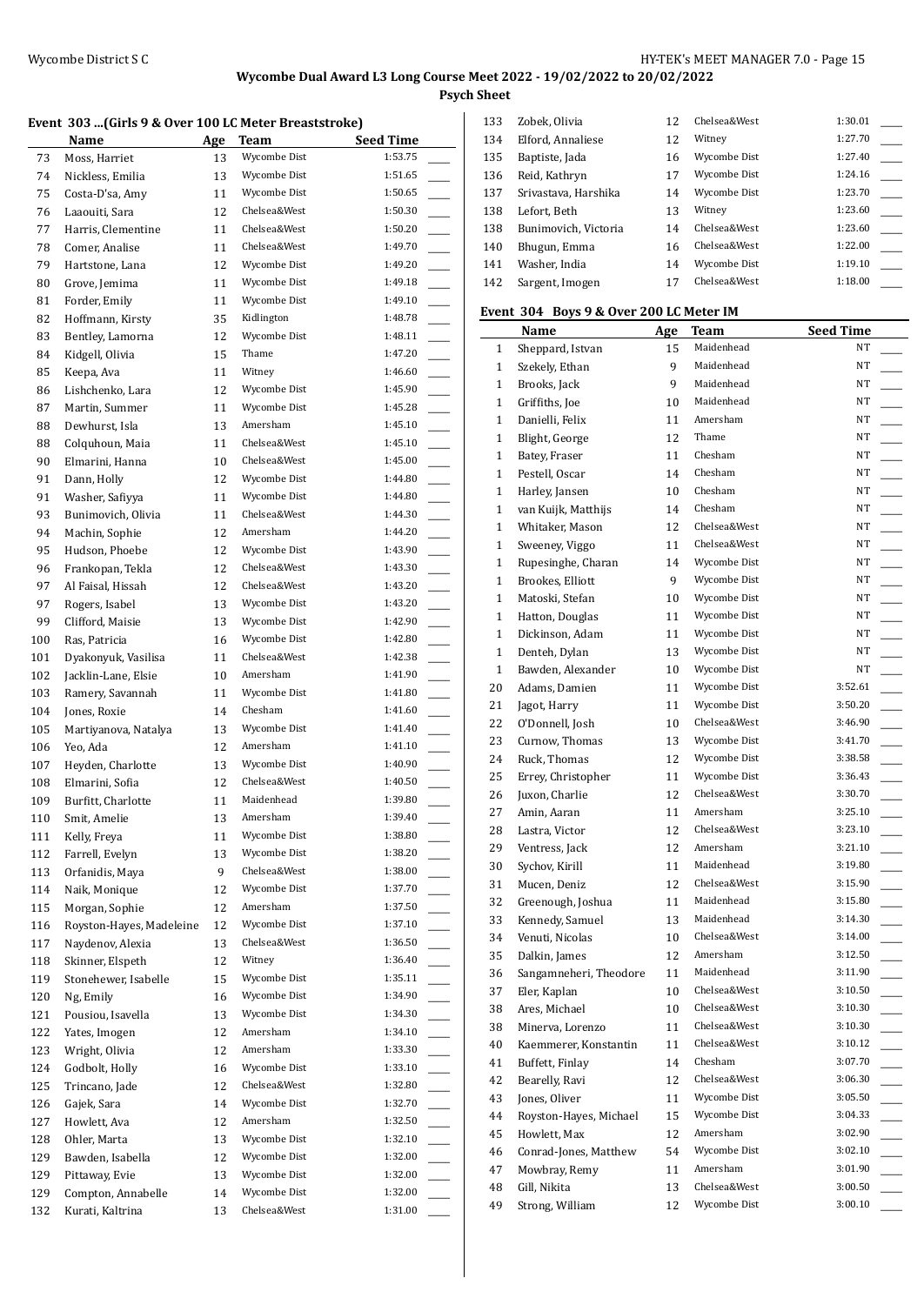**Psych Sheet**

### **Event 304 ...(Boys 9 & Over 200 LC Meter IM)**

|    | Name               | Age | Team         | Seed Time |
|----|--------------------|-----|--------------|-----------|
| 50 | Keen, Jesse        | 13  | Amersham     | 2:57.30   |
| 51 | Lui, Maxwell       | 13  | Chelsea&West | 2:55.70   |
| 52 | Augustine, Joseph  | 12  | Chelsea&West | 2:54.70   |
| 53 | Murray, Lochlann   | 12  | Chesham      | 2:53.00   |
| 54 | Ellis, Luke        | 14  | Wycombe Dist | 2:51.90   |
| 55 | Pryce-Jones, Luke  | 11  | Chelsea&West | 2:51.36   |
| 56 | Mackintosh, Gustav | 14  | Chelsea&West | 2:50.10   |
| 57 | Eler, Aslan        | 13  | Chelsea&West | 2:49.60   |
| 58 | Maaref, Adam       | 12  | Wycombe Dist | 2:48.00   |
| 59 | Jazebi, Daniel     | 12  | Chelsea&West | 2:47.20   |
| 60 | Danylenko, Dmytro  | 13  | Chelsea&West | 2:46.60   |
| 61 | Ubertalli, Zeno    | 15  | Chelsea&West | 2:42.00   |
| 62 | Bakshi, Gursahej   | 15  | Wycombe Dist | 2:41.80   |
| 63 | Pedrola, Keiron    | 15  | Wycombe Dist | 2:41.10   |
| 64 | Vora, Shanil       | 16  | Wycombe Dist | 2:40.50   |
| 65 | Canton, Sebastian  | 13  | Maidenhead   | 2:38.70   |
| 66 | Robinson, Edward   | 13  | Chelsea&West | 2:37.60   |
| 67 | Smith, Connor      | 17  | Wycombe Dist | 2:32.10   |
| 68 | Bacon, Alex        | 17  | Maidenhead   | 2:19.90   |

#### **Event 305 Girls 9 & Over 200 LC Meter Backstroke**

|              | <b>Name</b>              | Age | <b>Team</b>  | <b>Seed Time</b> |  |
|--------------|--------------------------|-----|--------------|------------------|--|
| $\mathbf{1}$ | Woodward, Claudia        | 10  | Maidenhead   | NT               |  |
| $\mathbf{1}$ | Jansen, Olivia           | 11  | Amersham     | NT               |  |
| $\mathbf{1}$ | Fincken, Rennie          | 12  | Thame        | NT               |  |
| $\mathbf{1}$ | Harley, Leyla            | 12  | Chesham      | NT               |  |
| 1            | Harris, Clementine       | 11  | Chelsea&West | NT               |  |
| $\mathbf{1}$ | Perryman, Imogen         | 10  | Chelsea&West | NT               |  |
| $\mathbf{1}$ | Frankopan, Tekla         | 12  | Chelsea&West | NT               |  |
| $\mathbf{1}$ | Marquez, Lara            | 9   | Chelsea&West | NT               |  |
| $\mathbf{1}$ | Trincano, Jade           | 12  | Chelsea&West | NT               |  |
| $\mathbf{1}$ | Minerva, Arianna         | 9   | Chelsea&West | NT               |  |
| $\mathbf{1}$ | Orfanidis, Maya          | 9   | Chelsea&West | NT               |  |
| $\mathbf{1}$ | Sweeney, Ines            | 10  | Chelsea&West | NT               |  |
| $\mathbf{1}$ | Harbinson, Ava           | 10  | Wycombe Dist | NT               |  |
| $\mathbf{1}$ | Sunthareswaran, Araliya  | 10  | Wycombe Dist | NT               |  |
| $\mathbf{1}$ | Turner, Thea             | 11  | Wycombe Dist | NT               |  |
| $\mathbf{1}$ | Purkiss-Webb, Scarlett   | 11  | Wycombe Dist | NT               |  |
| $\mathbf{1}$ | Ives, Katherine          | 11  | Wycombe Dist | NT               |  |
| $\mathbf{1}$ | Hudson, Phoebe           | 12  | Wycombe Dist | NT               |  |
| 19           | Dobrowolski, Erin        | 11  | Wycombe Dist | 4:19.74          |  |
| 20           | Makkonen, Catherine      | 10  | Wycombe Dist | 4:11.90          |  |
| 21           | Bater, Isabella          | 10  | Chesham      | 3:38.60          |  |
| 22           | Obaid, Dalal             | 10  | Chelsea&West | 3:33.00          |  |
| 23           | Nickless, Emilia         | 13  | Wycombe Dist | 3:31.66          |  |
| 24           | Ollivier, Arabella       | 11  | Amersham     | 3:27.80          |  |
| 25           | Sayles, Jessica          | 10  | Wycombe Dist | 3:27.47          |  |
| 26           | Parry, Ines              | 11  | Wycombe Dist | 3:27.36          |  |
| 27           | Lishchenko, Lara         | 12  | Wycombe Dist | 3:24.83          |  |
| 28           | Durham Graves, Gabriela  | 12  | Amersham     | 3:24.30          |  |
| 29           | Forder, Emily            | 11  | Wycombe Dist | 3:23.09          |  |
| 30           | Boyce, Jessica           | 11  | Maidenhead   | 3:22.80          |  |
| 31           | Purkiss-Webb, Beatrice   | 12  | Wycombe Dist | 3:21.75          |  |
| 32           | Farrell, Evelyn          | 13  | Wycombe Dist | 3:20.30          |  |
| 33           | Moody, Evelyn            | 10  | Amersham     | 3:18.10          |  |
| 34           | Costa-D'sa, Amy          | 11  | Wycombe Dist | 3:17.70          |  |
| 35           | Colquhoun, Maia          | 11  | Chelsea&West | 3:16.70<br>a.    |  |
| 36           | Keepa, Ava               | 11  | Witney       | 3:16.20          |  |
| 36           | Gartshore, Hannah        | 10  | Maidenhead   | 3:16.20          |  |
| 38           | Royston-Hayes, Madeleine | 12  | Wycombe Dist | 3:16.00          |  |

| 39 | Dyakonyuk, Vasilisa         | 11 | Chelsea&West | 3:15.30 |
|----|-----------------------------|----|--------------|---------|
| 40 | Grove, Jemima               | 11 | Wycombe Dist | 3:14.77 |
| 41 | St Pierre, Laila            | 12 | Witney       | 3:14.70 |
| 42 | Bunimovich, Olivia          | 11 | Chelsea&West | 3:13.30 |
| 43 | Dewhurst, Isla              | 13 | Amersham     | 3:13.20 |
| 44 | McGinley, Mollie            | 9  | Wycombe Dist | 3:12.12 |
| 45 | Dann, Holly                 | 12 | Wycombe Dist | 3:10.30 |
| 46 | North, Holly                | 13 | Thame        | 3:08.30 |
| 47 | Shanly, Cora                | 12 | Maidenhead   | 3:07.90 |
| 47 | Morgan, Sophie              | 12 | Amersham     | 3:07.90 |
| 49 | Findley, Grace              | 10 | Amersham     | 3:07.70 |
| 50 | Duell, Emilia               | 12 | Maidenhead   | 3:05.80 |
| 51 | Bawden, Isabella            | 12 | Wycombe Dist | 3:05.65 |
| 52 | Gray, Charlotte             | 12 | Wycombe Dist | 3:05.50 |
| 53 | Morgan, Vivienne            | 11 | Maidenhead   | 3:03.00 |
| 54 | Ramery, Savannah            | 11 | Wycombe Dist | 3:02.20 |
| 55 | Skinner, Elspeth            | 12 | Witney       | 3:02.00 |
| 56 | Kelly, Freya                | 11 | Wycombe Dist | 3:01.20 |
| 57 | Hayes, Scarlett             | 11 | Amersham     | 3:00.70 |
| 58 | Quaintance-Blackford, Chlo- | 12 | Wycombe Dist | 2:59.00 |
| 59 | Yates, Imogen               | 12 | Amersham     | 2:58.70 |
| 60 | Hooker, Isla                | 12 | Wycombe Dist | 2:53.80 |
| 61 | Zaimi, Chloe                | 12 | Chelsea&West | 2:53.50 |
| 62 | Phillips, Katelin           | 17 | Wycombe Dist | 2:50.70 |
| 63 | Bonfiglio, Dahlia           | 13 | Chelsea&West | 2:49.40 |
| 64 | Barnard, Annabel            | 13 | Witney       | 2:46.70 |
| 65 | Birmingham, Louise          | 15 | Thame        | 2:45.00 |
| 66 | Conway, Sarah               | 17 | Wycombe Dist | 2:44.00 |
| 67 | Galley, Amber               | 16 | Wycombe Dist | 2:40.70 |
| 68 | Kennedy, Abigail            | 18 | Wycombe Dist | 2:38.50 |
| 69 | Srivastava, Harshika        | 14 | Wycombe Dist | 2:38.24 |
| 70 | Bunimovich, Victoria        | 14 | Chelsea&West | 2:33.70 |
| 71 | Carter, Hazel-Anne          | 13 | Wycombe Dist | 2:31.60 |
| 72 | Stewart, Erin               | 16 | Witney       | 2:31.40 |
| 73 | Venuti, Veronica            | 13 | Chelsea&West | 2:31.26 |
|    |                             |    |              |         |

### **Event 306 Boys 9 & Over 50 LC Meter Backstroke**

|              | EVEIL 500 BOYS 9 & OVER 50 LC MELER BACKSLIOKE<br>Name | Age | Team         | <b>Seed Time</b> |
|--------------|--------------------------------------------------------|-----|--------------|------------------|
| 1            | Szekely, Ethan                                         | 9   | Maidenhead   | NT               |
| 1            | Dhoke, Aditya                                          | 11  | Maidenhead   | NT               |
| 1            | Schiavi, Massimo                                       | 12  | Amersham     | NT               |
| 1            | Meadows, Frederick                                     | 12  | Thame        | NT               |
| 1            | Prajapati, Deven                                       | 15  | Chesham      | NT               |
| $\mathbf{1}$ | Pestell, Oscar                                         | 14  | Chesham      | NT               |
| $\mathbf{1}$ | Kimberley, Joshua                                      | 12  | Chesham      | NT               |
| 1            | Mieves, James                                          | 9   | Wycombe Dist | NT               |
| 1            | Brown, Alfie                                           | 10  | Wycombe Dist | NT               |
| 1            | Kazakevicius, Martynas                                 | 12  | Wycombe Dist | NT               |
| 1            | Louis, Eric                                            | 13  | Wycombe Dist | NT               |
| 12           | Matoski, Stefan                                        | 10  | Wycombe Dist | 1:21.24          |
| 13           | Brookes, Elliott                                       | 9   | Wycombe Dist | 1:06.04          |
| 14           | Srivastava, Aarav                                      | 9   | Wycombe Dist | 1:04.65          |
| 15           | Sampson, Oliver                                        | 9   | Wycombe Dist | 1:04.15          |
| 16           | Fjeld, William                                         | 10  | Amersham     | 1:00.00          |
| 17           | Williams, Ellis                                        | 11  | Thame        | 59.90            |
| 18           | Grove, Thomas                                          | 9   | Wycombe Dist | 59.27            |
| 19           | Hearmon, Frasier                                       | 11  | Wycombe Dist | 58.62            |
| 20           | Crosby, Edward                                         | 10  | Thame        | 58.40            |
| 21           | Tarry, Jack                                            | 9   | Chesham      | 57.30            |
| 22           | Suyatin, Luka                                          | 11  | Wycombe Dist | 56.23            |
| 23           | McCahon, Owain                                         | 11  | Wycombe Dist | 56.22            |
| 24           | Manser, Alfie                                          | 13  | Wycombe Dist | 54.28            |
|              |                                                        |     |              |                  |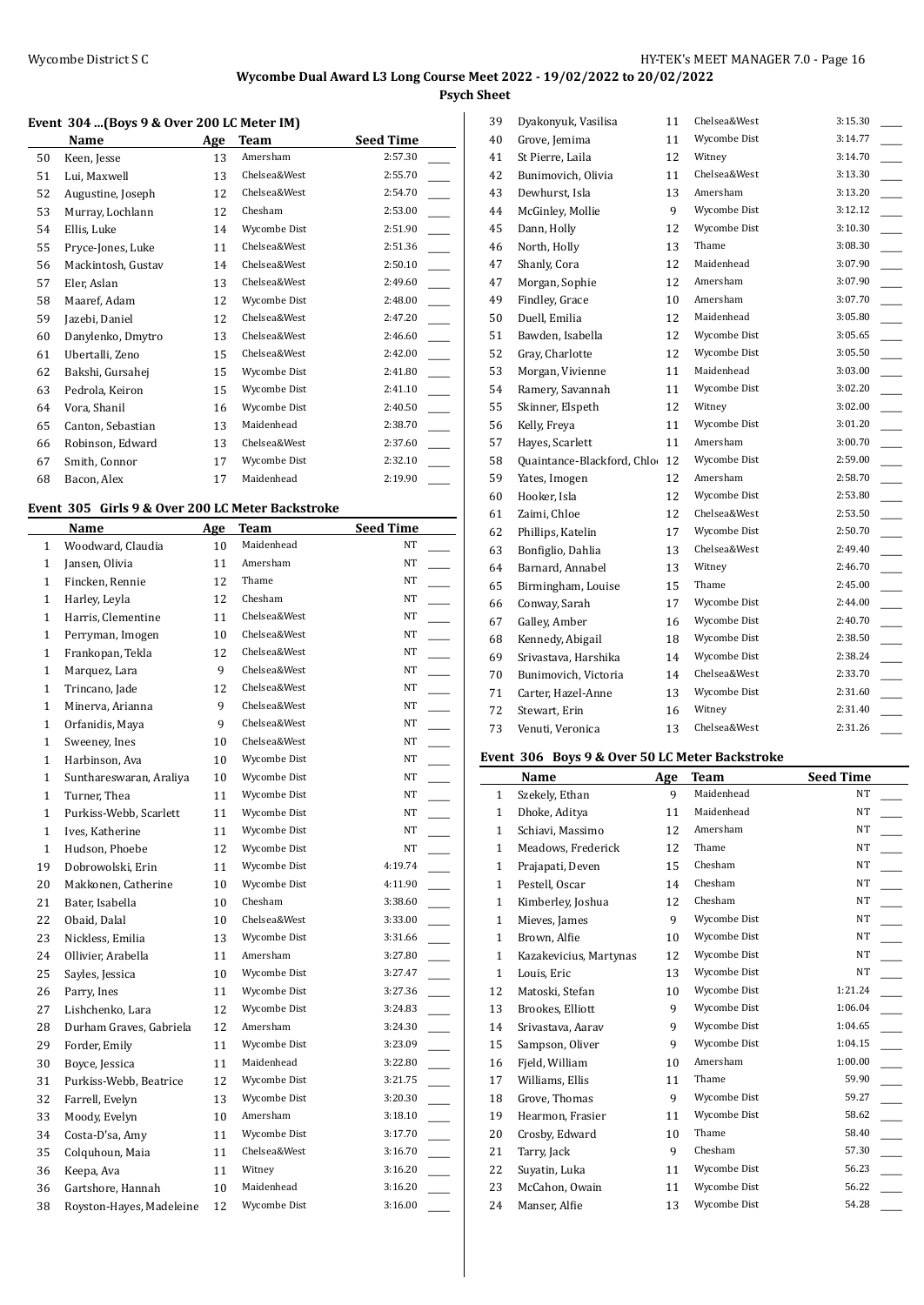**Psych Sheet**

#### **Event 306 ...(Boys 9 & Over 50 LC Meter Backstroke)**

|    | Name                   | Age | Team         | <b>Seed Time</b> |
|----|------------------------|-----|--------------|------------------|
| 25 | Greenwood, Callum      | 10  | Wycombe Dist | 54.10            |
| 26 | Radzius, Edwin         | 11  | Wycombe Dist | 53.23            |
| 27 | Clarke, Leo            | 13  | Amersham     | 53.20            |
| 28 | Doyle, Ewan            | 12  | Wycombe Dist | 53.01            |
| 29 | Denteh, Dylan          | 13  | Wycombe Dist | 52.20            |
| 30 | Hatton, Douglas        | 11  | Wycombe Dist | 52.07            |
| 31 | Dickinson, Adam        | 11  | Wycombe Dist | 51.79            |
| 32 | Pazir, Rayyan          | 10  | Maidenhead   | 51.50            |
| 33 | Yap, Edgar             | 10  | Chelsea&West | 50.10            |
| 34 | Passey, Arlo           | 10  | Chesham      | 49.90            |
| 35 | Bonfiglio, Luc         | 10  | Chelsea&West | 49.20            |
| 36 | O'Donnell, Josh        | 10  | Chelsea&West | 48.90            |
| 37 | Ventress, Jack         | 12  | Amersham     | 48.20            |
| 38 | Curnow, Thomas         | 13  | Wycombe Dist | 48.00            |
| 39 | Cazzol, Roman          | 9   | Chelsea&West | 47.80            |
| 40 | Danielli, Felix        | 11  | Amersham     | 46.90            |
| 41 | Brooks, Jack           | 9   | Maidenhead   | 46.80            |
| 42 | Juxon, Charlie         | 12  | Chelsea&West | 46.50            |
| 43 | Lorenzi, Lucas         | 11  | Wycombe Dist | 45.40            |
| 44 | Batey, Fraser          | 11  | Chesham      | 45.30            |
| 45 | Boyadjian, Nathan      | 11  | Wycombe Dist | 45.00            |
| 46 | Augustine, Daniel      | 11  | Chelsea&West | 44.80            |
| 47 | Blight, George         | 12  | Thame        | 44.60            |
| 48 | Sweeney, Viggo         | 11  | Chelsea&West | 44.40            |
| 49 | Jagot, Harry           | 11  | Wycombe Dist | 44.20            |
| 49 | Jones, Oliver          | 11  | Wycombe Dist | 44.20            |
| 51 | Lofts, Theo            | 10  | Maidenhead   | 43.90            |
| 52 | Naumovich, Alexander   | 11  | Amersham     | 43.80            |
| 53 | Chen, Daniel           | 11  | Maidenhead   | 43.10            |
| 54 | Dalkin, James          | 12  | Amersham     | 42.90            |
| 54 | Ruck, Thomas           | 12  | Wycombe Dist | 42.90            |
| 56 | Bawden, Alexander      | 10  | Wycombe Dist | 42.70            |
| 57 | Mucen, Deniz           | 12  | Chelsea&West | 42.60            |
| 58 | Griffiths, Joe         | 10  | Maidenhead   | 42.00            |
| 59 | Kormany, Pal           | 15  | Wycombe Dist | 41.90            |
| 60 | Royston-Hayes, Michael | 15  | Wycombe Dist | 41.85            |
| 61 | Errey, Christopher     | 11  | Wycombe Dist | 41.50            |
| 62 | Christie, Magnus       | 14  | Chesham      | 41.40            |
| 62 | Minerva, Lorenzo       | 11  | Chelsea&West | 41.40            |
| 64 | Eler, Kaplan           | 10  | Chelsea&West | 41.20            |
| 65 | Amin, Aaran            | 11  | Amersham     | 40.80            |
| 66 | Greenough, Joshua      | 11  | Maidenhead   | 40.10            |
| 66 | van Kuijk, Matthijs    | 14  | Chesham      | 40.10            |
| 66 | Augustine, Joseph      | 12  | Chelsea&West | 40.10            |
| 69 | Burke, Callum          | 14  | Wycombe Dist | 40.09            |
| 70 | Venuti, Nicolas        | 10  | Chelsea&West | 39.80            |
| 71 | Kaemmerer, Konstantin  | 11  | Chelsea&West | 39.40            |
| 72 | Murray, Lochlann       | 12  | Chesham      | 38.80            |
| 73 | Ares, Michael          | 10  | Chelsea&West | 38.71            |
| 74 | Buffett, Finlay        | 14  | Chesham      | 38.30            |
| 75 | Pryce-Jones, Luke      | 11  | Chelsea&West | 38.20            |
| 76 | Ubertalli, Zeno        | 15  | Chelsea&West | 38.10            |
| 77 | Keen, Jesse            | 13  | Amersham     | 37.80            |
| 78 | Danylenko, Dmytro      |     | Chelsea&West | 37.60            |
| 79 |                        | 13  | Wycombe Dist | 37.50            |
|    | Maaref, Adam           | 12  | Amersham     | 37.20            |
| 80 | Mowbray, Remy          | 11  | Chelsea&West | 37.10            |
| 81 | Copliting, Jeremiah    | 14  | Chelsea&West |                  |
| 82 | Gill, Nikita           | 13  |              | 36.90            |
| 83 | Ellis, Luke            | 14  | Wycombe Dist | 36.60            |
| 84 | Sheppard, Istvan       | 15  | Maidenhead   | 36.50            |

| 85  | Streltsov, Daniel       | 13 | Chelsea&West | 36.21 |  |
|-----|-------------------------|----|--------------|-------|--|
| 86  | Friesen, Finley         | 11 | Maidenhead   | 35.90 |  |
| 87  | Lesesne, Eric           | 14 | Chelsea&West | 35.70 |  |
| 88  | Rupesinghe, Charan      | 14 | Wycombe Dist | 35.60 |  |
| 89  | Smith, Connor           | 17 | Wycombe Dist | 35.40 |  |
| 90  | Kennedy, Samuel         | 13 | Maidenhead   | 35.30 |  |
| 91  | Eler, Aslan             | 13 | Chelsea&West | 35.11 |  |
| 92  | Willwong, Joshua        | 15 | Wycombe Dist | 34.80 |  |
| 93  | Cardet Marino, Diego    | 14 | Chelsea&West | 34.70 |  |
| 94  | Adams, Josef            | 14 | Chelsea&West | 34.48 |  |
| 95  | Bakshi, Gursahej        | 15 | Wycombe Dist | 33.70 |  |
| 95  | Pedrola, Keiron         | 15 | Wycombe Dist | 33.70 |  |
| 97  | Robinson, Edward        | 13 | Chelsea&West | 33.50 |  |
| 98  | Peters, Matthew         | 15 | Chelsea&West | 33.40 |  |
| 99  | Agko, Angelos           | 14 | Maidenhead   | 32.60 |  |
| 100 | Barnard, Joseph         | 14 | Witney       | 32.25 |  |
| 101 | Pratt, Lanre            | 15 | Chelsea&West | 30.80 |  |
| 102 | Francisco Summers, Levi | 16 | Wycombe Dist | 30.30 |  |
| 103 | Sesson-Farre, Nicolas   | 15 | Chelsea&West | 29.50 |  |

# **Event 307 Girls 9 & Over 50 LC Meter Butterfly**

|              | and 7 & Over 50 LC meter butterily<br>Name | Age             | <b>Team</b>  | Seed Time                           |
|--------------|--------------------------------------------|-----------------|--------------|-------------------------------------|
| $\mathbf{1}$ | Chicote Amigo, Valentina                   | 9               | Maidenhead   | NT                                  |
| $\mathbf{1}$ | Gartshore, Hannah                          | 10              | Maidenhead   | NT                                  |
| $\mathbf{1}$ | Ringer, Ella                               | 10 <sup>1</sup> | Maidenhead   | NT                                  |
| $\mathbf{1}$ | Greenough, Isabel                          | 9               | Maidenhead   | <b>NT</b>                           |
| $\mathbf{1}$ | Tyreman, Isla-Rose                         | 11              | Amersham     | NT                                  |
| $\mathbf{1}$ | Schurer, Megan                             | 11              | Amersham     | NT                                  |
| $\mathbf{1}$ | Dell, Lily                                 | 11              | Amersham     | NT                                  |
| $\mathbf{1}$ | Westmacott, Isla                           | 10              | Amersham     | NT                                  |
| $\mathbf{1}$ | Keylock, Seren                             | 10              | Amersham     | NT                                  |
| $\mathbf{1}$ | Al-Naimi, Laurca                           | 9               | Amersham     | NT                                  |
| $\mathbf{1}$ | Durham Graves, Gabriela                    | 12              | Amersham     | NT                                  |
| $\mathbf{1}$ | Amin, Anaiya                               | 11              | Amersham     | NT                                  |
| $\mathbf{1}$ | Buffett, Freya                             | 10              | Chesham      | NT                                  |
| $\mathbf{1}$ | Ursini, Nikol                              | 10              | Chelsea&West | NT                                  |
| $\mathbf{1}$ | Kihato, Wamuyu                             | 9               | Wycombe Dist | NT                                  |
| $\mathbf{1}$ | Rupesinghe, Minagi                         | 16              | Wycombe Dist | NT                                  |
| $\mathbf{1}$ | Giannotti, Xanthe                          | 9               | Wycombe Dist | NT                                  |
| $\mathbf{1}$ | Kashis, Maisa                              | 10              | Wycombe Dist | NT                                  |
| $\mathbf{1}$ | McQuillan, Romilly                         | 9               | Wycombe Dist | NT                                  |
| $\mathbf{1}$ | Gibbons, Hannah                            | 12              | Wycombe Dist | NT                                  |
| $\mathbf{1}$ | Luxton, Ella                               | 10              | Wycombe Dist | NT<br>$\mathbb{R}^n$                |
| $\mathbf{1}$ | Hall, Una                                  | 9               | Wycombe Dist | NT<br>$\overline{\phantom{a}}$      |
| 23           | Potter, Darcey                             | 9               | Wycombe Dist | 1:21.60                             |
| 24           | Louis, Inez                                | 10              | Wycombe Dist | 1:20.60                             |
| 25           | Meeres, Elowyn                             | 13              | Wycombe Dist | 1:14.42                             |
| 26           | Denman, Lottie                             | 10              | Wycombe Dist | 1:13.40<br>$\overline{\phantom{a}}$ |
| 27           | Heap, Emelia                               | 9               | Wycombe Dist | 1:12.50                             |
| 28           | Redfern, Ella                              | 9               | Wycombe Dist | 1:12.10                             |
| 29           | Teeken, Ella                               | 11              | Wycombe Dist | 1:11.50                             |
| 30           | Sunthareswaran, Araliya                    | 10              | Wycombe Dist | 1:08.70                             |
| 31           | Prosser, Amelie                            | 10              | Wycombe Dist | 1:08.23                             |
| 32           | Wahlberg, Lana                             | 11              | Amersham     | 1:07.90                             |
| 33           | Fairgrieve, Alana                          | 10              | Wycombe Dist | 1:07.60                             |
| 34           | Ashton, Francesca                          | 11              | Thame        | 1:06.30                             |
| 35           | Dobrowolski, Erin                          | 11              | Wycombe Dist | 1:04.80<br>$\overline{\phantom{a}}$ |
| 36           | Curnow, Annabel                            | 10              | Wycombe Dist | 1:03.20<br>$\overline{\phantom{a}}$ |
| 37           | Williams, Raphaela                         | 11              | Wycombe Dist | 1:00.85                             |
| 38           | Makkonen, Catherine                        | 10              | Wycombe Dist | 1:00.10                             |
| 39           | Row, Evelyn                                | 9               | Chelsea&West | 59.50                               |
| 40           | Hallas, Evie                               | 13              | Wycombe Dist | 58.80                               |
|              |                                            |                 |              |                                     |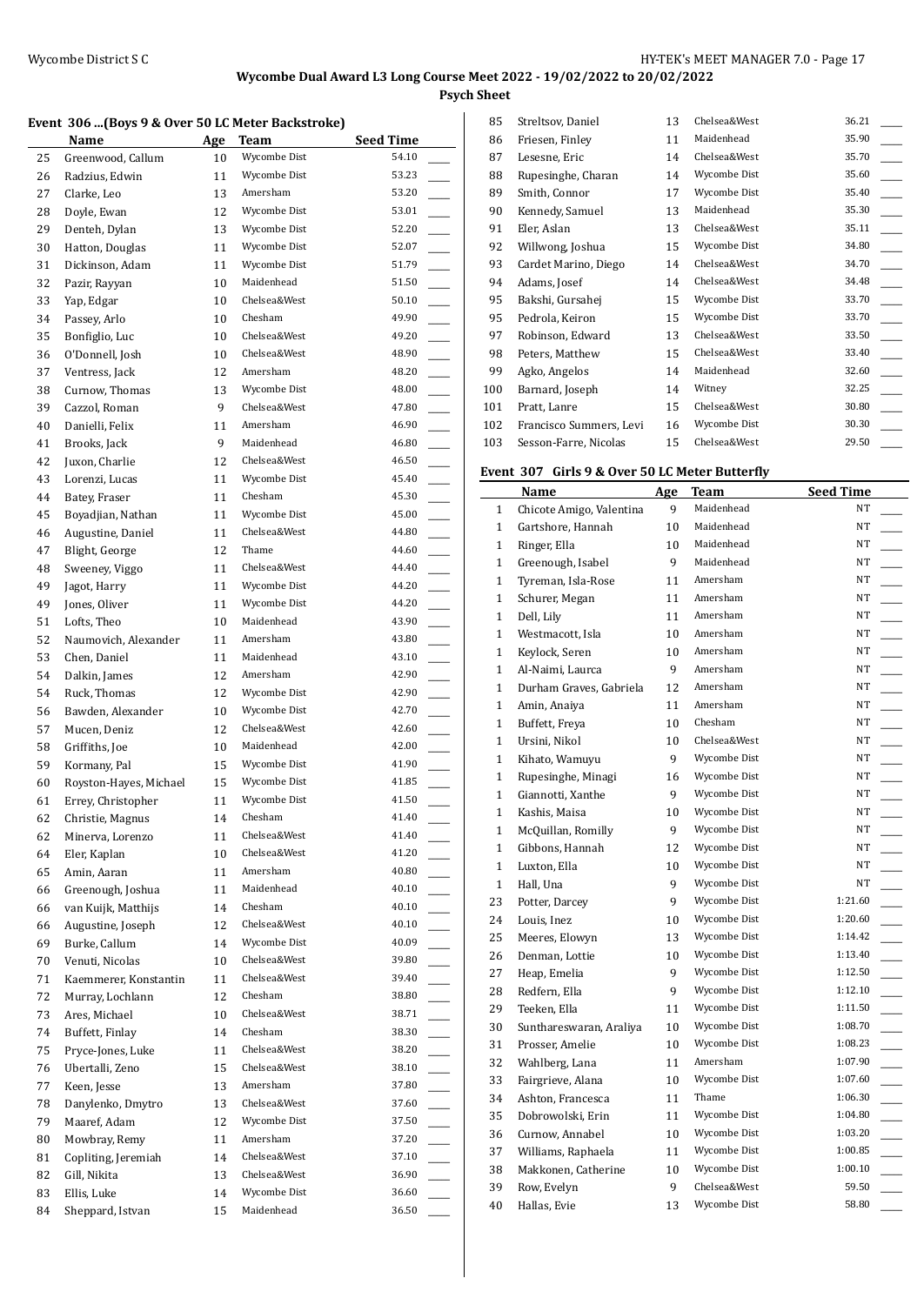**Psych Sheet**

#### **Event 307 ...(Girls 9 & Over 50 LC Meter Butterfly)**

|     | <b>Name</b>              | Age | <u>Team</u>           | <b>Seed Time</b> |
|-----|--------------------------|-----|-----------------------|------------------|
| 41  | Nasr, Leila              | 10  | Wycombe Dist          | 58.50            |
| 42  | Bater, Isabella          | 10  | Chesham               | 57.00            |
| 43  | Ebohon, Zaneta           | 9   | Wycombe Dist          | 56.50            |
| 44  | Turner, Thea             | 11  | Wycombe Dist          | 56.18            |
| 45  | Mena, Ishani             | 10  | Amersham              | 55.90            |
| 45  | Davison, Darcy           | 10  | Chelsea&West          | 55.90            |
| 47  | Bravington, Melissa      | 12  | Wycombe Dist          | 55.50            |
| 48  | Ralph Sargent, Elizabeth | 10  | Chelsea&West          | 55.00            |
| 49  | Kelemen, Lottie          | 9   | Wycombe Dist          | 54.42            |
| 50  | Kidgell, Charlotte       | 11  | Thame                 | 54.40            |
| 50  | Penna, Jessica           | 10  | Wycombe Dist          | 54.40            |
| 50  | Arake, Anshi             | 14  | Wycombe Dist          | 54.40            |
| 53  | Bunch, Isla              | 10  | Wycombe Dist          | 53.80            |
| 54  | Ali, Maleeha             | 13  | Wycombe Dist          | 53.60            |
| 55  | Reed, Annabel            | 13  | Wycombe Dist          | 53.20            |
| 56  | Adamis, Clara            | 10  | Chesham               | 52.70            |
| 57  | Dewhurst, Tess           | 10  | Amersham              | 52.50            |
| 57  | Labrande, Sophia         | 9   | Chelsea&West          | 52.50            |
| 59  | Peasgood, Matilda        | 10  | Thame                 | 52.10            |
| 60  | Bolton, Amber            | 12  | Amersham              | 52.00            |
| 61  | Creed, Ruby              | 11  | Witney                | 51.90            |
| 62  | Gadd, Emilia             | 13  | Amersham              | 51.30            |
| 63  | Brown, Maisie            | 12  | Thame                 | 50.80            |
| 64  | Perryman, Imogen         | 10  | Chelsea&West          | 50.30            |
| 65  | Sayles, Jessica          | 10  | Wycombe Dist          | 49.63            |
| 66  | Mehta, Maya              | 10  | Chelsea&West          | 49.40            |
| 66  | De Meuter, Logan         | 11  | Wycombe Dist          | 49.40            |
| 68  | Martin, Summer           | 11  | Wycombe Dist          | 48.80            |
| 69  | Anderson, Sophie         | 14  | Thame                 | 48.70            |
| 70  | Ares, Myla               | 9   | Chelsea&West          | 48.50            |
| 71  | Morgan, Vivienne         | 11  | Maidenhead            | 48.40            |
| 72  | Elmarini, Hanna          | 10  | Chelsea&West          | 48.30            |
| 73  | Ollivier, Arabella       | 11  | Amersham              | 48.10            |
| 74  | Marquez, Lara            | 9   | Chelsea&West          | 48.00            |
| 74  | Sweeney, Ines            | 10  | Chelsea&West          | 48.00            |
| 76  | Smit, Amelie             | 13  | Amersham              | 47.80            |
| 77  | Parry, Ines              | 11  | Wycombe Dist          | 47.70            |
| 78  | Hepple, Freya            | 12  | Thame                 | 47.00            |
| 79  | McGinley, Mollie         | 9   | Wycombe Dist          | 46.62            |
| 80  | Blake, Elsie             | 11  | Maidenhead            | 46.50            |
| 81  | Dann, Holly              | 12  | Wycombe Dist          | 46.40            |
| 82  | Harris, Clementine       | 11  | Chelsea&West          | 46.30            |
| 83  | Pittaway, Chloe          | 12  | Wycombe Dist          | 46.15            |
| 84  | Washer, Safiyya          | 11  | Wycombe Dist          | 46.10            |
| 85  | Bentley, Lamorna         | 12  | Wycombe Dist          | 45.80            |
| 85  | Farrell, Evelyn          | 13  | Wycombe Dist          | 45.80            |
| 87  | Minerva, Arianna         | 9   | Chelsea&West          | 45.30            |
| 88  | Forder, Emily            | 11  | Wycombe Dist          | 45.20            |
| 89  | Moody, Evelyn            | 10  | Amersham              | 45.00            |
| 90  | Beresford Jones, Maisie  | 9   | Maidenhead            | 44.90            |
| 91  | Nickless, Emilia         | 13  | Wycombe Dist          | 44.70            |
| 92  | Dyakonyuk, Vasilisa      | 11  | Chelsea&West          | 44.60            |
| 93  | Obaid, Dalal             | 10  | Chelsea&West          | 44.10            |
| 94  | Skinner, Elspeth         | 12  | Witney                | 43.90            |
| 95  | Trincano, Jade           | 12  | Chelsea&West          | 43.80            |
| 96  | Longwell, Sophie         | 11  | Thame<br>Chelsea&West | 43.70            |
| 97  | Comer, Analise           | 11  | Amersham              | 43.60            |
| 98  | Findley, Grace           | 10  | Chelsea&West          | 43.40<br>42.90   |
| 99  | Frankopan, Tekla         | 12  | Witney                | 42.80            |
| 100 | St Pierre, Laila         | 12  |                       |                  |

| 100 | Dilinchev, Lillia              | 13 | Wycombe Dist | 42.80 |
|-----|--------------------------------|----|--------------|-------|
| 102 | Hayes, Scarlett                | 11 | Amersham     | 42.60 |
| 102 | Royston-Hayes, Madeleine       | 12 | Wycombe Dist | 42.60 |
| 102 | Goggin, Nicole                 | 13 | Wycombe Dist | 42.60 |
| 105 | Zobek, Olivia                  | 12 | Chelsea&West | 42.20 |
| 106 | Elmarini, Sofia                | 12 | Chelsea&West | 41.90 |
| 107 | Hoffmann, Kirsty               | 35 | Kidlington   | 41.30 |
| 108 | Jacklin-Lane, Elsie            | 10 | Amersham     | 41.00 |
| 109 | Pousiou, Isavella              | 13 | Wycombe Dist | 40.88 |
| 110 | Dewhurst, Isla                 | 13 | Amersham     | 40.80 |
| 111 | Ramery, Savannah               | 11 | Wycombe Dist | 40.70 |
| 112 | Al Faisal, Hissah              | 12 | Chelsea&West | 40.50 |
| 113 | Lishchenko, Lara               | 12 | Wycombe Dist | 40.40 |
| 114 | Yeo, Ada                       | 12 | Amersham     | 40.20 |
| 114 | Lovelace, Zara                 | 11 | Chesham      | 40.20 |
| 116 | Kidgell, Olivia                | 15 | Thame        | 39.90 |
| 117 | Kelly, Freya                   | 11 | Wycombe Dist | 39.70 |
| 118 | Kelemen, Emma                  | 14 | Wycombe Dist | 39.67 |
| 119 | Gray, Charlotte                | 12 | Wycombe Dist | 39.48 |
| 120 | Bunimovich, Olivia             | 11 | Chelsea&West | 39.40 |
| 121 | Woodward, Claudia              | 10 | Maidenhead   | 39.30 |
| 121 | Orfanidis, Maya                | 9  | Chelsea&West | 39.30 |
| 123 | Bawden, Isabella               | 12 | Wycombe Dist | 39.10 |
|     |                                |    | Wycombe Dist | 39.10 |
| 123 | Hudson, Phoebe<br>Ohler, Marta | 12 | Wycombe Dist | 39.00 |
| 125 |                                | 13 | Wycombe Dist | 38.78 |
| 126 | Stonehewer, Isabelle           | 15 | Wycombe Dist | 38.60 |
| 127 | Costa-D'sa, Amy                | 11 |              |       |
| 128 | Heeraman, Dipa                 | 13 | Maidenhead   | 38.40 |
| 129 | Martiyanova, Natalya           | 13 | Wycombe Dist | 37.93 |
| 130 | Quaintance-Blackford, Chlo     | 12 | Wycombe Dist | 37.50 |
| 131 | Colquhoun, Maia                | 11 | Chelsea&West | 37.20 |
| 132 | Ras, Patricia                  | 16 | Wycombe Dist | 37.13 |
| 133 | Elford, Annaliese              | 12 | Witney       | 37.10 |
| 133 | Al Faisal, Maya                | 12 | Chelsea&West | 37.10 |
| 135 | Howlett, Ava                   | 12 | Amersham     | 36.90 |
| 136 | Barnard, Annabel               | 13 | Witney       | 36.80 |
| 136 | Bonfiglio, Dahlia              | 13 | Chelsea&West | 36.80 |
| 138 | Aplin, Amelia                  | 11 | Wycombe Dist | 36.60 |
| 139 | Fox, Freya                     | 15 | Thame        | 36.50 |
| 140 | Gajek, Sara                    | 14 | Wycombe Dist | 36.40 |
| 141 | Pittaway, Evie                 | 13 | Wycombe Dist | 36.30 |
| 142 | Clifford, Maisie               | 13 | Wycombe Dist | 36.27 |
| 143 | Machin, Sophie                 | 12 | Amersham     | 36.20 |
| 144 | Hooker, Isla                   | 12 | Wycombe Dist | 36.10 |
| 145 | Wright, Olivia                 | 12 | Amersham     | 35.90 |
| 145 | Zaimi, Chloe                   | 12 | Chelsea&West | 35.90 |
| 147 | Lefort, Beth                   | 13 | Witney       | 35.85 |
| 148 | Ng, Emily                      | 16 | Wycombe Dist | 35.70 |
| 149 | Osorio, Keira                  | 13 | Chelsea&West | 35.40 |
| 150 | Kennedy, Abigail               | 18 | Wycombe Dist | 34.60 |
| 150 | Godbolt, Holly                 | 16 | Wycombe Dist | 34.60 |
| 152 | Chapman, Emily                 | 13 | Amersham     | 33.70 |
| 152 | Galley, Amber                  | 16 | Wycombe Dist | 33.70 |
| 154 | Kurati, Kaltrina               | 13 | Chelsea&West | 33.50 |
| 155 | Carter, Hazel-Anne             | 13 | Wycombe Dist | 33.40 |
| 156 | Heard-Norrish, Charlotte       | 13 | Maidenhead   | 33.30 |
| 157 | Godbolt, Maisie                | 18 | Wycombe Dist | 33.15 |
| 158 | Washer, India                  | 14 | Wycombe Dist | 33.00 |
| 159 | Bunimovich, Victoria           | 14 | Chelsea&West | 32.00 |
| 160 | T-Saldana, Maya                | 15 | Witney       | 31.70 |
| 161 | Mucen, Selin                   | 15 | Chelsea&West | 31.57 |
| 162 | Bhugun, Emma                   | 16 | Chelsea&West | 31.13 |
|     |                                |    |              |       |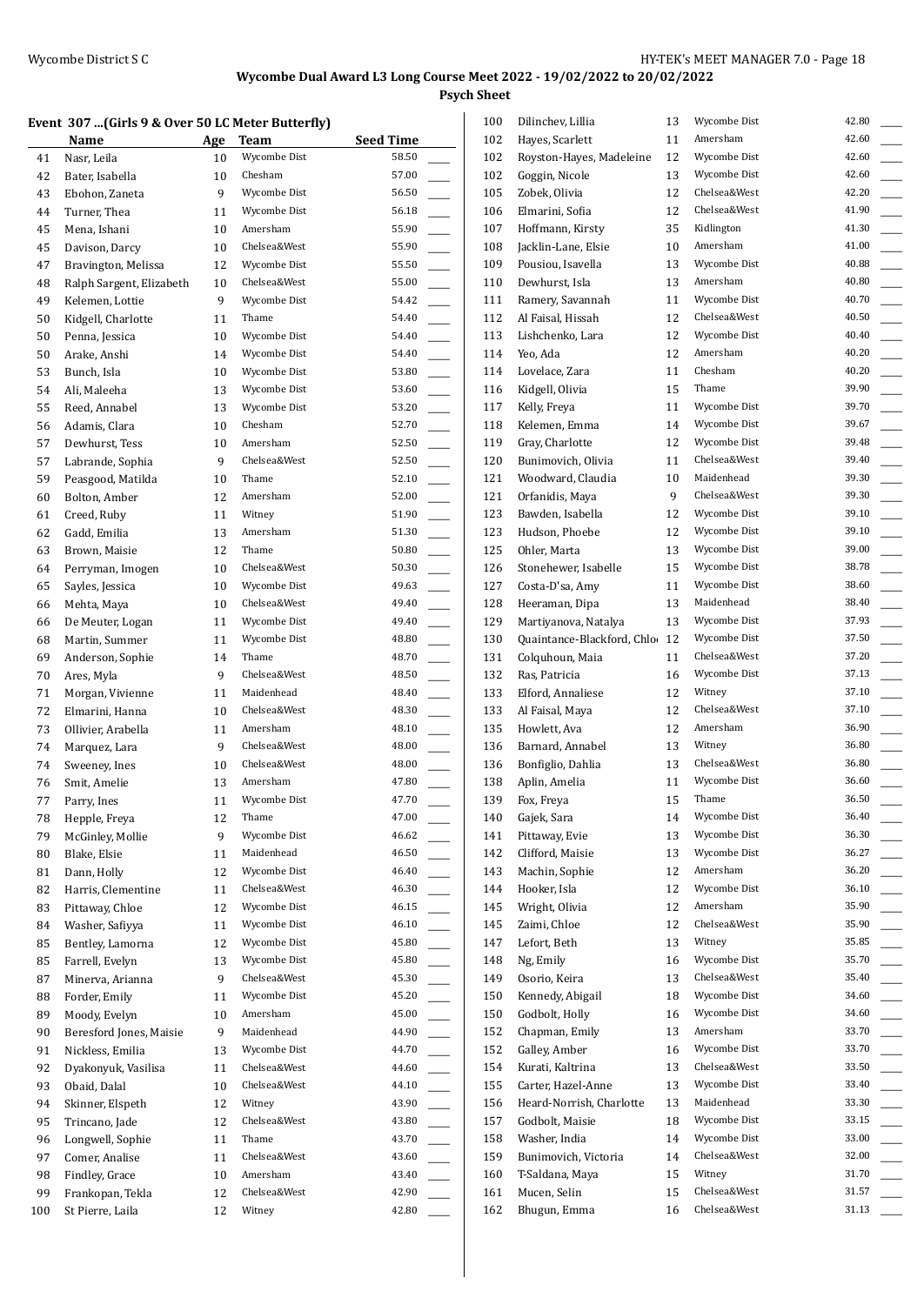**Psych Sheet**

#### **Event 307 ...(Girls 9 & Over 50 LC Meter Butterfly)**

|     | Name               | Age | Team         | <b>Seed Time</b> |
|-----|--------------------|-----|--------------|------------------|
| 162 | Compton, Annabelle | 14  | Wycombe Dist | 31.13            |
| 164 | Sargent, Imogen    |     | Chelsea&West | 30.40            |
| 165 | Musial, Zoe        | 17  | Chelsea&West | 29.04            |
|     |                    |     |              |                  |

### **Event 401 Boys 9 & Over 200 LC Meter Freestyle**

|              | Name                                 | Age | Team                       | <b>Seed Time</b>                      |
|--------------|--------------------------------------|-----|----------------------------|---------------------------------------|
| 1            | Jones, Joel                          | 9   | Maidenhead                 | NT                                    |
| $\mathbf{1}$ | Szekely, Ethan                       | 9   | Maidenhead                 | NT                                    |
| $\mathbf{1}$ | Beale, Luke                          | 12  | Maidenhead                 | NT                                    |
| $\mathbf{1}$ | Dhoke, Aditya                        | 11  | Maidenhead                 | NT                                    |
| $\mathbf{1}$ | Naumovich, Alexander                 | 11  | Amersham                   | NT                                    |
| $\mathbf{1}$ | Kirnozov, George                     | 12  | Amersham                   | NT                                    |
| $\mathbf{1}$ | Blight, George                       | 12  | Thame                      | NT                                    |
| $\mathbf{1}$ | Williams, Tom                        | 12  | Thame                      | NT                                    |
| $\mathbf{1}$ | Morris, Albert                       | 12  | Chesham                    | NT                                    |
| $\mathbf{1}$ | O'Donnell, Josh                      | 10  | Chelsea&West               | NT                                    |
| $\mathbf{1}$ | Sugasa, Murray                       | 10  | Chelsea&West               | NT                                    |
| $\mathbf{1}$ | Sweeney, Viggo                       | 11  | Chelsea&West               | NT                                    |
| $\mathbf{1}$ | Matoski, Stefan                      | 10  | Wycombe Dist               | NT                                    |
| $\mathbf{1}$ | Jagot, Rory                          | 9   | Wycombe Dist               | NT                                    |
| $\mathbf{1}$ | Boyadjian, Nathan                    | 11  | Wycombe Dist               | NT                                    |
| $\mathbf{1}$ | Horton, Baliraja                     | 10  | Wycombe Dist               | NT                                    |
| $\mathbf{1}$ | Hearmon, Frasier                     | 11  | Wycombe Dist               | NT                                    |
| $\mathbf{1}$ | Denteh, Dylan                        | 13  | Wycombe Dist               | NT                                    |
| $\mathbf{1}$ | Lorenzi, Lucas                       | 11  | Wycombe Dist               | NT                                    |
| 20           | Tarry, Jack                          | 9   | Chesham                    | 3:59.70                               |
| 21           | Dickinson, Adam                      | 11  | Wycombe Dist               | 3:45.01                               |
| 22           | Bonfiglio, Luc                       | 10  | Chelsea&West               | 3:30.00                               |
| 23           | Batey, Fraser                        | 11  | Chesham                    | 3:12.20                               |
| 24           | Kormany, Pal                         | 15  | Wycombe Dist               | $\overline{\phantom{a}}$<br>3:10.02   |
| 25           |                                      | 13  | Wycombe Dist               | L.<br>3:09.85                         |
| 26           | Curnow, Thomas<br>Errey, Christopher | 11  | Wycombe Dist               | 3:08.10                               |
| 27           |                                      | 12  | Wycombe Dist               | L.<br>3:07.70                         |
|              | Ruck, Thomas<br>Juxon, Charlie       | 12  | Chelsea&West               | 3:07.50                               |
| 28<br>29     | Bawden, Alexander                    | 10  | Wycombe Dist               | 3:07.30                               |
|              |                                      |     | Amersham                   | 3:06.20                               |
| 30           | Amin, Aaran                          | 11  | Wycombe Dist               | $\mathcal{L}^{\text{max}}$<br>3:05.00 |
| 31           | Jagot, Harry                         | 11  | Chelsea&West               |                                       |
| 32           | Lastra, Victor                       | 12  |                            | 3:04.30<br>$\overline{\phantom{a}}$   |
| 33           | Brooks, Jack                         | 9   | Maidenhead<br>Chelsea&West | 3:03.70<br>$\overline{\phantom{a}}$   |
| 34           | Eler, Kaplan                         | 10  | Amersham                   | 2:57.70<br>2:56.90                    |
| 35           | Dalkin, James                        | 12  |                            |                                       |
| 36           | Mucen, Deniz                         | 12  | Chelsea&West               | 2:54.80                               |
| 37           | Buffett, Finlay                      | 14  | Chesham                    | 2:53.50                               |
| 38           | Sychov, Kirill                       | 11  | Maidenhead                 | 2:52.80                               |
| 38           | Ares, Michael                        | 10  | Chelsea&West               | 2:52.80                               |
| 40           | Jones, Oliver                        | 11  | Wycombe Dist               | 2:52.60                               |
| 41           | Griffiths, Joe                       | 10  | Maidenhead                 | 2:49.10                               |
| 42           | Minerva, Lorenzo                     | 11  | Chelsea&West               | 2:48.80                               |
| 43           | Venuti, Nicolas                      | 10  | Chelsea&West               | 2:47.00                               |
| 44           | Friesen, Finley                      | 11  | Maidenhead                 | 2:46.30<br>$\overline{\phantom{a}}$   |
| 45           | Kaemmerer, Konstantin                | 11  | Chelsea&West               | 2:44.90<br>$\overline{\phantom{a}}$   |
| 46           | Sangamneheri, Theodore               | 11  | Maidenhead                 | 2:43.50<br>$\overline{\phantom{a}}$   |
| 47           | Vora, Shanil                         | 16  | Wycombe Dist               | 2:42.30                               |
| 48           | Bearelly, Ravi                       | 12  | Chelsea&West               | 2:41.20<br>$\overline{\phantom{a}}$   |
| 49           | Kennedy, Samuel                      | 13  | Maidenhead                 | 2:40.90                               |
| 50           | Maaref, Adam                         | 12  | Wycombe Dist               | 2:39.70                               |
| 51           | Mowbray, Remy                        | 11  | Amersham                   | 2:39.00                               |
| 52           | Howlett, Max                         | 12  | Amersham                   | 2:38.40                               |
| 53           | Conrad-Jones, Matthew                | 54  | Wycombe Dist               | 2:38.00                               |
| 54           | Liew, Junwen                         | 14  | Maidenhead                 | 2:36.70                               |

| 55 | Sheppard, Istvan     | 15 | Maidenhead   | 2:33.80 |
|----|----------------------|----|--------------|---------|
| 56 | Murray, Lochlann     | 12 | Chesham      | 2:33.00 |
| 57 | Lockhart, George     | 14 | Wycombe Dist | 2:32.90 |
| 58 | Augustine, Joseph    | 12 | Chelsea&West | 2:32.00 |
| 59 | Bakshi, Gursahej     | 15 | Wycombe Dist | 2:31.90 |
| 60 | Lui, Maxwell         | 13 | Chelsea&West | 2:31.00 |
| 61 | Pryce-Jones, Luke    | 11 | Chelsea&West | 2:30.91 |
| 62 | Jazebi, Daniel       | 12 | Chelsea&West | 2:29.68 |
| 63 | Cardet Marino, Diego | 14 | Chelsea&West | 2:29.20 |
| 64 | Bryant, Lucas        | 12 | Maidenhead   | 2:28.40 |
| 64 | Ellis, Luke          | 14 | Wycombe Dist | 2:28.40 |
| 66 | Eler, Aslan          | 13 | Chelsea&West | 2:27.50 |
| 67 | Hunter, Harry        | 15 | Wycombe Dist | 2:26.98 |
| 68 | Robinson, Edward     | 13 | Chelsea&West | 2:23.90 |
| 69 | Rupesinghe, Charan   | 14 | Wycombe Dist | 2:23.80 |
| 70 | Agko, Angelos        | 14 | Maidenhead   | 2:22.00 |
| 71 | Quinn, Alex          | 18 | Wycombe Dist | 2:21.00 |
| 72 | Strong, Thomas       | 15 | Wycombe Dist | 2:20.80 |
| 73 | Lever, Bertie        | 14 | Witney       | 2:19.00 |
| 74 | Mackintosh, Gustav   | 14 | Chelsea&West | 2:17.70 |
| 75 | Ireland, Johnathan   | 13 | Maidenhead   | 2:15.40 |
| 76 | Barnard, Joseph      | 14 | Witney       | 2:12.40 |
| 77 | Lewis, James         | 19 | Wycombe Dist | 2:09.85 |
| 78 | Staines, Oren        | 14 | Wycombe Dist | 2:09.70 |
| 79 | Pratt, Lanre         | 15 | Chelsea&West | 2:08.00 |
| 80 | Smith, Connor        | 17 | Wycombe Dist | 2:07.80 |
| 81 | Adams, Josef         | 14 | Chelsea&West | 2:07.74 |
| 82 | Lawton, Owen         | 21 | Oxford Uni   | 2:05.68 |
| 83 | Bacon, Alex          | 17 | Maidenhead   | 2:04.50 |
| 84 | Din, Kamran          | 17 | Chelsea&West | 2:03.20 |
| 85 | Ubertalli, Pietro    | 17 | Chelsea&West | 1:56.49 |
|    |                      |    |              |         |

#### **Event 402 Girls 9 & Over 200 LC Meter Butterfly**

|              | Name                       | Age | <b>Team</b>  | <b>Seed Time</b> |
|--------------|----------------------------|-----|--------------|------------------|
| $\mathbf{1}$ | Obaid, Dalal               | 10  | Chelsea&West | <b>NT</b>        |
| $\mathbf{1}$ | Perryman, Imogen           | 10  | Chelsea&West | NT               |
| $\mathbf{1}$ | Frankopan, Tekla           | 12  | Chelsea&West | <b>NT</b>        |
| $\mathbf{1}$ | Dyakonyuk, Vasilisa        | 11  | Chelsea&West | <b>NT</b>        |
| $\mathbf{1}$ | Orfanidis, Maya            | 9   | Chelsea&West | NT               |
| 1            | Al Faisal, Maya            | 12  | Chelsea&West | NT               |
| $\mathbf{1}$ | Costa-D'sa, Amy            | 11  | Wycombe Dist | NT               |
| $\mathbf{1}$ | Quaintance-Blackford, Chlo | 12  | Wycombe Dist | <b>NT</b>        |
| $\mathbf{1}$ | Purkiss-Webb, Beatrice     | 12  | Wycombe Dist | <b>NT</b>        |
| 10           | Gray, Charlotte            | 12  | Wycombe Dist | 3:46.38          |
| 11           | Hooker, Isla               | 12  | Wycombe Dist | 3:34.20          |
| 12           | Aplin, Amelia              | 11  | Wycombe Dist | 3:22.50          |
| 13           | Wright, Olivia             | 12  | Amersham     | 3:16.20          |
| 14           | Ramery, Sienna             | 12  | Wycombe Dist | 3:01.60          |
| 15           | Osorio, Keira              | 13  | Chelsea&West | 3:01.50          |
| 16           | Machin, Sophie             | 12  | Amersham     | 2:59.00          |
| 17           | Washer, India              | 14  | Wycombe Dist | 2:55.90          |
| 18           | Mucen, Selin               | 15  | Chelsea&West | 2:52.00          |
| 19           | Heard-Norrish, Charlotte   | 13  | Maidenhead   | 2:51.30          |
| 20           | Carter, Hazel-Anne         | 13  | Wycombe Dist | 2:41.80          |
| 21           | Dickinson, Maisie          | 15  | Wycombe Dist | 2:37.70          |
| 22           | Compton, Annabelle         | 14  | Wycombe Dist | 2:33.30          |
| 23           | Mateos-Cantero, Lola       | 16  | Maidenhead   | 2:31.63          |

#### **Event 403 Boys 9 & Over 200 LC Meter Breaststroke**

| <b>Name</b>      | Age Team   | <b>Seed Time</b> |  |
|------------------|------------|------------------|--|
| 1 Jones, Joel    | Maidenhead | NT               |  |
| 1 Fjeld, William | Amersham   | NT               |  |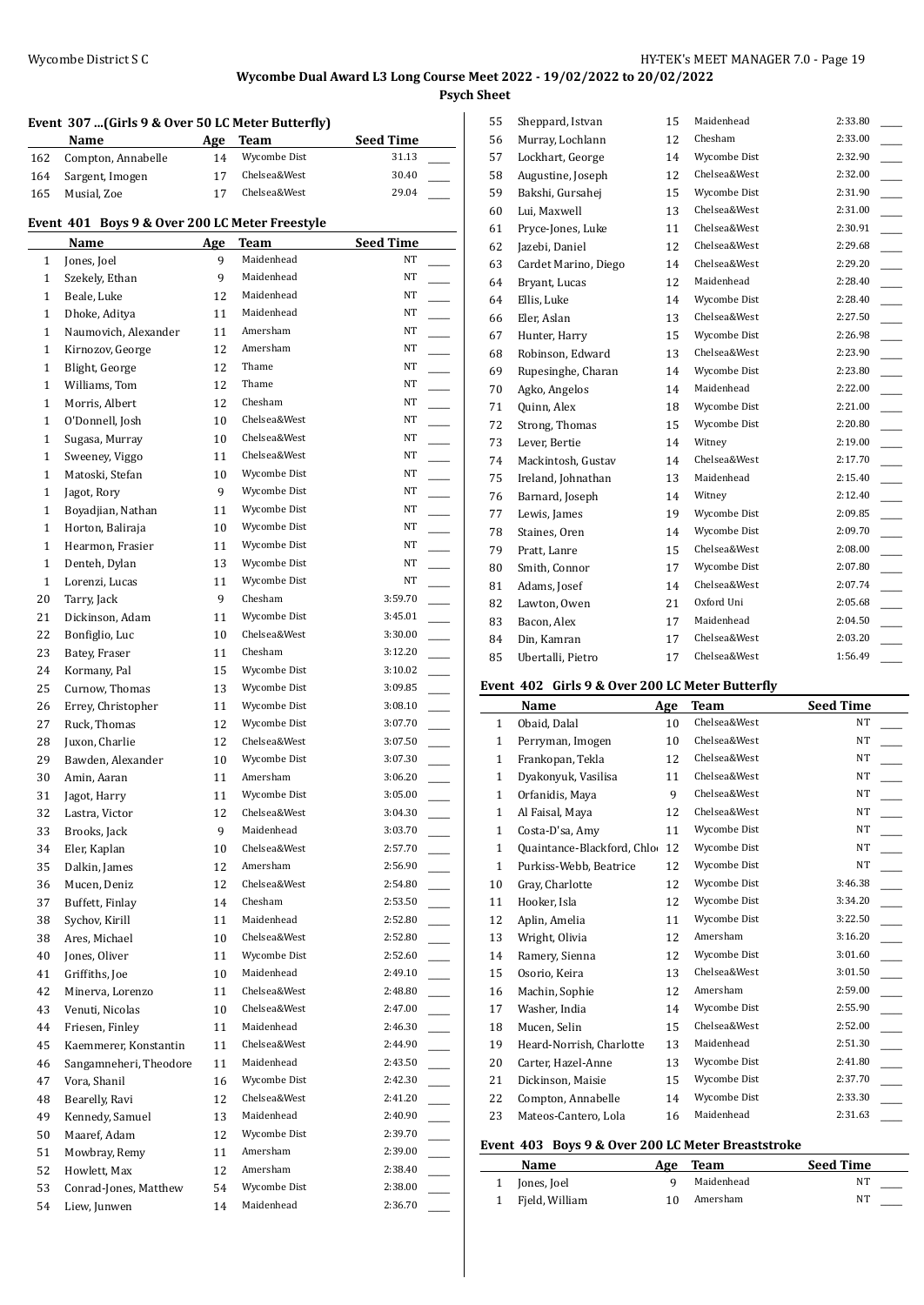**Psych Sheet**

#### **Event 403 ...(Boys 9 & Over 200 LC Meter Breaststroke)**

|              | Name                   | Age | Team         | <b>Seed Time</b>                    |
|--------------|------------------------|-----|--------------|-------------------------------------|
| 1            | Amin, Aaran            | 11  | Amersham     | NT                                  |
| $\mathbf{1}$ | Danielli, Felix        | 11  | Amersham     | NT                                  |
| $\mathbf{1}$ | Hook, Jonathan         | 10  | Thame        | NT                                  |
| $\mathbf{1}$ | O'Donnell, Josh        | 10  | Chelsea&West | NT                                  |
| $\mathbf{1}$ | Sweeney, Viggo         | 11  | Chelsea&West | NT                                  |
| $\mathbf{1}$ | Brookes, Elliott       | 9   | Wycombe Dist | NT                                  |
| $\mathbf{1}$ | Cooper, Jackson        | 11  | Wycombe Dist | NT                                  |
| $\mathbf{1}$ | Adams, Damien          | 11  | Wycombe Dist | NT                                  |
| $\mathbf{1}$ | Bawden, Alexander      | 10  | Wycombe Dist | NT                                  |
| $\mathbf{1}$ | Lorenzi, Lucas         | 11  | Wycombe Dist | NT                                  |
| $\mathbf{1}$ | Manser, Alfie          | 13  | Wycombe Dist | NT                                  |
| $\mathbf{1}$ | Peart, Harry           | 13  | Wycombe Dist | NT                                  |
| $\mathbf{1}$ | Mills, Oliver          | 14  | Wycombe Dist | NT                                  |
| 16           | Pazir, Rayyan          | 10  | Maidenhead   | 4:24.90                             |
| 17           | Blight, George         | 12  | Thame        | 4:06.60                             |
| 18           | Juxon, Charlie         | 12  | Chelsea&West | 3:55.60<br>$\overline{\phantom{a}}$ |
| 19           | Lastra, Victor         | 12  | Chelsea&West | 3:52.80<br>$\overline{\phantom{a}}$ |
| 20           | Ventress, Jack         | 12  | Amersham     | 3:44.00                             |
| 21           | Eler, Kaplan           | 10  | Chelsea&West | 3:43.50                             |
| 22           | Christie, Magnus       | 14  | Chesham      | 3:36.50                             |
| 23           | Kaemmerer, Konstantin  | 11  | Chelsea&West | 3:34.10<br>$\mathbb{R}$             |
| 24           | Ares, Michael          | 10  | Chelsea&West | 3:31.30<br>$\overline{\phantom{a}}$ |
| 25           | Strong, William        | 12  | Wycombe Dist | 3:27.95                             |
| 26           | Minerva, Lorenzo       | 11  | Chelsea&West | 3:26.50                             |
| 27           | Reed, John             | 54  | Wycombe Dist | 3:24.50                             |
| 28           | Gill, Nikita           | 13  | Chelsea&West | 3:24.10                             |
| 29           | Wills, Noah            | 12  | Wycombe Dist | 3:23.02<br>$\overline{\phantom{a}}$ |
| 30           | Royston-Hayes, Michael | 15  | Wycombe Dist | 3:15.30<br>$\overline{\phantom{a}}$ |
| 31           | Bearelly, Ravi         | 12  | Chelsea&West | 3:14.70                             |
| 32           | Lui, Maxwell           | 13  | Chelsea&West | 3:13.80                             |
| 33           | Augustine, Joseph      | 12  | Chelsea&West | 3:12.80                             |
| 34           | Pryce-Jones, Luke      | 11  | Chelsea&West | 3:12.56                             |
| 35           | Liew, Junwen           | 14  | Maidenhead   | 3:04.00<br>$\overline{\phantom{a}}$ |
| 36           | Maaref, Adam           | 12  | Wycombe Dist | 3:02.30<br>$\overline{\phantom{a}}$ |
| 37           | Lockhart, George       | 14  | Wycombe Dist | 3:01.40                             |
| 38           | Streltsov, Daniel      | 13  | Chelsea&West | 3:01.09                             |
| 39           | Mackintosh, Gustav     | 14  | Chelsea&West | 3:00.80                             |
| 40           | Riseley, Alex          | 17  | Witney       | 2:51.00                             |
| 41           | Robinson, Edward       | 13  | Chelsea&West | 2:50.90                             |
| 42           | Telling, Matthew       | 17  | Wycombe Dist | 2:48.50                             |

### **Event 404 Girls 9 & Over 100 LC Meter Freestyle**

|              | Name                  | Age | Team         | <b>Seed Time</b> |
|--------------|-----------------------|-----|--------------|------------------|
| $\mathbf{1}$ | Cheeseman, Amy        | 10  | Maidenhead   | NT               |
| 1            | Nicholson, Evie       | 9   | Maidenhead   | NT               |
| 1            | Mena, Ishani          | 10  | Amersham     | NT               |
| 1            | Dell, Lily            | 11  | Amersham     | <b>NT</b>        |
| 1            | Westmacott, Isla      | 10  | Amersham     | <b>NT</b>        |
| 1            | Preston-Howes, Lottie | 26  | Amersham     | NT               |
| 1            | Buffett, Freya        | 10  | Chesham      | NT               |
| 1            | Wells, Sofia          | 12  | Chesham      | NT               |
| 1            | Lewis, Daisy          | 11  | Chesham      | <b>NT</b>        |
| 1            | Ursini, Nikol         | 10  | Chelsea&West | NT               |
| 1            | Chan, Rubie           | 12  | Chelsea&West | <b>NT</b>        |
| 1            | Chan, Robyn           | 14  | Chelsea&West | NT               |
| 1            | Marquez, Lara         | 9   | Chelsea&West | <b>NT</b>        |
| 1            | Kihato, Wamuyu        | 9   | Wycombe Dist | NT               |
| 1            | Croft, Isabelle       | 11  | Wycombe Dist | NT               |
| 1            | McQuillan, Romilly    | 9   | Wycombe Dist | NT               |
| 1            | Cameron-Mowat, Nelly  | 9   | Wycombe Dist | <b>NT</b>        |

| 1            | Luxton, Ella                     | 10 | Wycombe Dist                 | NΤ      |  |
|--------------|----------------------------------|----|------------------------------|---------|--|
| 1            | Louis, Inez                      | 10 | Wycombe Dist                 | NT      |  |
| 1            | Mills, Hannah                    | 10 | Wycombe Dist                 | NT      |  |
| 1            | Hall, Una                        | 9  | Wycombe Dist                 | NT      |  |
| $\mathbf{1}$ | Heap, Emelia                     | 9  | Wycombe Dist                 | NT      |  |
| $\mathbf{1}$ | Teeken, Ella                     | 11 | Wycombe Dist                 | NT      |  |
| 24           | Robinson, Martha                 | 9  | Amersham                     | 2:10.20 |  |
| 25           | Gibbons, Hannah                  | 12 | Wycombe Dist                 | 2:09.94 |  |
|              |                                  | 10 | Thame                        | 2:09.80 |  |
| 26           | Blight, Tamsin<br>Dewhurst, Tess |    | Amersham                     | 2:08.60 |  |
| 27           |                                  | 10 |                              | 2:08.40 |  |
| 28           | Narda, Kaylen                    | 10 | Amersham                     |         |  |
| 29           | Ashton, Francesca                | 11 | Thame                        | 2:06.70 |  |
| 30           | Milner, Katherine                | 11 | Maidenhead                   | 2:05.20 |  |
| 31           | Meeres, Elowyn                   | 13 | Wycombe Dist                 | 2:01.82 |  |
| 32           | Gadd, Emilia                     | 13 | Amersham                     | 2:01.00 |  |
| 33           | Prosser, Amelie                  | 10 | Wycombe Dist                 | 2:00.93 |  |
| 34           | Davis, Maya                      | 10 | Amersham                     | 2:00.90 |  |
| 35           | Robinson, Mia                    | 11 | Amersham                     | 1:59.10 |  |
| 36           | Greenough, Isabel                | 9  | Maidenhead                   | 1:56.20 |  |
| 36           | Dobrowolski, Erin                | 11 | Wycombe Dist                 | 1:56.20 |  |
| 38           | Potter, Darcey                   | 9  | Wycombe Dist                 | 1:55.54 |  |
| 39           | Armstrong, Felicity              | 9  | Wycombe Dist                 | 1:53.60 |  |
| 40           | Williams, Raphaela               | 11 | Wycombe Dist                 | 1:53.00 |  |
| 41           | Redfern, Ella                    | 9  | Wycombe Dist                 | 1:50.88 |  |
| 42           | Curzon, Charlotte                | 11 | Wycombe Dist                 | 1:50.60 |  |
| 43           | Harbinson, Ava                   | 10 | Wycombe Dist                 | 1:50.47 |  |
| 44           | Penna, Jessica                   | 10 | Wycombe Dist                 | 1:50.30 |  |
| 45           | Jones, Thandie                   | 11 | Chesham                      | 1:49.80 |  |
| 46           | Ares, Myla                       | 9  | Chelsea&West                 | 1:49.20 |  |
| 47           | Kashis, Maisa                    | 10 | Wycombe Dist                 | 1:48.54 |  |
| 48           | Rogers, Sophie                   | 10 | Wycombe Dist                 | 1:48.34 |  |
| 49           | Ball, Saoirse                    | 12 | Wycombe Dist                 | 1:48.27 |  |
|              |                                  | 9  | Wycombe Dist                 | 1:48.23 |  |
| 50           | Whelan, Elysia                   |    |                              | 1:46.74 |  |
| 51           | Makkonen, Catherine              | 10 | Wycombe Dist                 |         |  |
| 52           | Bunch, Isla                      | 10 | Wycombe Dist<br>Chelsea&West | 1:46.65 |  |
| 53           | Mehta, Maya                      | 10 |                              | 1:46.50 |  |
| 54           | Creed, Ruby                      | 11 | Witney                       | 1:46.30 |  |
| 55           | Keylock, Seren                   | 10 | Amersham                     | 1:45.90 |  |
| 56           | Davison, Darcy                   | 10 | Chelsea&West                 | 1:45.80 |  |
| 57           | Denman, Lottie                   | 10 | Wycombe Dist                 | 1:45.60 |  |
| 58           | Nasr, Leila                      | 10 | Wycombe Dist                 | 1:45.52 |  |
| 59           | Turner, Thea                     | 11 | Wycombe Dist                 | 1:44.84 |  |
| 60           | Row, Evelyn                      | 9  | Chelsea&West                 | 1:44.40 |  |
| 61           | Curnow, Annabel                  | 10 | Wycombe Dist                 | 1:44.00 |  |
| 62           | Turner, Iris                     | 14 | Wycombe Dist                 | 1:43.47 |  |
| 63           | Amin, Anaiya                     | 11 | Amersham                     | 1:42.90 |  |
| 64           | Perryman, Imogen                 | 10 | Chelsea&West                 | 1:41.80 |  |
| 65           | Boswell-Sefton, Theodora         | 10 | Wycombe Dist                 | 1:41.77 |  |
| 66           | Ralph Sargent, Elizabeth         | 10 | Chelsea&West                 | 1:41.60 |  |
| 67           | Arake, Anshi                     | 14 | Wycombe Dist                 | 1:41.51 |  |
| 68           | Stewart, Lily                    | 13 | Thame                        | 1:40.50 |  |
| 69           | Peasgood, Matilda                | 10 | Thame                        | 1:39.30 |  |
| 70           | Kelemen, Lottie                  | 9  | Wycombe Dist                 | 1:39.18 |  |
| 71           | Sweeney, Ines                    | 10 | Chelsea&West                 | 1:38.80 |  |
| 72           | Fairgrieve, Alana                | 10 | Wycombe Dist                 | 1:38.60 |  |
| 73           | Bater, Isabella                  | 10 | Chesham                      | 1:38.50 |  |
| 74           | Sunthareswaran, Araliya          | 10 | Wycombe Dist                 | 1:38.32 |  |
| 75           | De Meuter, Logan                 | 11 | Wycombe Dist                 | 1:36.10 |  |
| 75           | Hallas, Evie                     | 13 | Wycombe Dist                 | 1:36.10 |  |
| 77           | Ward, Ruby                       | 14 | Wycombe Dist                 | 1:35.45 |  |
| 78           | Harris, Clementine               | 11 | Chelsea&West                 | 1:34.80 |  |
| 79           | Laws, Emily                      | 14 | Thame                        | 1:34.30 |  |
|              |                                  |    |                              |         |  |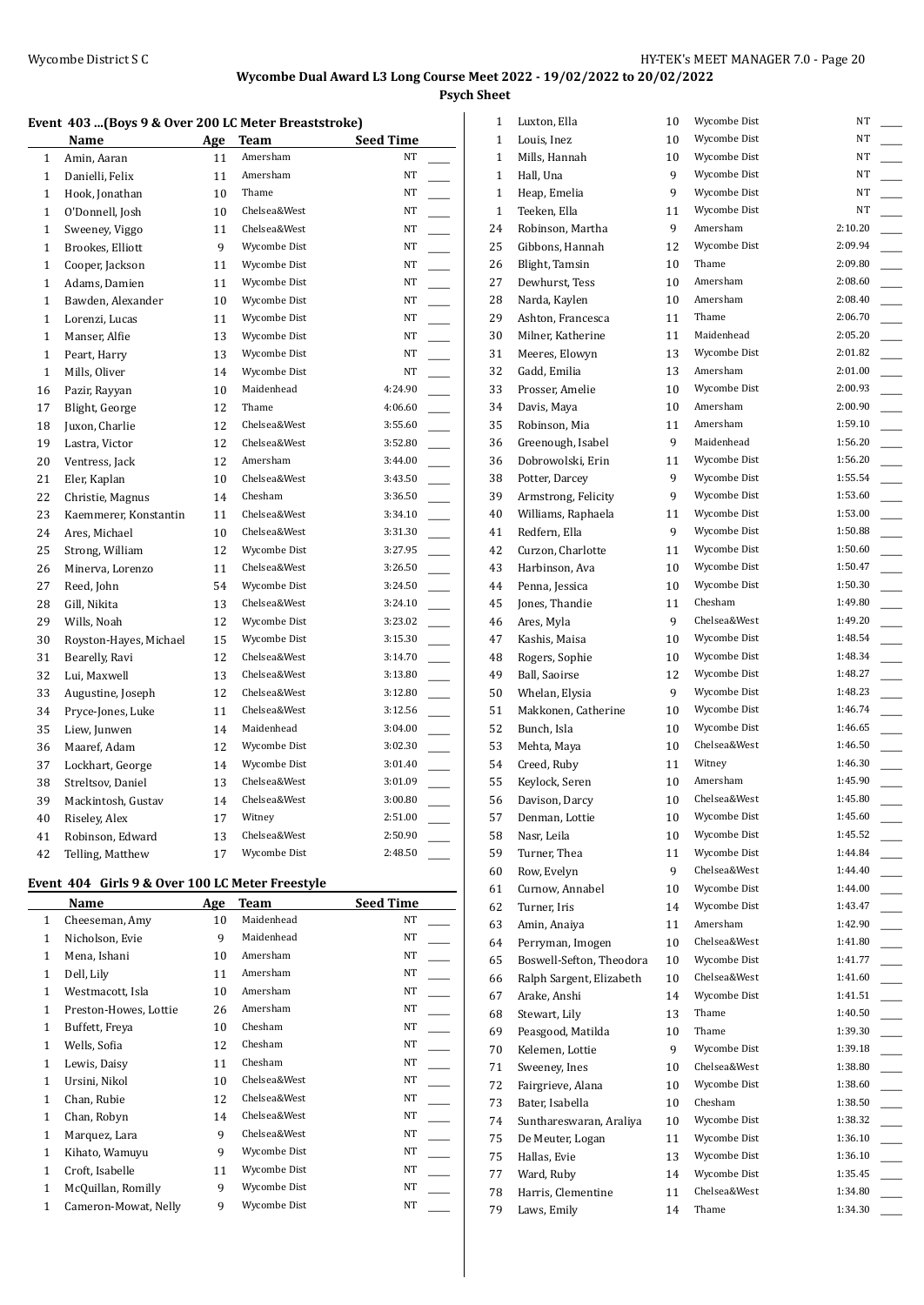**Psych Sheet**

#### **Event 404 ...(Girls 9 & Over 100 LC Meter Freestyle)**

|            | Name                                | Age      | Team                  | <b>Seed Time</b>   |                          |
|------------|-------------------------------------|----------|-----------------------|--------------------|--------------------------|
| 80         | Priestley, Chloe                    | 12       | Thame                 | 1:33.90            |                          |
| 81         | Hepple, Freya                       | 12       | Thame                 | 1:33.20            |                          |
| 82         | Moss, Harriet                       | 13       | Wycombe Dist          | 1:33.09            |                          |
| 83         | Hebel, Natalie                      | 9        | Chelsea&West          | 1:32.80            |                          |
| 84         | Obaid, Dalal                        | 10       | Chelsea&West          | 1:31.00            |                          |
| 85         | Anderson, Sophie                    | 14       | Thame                 | 1:29.80            |                          |
| 86         | Nickless, Emilia                    | 13       | Wycombe Dist          | 1:29.41            |                          |
| 87         | Elmarini, Hanna                     | 10       | Chelsea&West          | 1:28.80            |                          |
| 88         | Smit, Amelie                        | 13       | Amersham              | 1:28.70            |                          |
| 88         | Lloyd, Anwen                        | 12       | Wycombe Dist          | 1:28.70            | $\overline{\phantom{a}}$ |
| 90         | Hartstone, Lana                     | 12       | Wycombe Dist          | 1:28.60            |                          |
| 91<br>92   | Sayles, Jessica<br>Fincken, Rennie  | 10<br>12 | Wycombe Dist<br>Thame | 1:28.54<br>1:27.70 | $\overline{\phantom{a}}$ |
| 93         | Pittaway, Chloe                     | 12       | Wycombe Dist          | 1:27.61            | $\frac{1}{1}$            |
| 94         | Brown, Maisie                       | 12       | Thame                 | 1:27.50            |                          |
| 95         | Ollivier, Arabella                  | 11       | Amersham              | 1:27.10            |                          |
| 96         | Comer, Analise                      | 11       | Chelsea&West          | 1:27.00            | $\overline{\phantom{a}}$ |
| 97         | Forder, Emily                       | 11       | Wycombe Dist          | 1:26.80            |                          |
| 98         | Dewhurst, Isla                      | 13       | Amersham              | 1:26.20            |                          |
| 99         | Gartshore, Hannah                   | 10       | Maidenhead            | 1:26.10            |                          |
| 99         | Frankopan, Tekla                    | 12       | Chelsea&West          | 1:26.10            |                          |
| 101        | Hook, Isabella                      | 12       | Thame                 | 1:26.00            | $\overline{\phantom{a}}$ |
| 102        | Naik, Monique                       | 12       | Wycombe Dist          | 1:25.70            |                          |
| 103        | Dilinchev, Lillia                   | 13       | Wycombe Dist          | 1:25.40            | $\overline{\phantom{a}}$ |
| 104        | Minerva, Arianna                    | 9        | Chelsea&West          | 1:23.90            | $\overline{\phantom{a}}$ |
| 105        | Boyce, Jessica                      | 11       | Maidenhead            | 1:23.60            |                          |
| 106        | Evans, Lucy                         | 12       | Thame                 | 1:23.40            |                          |
| 107        | McGinley, Mollie                    | 9        | Wycombe Dist          | 1:23.19            |                          |
| 108        | Laaouiti, Sara                      | 12       | Chelsea&West          | 1:23.00            |                          |
| 109        | Allen, Rebecca                      | 13       | Wycombe Dist          | 1:22.29            |                          |
| 110        | Hoffmann, Kirsty                    | 35       | Kidlington            | 1:22.10            |                          |
| 111        | North, Holly                        | 13       | Thame                 | 1:21.80            | $\sim$                   |
| 112        | Lishchenko, Lara                    | 12       | Wycombe Dist          | 1:21.60            | $\overline{\phantom{a}}$ |
| 113        | Shield, Caroline                    | 13       | Amersham              | 1:20.60            | $\overline{\phantom{a}}$ |
| 114        | Parry, Ines                         | 11       | Wycombe Dist          | 1:20.21            | $\sim$                   |
| 115        | Poulton, Hannah                     | 14       | Amersham              | 1:19.60            | $\overline{\phantom{a}}$ |
| 115        | Bunimovich, Olivia                  | 11       | Chelsea&West          | 1:19.60            |                          |
| 115        | Grove, Jemima                       | 11       | Wycombe Dist          | 1:19.60            |                          |
| 118        | Kidgell, Olivia                     | 15<br>12 | Thame<br>Witney       | 1:19.50<br>1:19.40 |                          |
| 119        | Skinner, Elspeth<br>Costa-D'sa, Amy |          | Wycombe Dist          | 1:19.40            |                          |
| 119<br>121 | Al Faisal, Hissah                   | 11<br>12 | Chelsea&West          | 1:19.38            |                          |
| 122        | Morgan, Vivienne                    | 11       | Maidenhead            | 1:19.30            |                          |
| 122        | Hayes, Scarlett                     | 11       | Amersham              | 1:19.30            |                          |
| 124        | Washer, Safiyya                     | 11       | Wycombe Dist          | 1:19.28            |                          |
| 125        | Dyakonyuk, Vasilisa                 | 11       | Chelsea&West          | 1:19.15            | $\overline{\phantom{a}}$ |
| 126        | Waters, Bethany                     | 11       | Thame                 | 1:19.10            | $\overline{\phantom{a}}$ |
| 127        | Jansen, Olivia                      | 11       | Amersham              | 1:18.80            | $\overline{\phantom{a}}$ |
| 127        | Narda, Amaya                        | 13       | Amersham              | 1:18.80            | $\overline{\phantom{a}}$ |
| 129        | Yeo, Ada                            | 12       | Amersham              | 1:18.10            | $\overline{\phantom{a}}$ |
| 130        | Shanly, Cora                        | 12       | Maidenhead            | 1:18.00            | ш,                       |
| 131        | Burfitt, Charlotte                  | 11       | Maidenhead            | 1:17.90            |                          |
| 131        | Gray, Charlotte                     | 12       | Wycombe Dist          | 1:17.90            |                          |
| 133        | Al Faisal, Maya                     | 12       | Chelsea&West          | 1:17.84            |                          |
| 134        | Hudson, Phoebe                      | 12       | Wycombe Dist          | 1:17.50            |                          |
| 135        | Lovelace, Zara                      | 11       | Chesham               | 1:17.30            |                          |
| 136        | Ramery, Savannah                    | 11       | Wycombe Dist          | 1:16.90            |                          |
| 137        | Stewart, Alexis                     | 11       | Witney                | 1:16.80            |                          |
| 138        | Trincano, Jade                      | 12       | Chelsea&West          | 1:16.70            | $\overline{\phantom{a}}$ |
| 139        | Orfanidis, Maya                     | 9        | Chelsea&West          | 1:16.60            |                          |

| 140 | Elmarini, Sofia            | 12 | Chelsea&West | 1:16.40 |  |
|-----|----------------------------|----|--------------|---------|--|
| 141 | Howlett, Ava               | 12 | Amersham     | 1:16.10 |  |
| 141 | Bawden, Isabella           | 12 | Wycombe Dist | 1:16.10 |  |
| 143 | Pousiou, Isavella          | 13 | Wycombe Dist | 1:15.96 |  |
| 144 | Butcher, Sienna            | 11 | Amersham     | 1:15.90 |  |
| 145 | Findley, Grace             | 10 | Amersham     | 1:15.80 |  |
| 146 | Caldwell, Freya            | 13 | Maidenhead   | 1:15.60 |  |
| 147 | Farrell, Evelyn            | 13 | Wycombe Dist | 1:15.00 |  |
| 148 | Kelly, Freya               | 11 | Wycombe Dist | 1:14.66 |  |
| 149 | Martiyanova, Natalya       | 13 | Wycombe Dist | 1:14.61 |  |
| 150 | Ng, Emily                  | 16 | Wycombe Dist | 1:14.50 |  |
| 151 | Yates, Imogen              | 12 | Amersham     | 1:14.10 |  |
| 152 | Ohler, Marta               | 13 | Wycombe Dist | 1:13.90 |  |
| 153 | Quaintance-Blackford, Chlo | 12 | Wycombe Dist | 1:13.60 |  |
| 154 | Naydenov, Alexia           | 13 | Chelsea&West | 1:13.20 |  |
| 155 | Clifford, Maisie           | 13 | Wycombe Dist | 1:13.13 |  |
| 156 | Fox, Freya                 | 15 | Thame        | 1:13.10 |  |
| 157 | Aplin, Amelia              | 11 | Wycombe Dist | 1:12.95 |  |
| 158 | Pittaway, Evie             | 13 | Wycombe Dist | 1:12.27 |  |
| 159 | Kelemen, Emma              | 14 | Wycombe Dist | 1:11.46 |  |
| 160 | Zaimi, Chloe               | 12 | Chelsea&West | 1:11.30 |  |
| 161 | Stonehewer, Isabelle       | 15 | Wycombe Dist | 1:11.27 |  |
| 162 | Heeraman, Dipa             | 13 | Maidenhead   | 1:11.10 |  |
| 163 | Kurati, Kaltrina           | 13 | Chelsea&West | 1:10.40 |  |
|     |                            |    | Wycombe Dist | 1:10.40 |  |
| 163 | Baptiste, Jada             | 16 | Witney       | 1:09.90 |  |
| 165 | Barnard, Annabel           | 13 | Chelsea&West | 1:09.80 |  |
| 166 | Bonfiglio, Dahlia          | 13 |              |         |  |
| 166 | Block, Martha              | 15 | Wycombe Dist | 1:09.80 |  |
| 166 | Ramery, Sienna             | 12 | Wycombe Dist | 1:09.80 |  |
| 169 | Osorio, Keira              | 13 | Chelsea&West | 1:09.70 |  |
| 170 | Then, Olivia               | 12 | Maidenhead   | 1:09.60 |  |
| 170 | Ireland, Caitlin           | 16 | Maidenhead   | 1:09.60 |  |
| 170 | Phillips, Katelin          | 17 | Wycombe Dist | 1:09.60 |  |
| 170 | Gajek, Sara                | 14 | Wycombe Dist | 1:09.60 |  |
| 174 | Kennedy, Abigail           | 18 | Wycombe Dist | 1:09.10 |  |
| 175 | Ras, Patricia              | 16 | Wycombe Dist | 1:08.80 |  |
| 176 | Hooker, Isla               | 12 | Wycombe Dist | 1:08.40 |  |
| 177 | Godbolt, Maisie            | 18 | Wycombe Dist | 1:08.10 |  |
| 178 | Zobek, Olivia              | 12 | Chelsea&West | 1:07.90 |  |
| 179 | Galley, Amber              | 16 | Wycombe Dist | 1:07.33 |  |
| 180 | Telling, Elizabeth         | 15 | Wycombe Dist | 1:07.20 |  |
| 181 | Conway, Sarah              | 17 | Wycombe Dist | 1:06.96 |  |
| 182 | Washer, India              | 14 | Wycombe Dist | 1:06.40 |  |
| 183 | Mucen, Selin               | 15 | Chelsea&West | 1:06.30 |  |
| 184 | Srivastava, Harshika       | 14 | Wycombe Dist | 1:06.29 |  |
| 185 | Heard-Norrish, Charlotte   | 13 | Maidenhead   | 1:06.10 |  |
| 186 | Reid, Kathryn              | 17 | Wycombe Dist | 1:06.03 |  |
| 187 | Bhugun, Emma               | 16 | Chelsea&West | 1:05.58 |  |
| 188 | T-Saldana, Maya            | 15 | Witney       | 1:05.40 |  |
| 189 | Stewart, Erin              | 16 | Witney       | 1:05.30 |  |
| 190 | Godbolt, Holly             | 16 | Wycombe Dist | 1:05.28 |  |
| 191 | Zobek, Sonia               | 16 | Chelsea&West | 1:04.60 |  |
| 191 | Venuti, Veronica           | 13 | Chelsea&West | 1:04.60 |  |
| 193 | Bunimovich, Victoria       | 14 | Chelsea&West | 1:04.50 |  |
| 194 | Grove, Thomasina           | 15 | Chelsea&West | 1:02.80 |  |
| 195 | Griffiths, Betsy           | 16 | Chelsea&West | 1:02.60 |  |
| 196 | Sargent, Imogen            | 17 | Chelsea&West | 1:00.40 |  |
|     |                            |    |              |         |  |

## **Event 405 Boys 9 & Over 100 LC Meter Butterfly**

| Name              | Age ' | Team       | <b>Seed Time</b> |
|-------------------|-------|------------|------------------|
| 1 Szekely, Ethan  |       | Maidenhead | NT               |
| 1 Kennedy, Samuel |       | Maidenhead | NT               |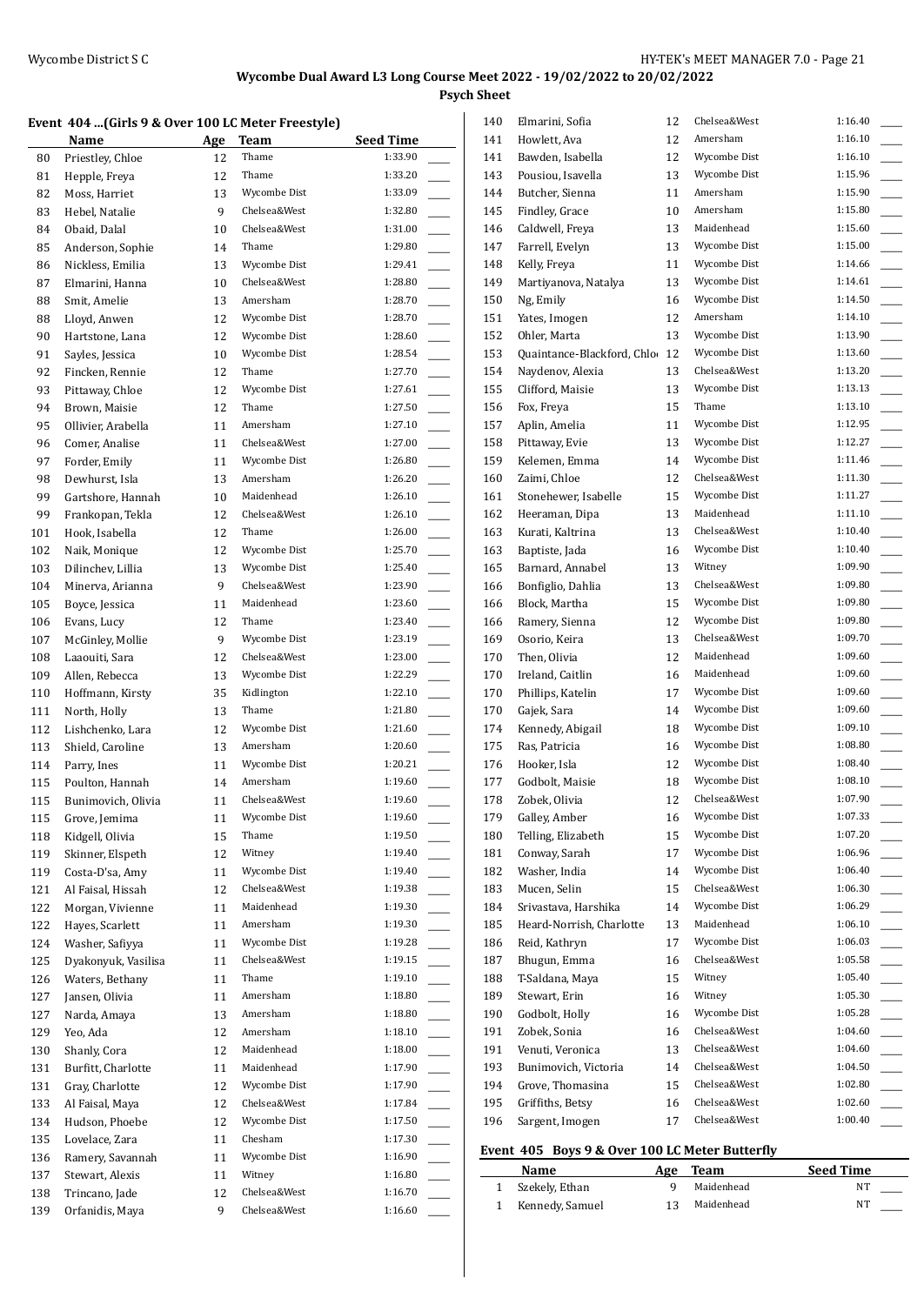**Psych Sheet**

### **Event 405 ...(Boys 9 & Over 100 LC Meter Butterfly)**

|              | Name                   | Age | <b>Team</b>  | <b>Seed Time</b>                    |
|--------------|------------------------|-----|--------------|-------------------------------------|
| $\mathbf{1}$ | Bonfiglio, Luc         | 10  | Chelsea&West | NT                                  |
| $\mathbf{1}$ | Whitaker, Mason        | 12  | Chelsea&West | NT                                  |
| $\mathbf{1}$ | Bearelly, Ravi         | 12  | Chelsea&West | NT                                  |
| $\mathbf{1}$ | Maaref, Adam           | 12  | Wycombe Dist | NT                                  |
| $\mathbf{1}$ | Jagot, Harry           | 11  | Wycombe Dist | NT                                  |
| $\mathbf{1}$ | Errey, Christopher     | 11  | Wycombe Dist | NT                                  |
| $\mathbf{1}$ | Royston-Hayes, Michael | 15  | Wycombe Dist | NT                                  |
| 10           | Rampley, James         | 15  | Thame        | 1:55.34                             |
| 11           | Ruck, Thomas           | 12  | Wycombe Dist | 1:52.30                             |
| 12           | Beale, Luke            | 12  | Maidenhead   | 1:49.60                             |
| 13           | Kaemmerer, Konstantin  | 11  | Chelsea&West | 1:40.60                             |
| 14           | Ares, Michael          | 10  | Chelsea&West | 1:40.40                             |
| 15           | Sugasa, Murray         | 10  | Chelsea&West | 1:39.30<br>$\sim$                   |
| 16           | Eler, Kaplan           | 10  | Chelsea&West | 1:39.10                             |
| 16           | Venuti, Nicolas        | 10  | Chelsea&West | 1:39.10                             |
| 18           | Mucen, Deniz           | 12  | Chelsea&West | 1:37.20                             |
| 19           | Minerva, Lorenzo       | 11  | Chelsea&West | 1:32.90                             |
| 20           | Mowbray, Remy          | 11  | Amersham     | 1:30.80                             |
| 21           | Greenough, Joshua      | 11  | Maidenhead   | 1:27.30                             |
| 22           | Sangamneheri, Theodore | 11  | Maidenhead   | 1:26.50                             |
| 23           | Augustine, Joseph      | 12  | Chelsea&West | 1:26.48                             |
| 24           | Jones, Oliver          | 11  | Wycombe Dist | 1:25.30                             |
| 25           | Vora, Shanil           | 16  | Wycombe Dist | 1:24.30                             |
| 26           | Ubertalli, Zeno        | 15  | Chelsea&West | 1:24.11                             |
| 27           | Sheppard, Istvan       | 15  | Maidenhead   | 1:23.60                             |
| 28           | Streltsov, Daniel      | 13  | Chelsea&West | 1:22.08                             |
| 29           | Copliting, Jeremiah    | 14  | Chelsea&West | 1:21.50<br>$\overline{\phantom{0}}$ |
| 30           | Murray, Lochlann       | 12  | Chesham      | 1:20.30                             |
| 31           | Pryce-Jones, Luke      | 11  | Chelsea&West | 1:19.50                             |
| 32           | Lesesne, Eric          | 14  | Chelsea&West | 1:19.20                             |
| 33           | Strong, Thomas         | 15  | Wycombe Dist | 1:19.00                             |
| 34           | Hunter, Harry          | 15  | Wycombe Dist | 1:18.94                             |
| 35           | Jazebi, Daniel         | 12  | Chelsea&West | 1:17.80                             |
| 35           | Eler, Aslan            | 13  | Chelsea&West | 1:17.80                             |
| 37           | Pedrola, Keiron        | 15  | Wycombe Dist | 1:14.20                             |
| 38           | Quinn, Alex            | 18  | Wycombe Dist | 1:13.10                             |
| 39           | Willwong, Joshua       | 15  | Wycombe Dist | 1:12.11                             |
| 40           | Peters, Matthew        | 15  | Chelsea&West | 1:08.78                             |
| 41           | Canton, Sebastian      | 13  | Maidenhead   | 1:08.42                             |
| 42           | Smith, Connor          | 17  | Wycombe Dist | 1:08.40                             |
| 43           | Bacon, Alex            | 17  | Maidenhead   | 1:02.50                             |

### **Event 406 Girls 9 & Over 100 LC Meter Backstroke**

|              | Name               | Age | Team         | <b>Seed Time</b> |
|--------------|--------------------|-----|--------------|------------------|
| 1            | Nicholson, Evie    | 9   | Maidenhead   | NT               |
| 1            | Ringer, Ella       | 10  | Maidenhead   | <b>NT</b>        |
| $\mathbf{1}$ | Tyreman, Isla-Rose | 11  | Amersham     | NT               |
| 1            | Westmacott, Isla   | 10  | Amersham     | <b>NT</b>        |
| 1            | Dewhurst, Tess     | 10  | Amersham     | <b>NT</b>        |
| 1            | Keylock, Seren     | 10  | Amersham     | NT               |
| 1            | Narda, Kaylen      | 10  | Amersham     | NT               |
| 1            | Davis, Maya        | 10  | Amersham     | NT               |
| 1            | Robinson, Mia      | 11  | Amersham     | <b>NT</b>        |
| 1            | Robinson, Martha   | 9   | Amersham     | <b>NT</b>        |
| 1            | Brown, Maisie      | 12  | Thame        | NT               |
| 1            | Ashton, Francesca  | 11  | Thame        | <b>NT</b>        |
| 1            | Lewis, Daisy       | 11  | Chesham      | NT               |
| 1            | Jones, Thandie     | 11  | Chesham      | NT               |
| 1            | Mehta, Maya        | 10  | Chelsea&West | NT               |
| 1            | Kihato, Wamuyu     | 9   | Wycombe Dist | NT               |

| 1            | Kashis, Maisa            | 10 | Wycombe Dist | NT      |
|--------------|--------------------------|----|--------------|---------|
| $\mathbf{1}$ | Kelemen, Lottie          | 9  | Wycombe Dist | NT      |
| 1            | Luxton, Ella             | 10 | Wycombe Dist | NT      |
| 1            | Boswell-Sefton, Theodora | 10 | Wycombe Dist | NT      |
| 1            | Edmonds, Isabelle        | 9  | Wycombe Dist | NT      |
| 1            | Armstrong, Felicity      | 9  | Wycombe Dist | NT      |
| 1            | Harbinson, Ava           | 10 | Wycombe Dist | NT      |
| 1            | Denman, Lottie           | 10 | Wycombe Dist | NΤ      |
| 1            | Potter, Darcey           | 9  | Wycombe Dist | NT      |
| 1            | Mills, Hannah            | 10 | Wycombe Dist | NT      |
| 1            | Hall, Una                | 9  | Wycombe Dist | NT      |
| 1            | Heap, Emelia             | 9  | Wycombe Dist | NT      |
| 1            | Sunthareswaran, Araliya  | 10 | Wycombe Dist | NT      |
| $\mathbf{1}$ | Teeken, Ella             | 11 | Wycombe Dist | NT      |
| 1            | Fairgrieve, Alana        | 10 | Wycombe Dist | NT      |
| $\mathbf{1}$ | Penna, Jessica           | 10 | Wycombe Dist | NT      |
| 33           | Curnow, Annabel          | 10 | Wycombe Dist | 2:05.71 |
| 34           | Creed, Ruby              | 11 | Witney       | 2:03.50 |
| 35           | Garaway, Ariana          | 11 | Chesham      | 2:03.20 |
| 36           | Makkonen, Catherine      | 10 | Wycombe Dist | 2:02.24 |
| 37           | Turner. Iris             | 14 | Wycombe Dist | 1:59.58 |
| 38           | Nasr, Leila              | 10 | Wycombe Dist | 1:58.77 |
| 39           | Dobrowolski, Erin        | 11 | Wycombe Dist | 1:57.91 |
| 40           | Arake, Anshi             | 14 | Wycombe Dist | 1:57.20 |
| 41           | Naik, Monique            | 12 | Wycombe Dist | 1:56.62 |
| 42           | Row, Evelyn              | 9  | Chelsea&West | 1:56.30 |
| 43           | Lishchenko, Lara         | 12 | Wycombe Dist | 1:56.04 |
| 44           | Whelan, Elysia           | 9  | Wycombe Dist | 1:55.56 |
| 45           | Ares, Myla               | 9  | Chelsea&West | 1:55.00 |
|              |                          |    | Thame        | 1:53.20 |
| 46           | Laws, Emily              | 14 | Wycombe Dist | 1:52.11 |
| 47           | Bunch, Isla              | 10 | Wycombe Dist | 1:51.74 |
| 48           | Turner, Thea             | 11 |              |         |
| 49           | Hallas, Evie             | 13 | Wycombe Dist | 1:51.65 |
| 50           | Ralph Sargent, Elizabeth | 10 | Chelsea&West | 1:50.30 |
| 51           | Reed, Annabel            | 13 | Wycombe Dist | 1:49.23 |
| 52           | Ali, Maleeha             | 13 | Wycombe Dist | 1:48.90 |
| 53           | Ward, Ruby               | 14 | Wycombe Dist | 1:48.73 |
| 54           | Kidgell, Charlotte       | 11 | Thame        | 1:47.10 |
| 55           | Obaid, Dalal             | 10 | Chelsea&West | 1:46.50 |
| 56           | Hebel, Natalie           | 9  | Chelsea&West | 1:46.30 |
| 57           | Amin, Anaiya             | 11 | Amersham     | 1:46.00 |
| 58           | Pittaway, Chloe          | 12 | Wycombe Dist | 1:45.40 |
| 59           | Hepple, Freya            | 12 | Thame        | 1:43.50 |
| 60           | Frankopan, Tekla         | 12 | Chelsea&West | 1:43.00 |
| 61           | Perryman, Imogen         | 10 | Chelsea&West | 1:42.30 |
| 62           | Cheeseman, Amy           | 10 | Maidenhead   | 1:42.10 |
| 63           | Lloyd, Anwen             | 12 | Wycombe Dist | 1:41.63 |
| 64           | Bater, Isabella          | 10 | Chesham      | 1:41.40 |
| 65           | Harris, Clementine       | 11 | Chelsea&West | 1:40.70 |
| 66           | Bolton, Amber            | 12 | Amersham     | 1:40.30 |
| 67           | Chan, Rubie              | 12 | Chelsea&West | 1:40.10 |
| 68           | Fincken, Rennie          | 12 | Thame        | 1:39.70 |
| 69           | Sweeney, Ines            | 10 | Chelsea&West | 1:39.30 |
| 70           | Nickless, Emilia         | 13 | Wycombe Dist | 1:39.08 |
| 71           | Sayles, Jessica          | 10 | Wycombe Dist | 1:38.51 |
| 72           | Jacklin-Lane, Elsie      | 10 | Amersham     | 1:37.70 |
| 73           | Marquez, Lara            | 9  | Chelsea&West | 1:37.20 |
| 74           | Comer, Analise           | 11 | Chelsea&West | 1:37.00 |
| 75           | Hartstone, Lana          | 12 | Wycombe Dist | 1:36.90 |
| 76           | Evans, Lucy              | 12 | Thame        | 1:36.70 |
| 77           | Minerva, Arianna         | 9  | Chelsea&West | 1:36.40 |
| 78           | McGinley, Mollie         | 9  | Wycombe Dist | 1:36.04 |
|              |                          |    |              |         |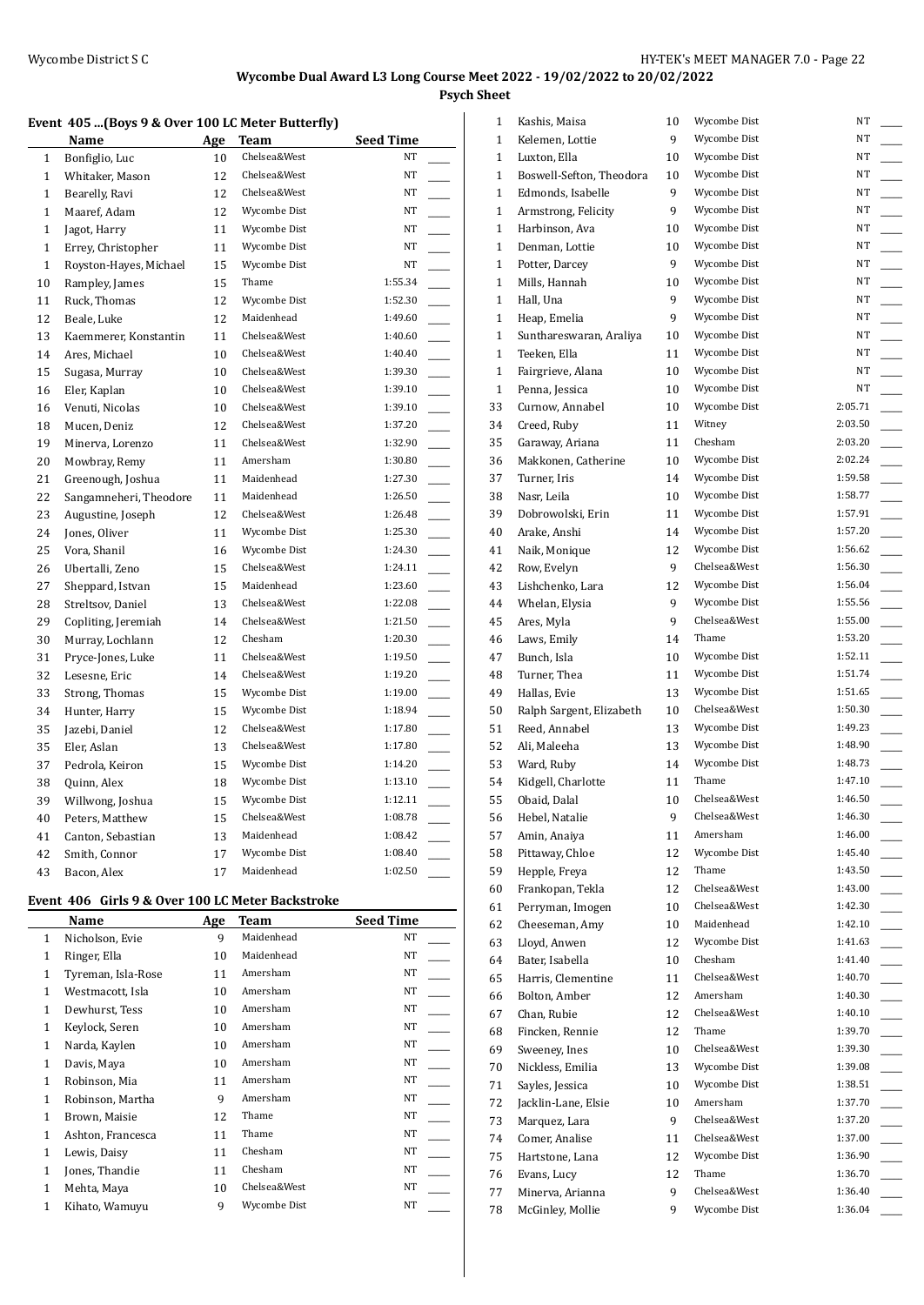**Psych Sheet**

#### **Event 406 ...(Girls 9 & Over 100 LC Meter Backstroke)**

|            | Name                                  | Age      | Team                         | Seed Time          |
|------------|---------------------------------------|----------|------------------------------|--------------------|
| 79         | Hook, Isabella                        | 12       | Thame                        | 1:36.00            |
| 80         | Parry, Ines                           | 11       | Wycombe Dist                 | 1:35.88            |
| 81         | Forder, Emily                         | 11       | Wycombe Dist                 | 1:35.00            |
| 82         | Durham Graves, Gabriela               | 12       | Amersham                     | 1:34.30            |
| 83         | Farrell, Evelyn                       | 13       | Wycombe Dist                 | 1:33.80            |
| 84         | Moody, Evelyn                         | 10       | Amersham                     | 1:33.70            |
| 85         | Hudson, Phoebe                        | 12       | Wycombe Dist                 | 1:33.01            |
| 86         | Gartshore, Hannah                     | 10       | Maidenhead                   | 1:32.10            |
| 87         | Boyce, Jessica                        | 11       | Maidenhead                   | 1:31.90            |
| 88         | Narda, Amaya                          | 13       | Amersham                     | 1:30.90            |
| 89         | Costa-D'sa, Amy                       | 11       | Wycombe Dist                 | 1:30.80            |
| 90         | Waters, Bethany                       | 11       | Thame                        | 1:30.70            |
| 91         | Shanly, Cora                          | 12       | Maidenhead                   | 1:30.60            |
| 92         | Dyakonyuk, Vasilisa                   | 11       | Chelsea&West                 | 1:30.30            |
| 93         | Bunimovich, Olivia                    | 11       | Chelsea&West                 | 1:30.20            |
| 94         | Jones, Roxie                          | 14       | Chesham                      | 1:30.10            |
| 95         | Jansen, Olivia                        | 11       | Amersham                     | 1:30.00            |
| 96         | Dewhurst, Isla                        | 13       | Amersham                     | 1:29.60            |
| 97         | St Pierre, Laila                      | 12       | Witney                       | 1:28.90            |
| 98         | Pousiou, Isavella                     | 13       | Wycombe Dist                 | 1:28.81            |
| 99         | Grove, Jemima                         | 11       | Wycombe Dist                 | 1:28.80            |
| 100        | North, Holly                          | 13       | Thame                        | 1:28.60            |
| 101        | Findley, Grace                        | 10       | Amersham                     | 1:28.20            |
| 102        | Gray, Charlotte                       | 12       | Wycombe Dist                 | 1:28.00            |
| 103        | Butcher, Sienna                       | 11       | Amersham                     | 1:27.60            |
| 104        | Skinner, Elspeth                      | 12       | Witney                       | 1:27.30            |
| 105        | Kelemen, Emma                         | 14       | Wycombe Dist                 | 1:27.18            |
| 106        | Woodward, Claudia                     | 10       | Maidenhead                   | 1:27.10            |
| 107        | Ohler, Marta                          | 13       | Wycombe Dist                 | 1:26.37            |
| 108        | Caldwell, Freya                       | 13       | Maidenhead                   | 1:25.80            |
| 109        | Ramery, Savannah                      | 11       | Wycombe Dist                 | 1:25.30            |
| 110        | Trincano, Jade                        | 12       | Chelsea&West                 | 1:24.40            |
| 111        | Kelly, Freya                          | 11       | Wycombe Dist                 | 1:24.30            |
| 112        | Morgan, Sophie                        | 12       | Amersham                     | 1:23.90            |
| 113        | Hooker, Isla                          | 12       | Wycombe Dist                 | 1:23.55            |
| 114        | Pittaway, Evie                        | 13       | Wycombe Dist<br>Chelsea&West | 1:23.42<br>1:23.40 |
| 115        | Orfanidis, Maya                       | 9        | Wycombe Dist                 | 1:23.20            |
| 116        | Ras, Patricia                         | 16       | Wycombe Dist                 | 1:22.90            |
| 117        | Block, Martha                         | 15       | Wycombe Dist                 | 1:22.90            |
| 117        | Quaintance-Blackford, Chlo            | 12       | Maidenhead                   | 1:21.90            |
| 119        | Morgan, Vivienne<br>Phillips, Katelin | 11       | Wycombe Dist                 | 1:21.10            |
| 120<br>121 | Chapman, Emily                        | 17<br>13 | Amersham                     | 1:20.70            |
| 122        | Ramery, Sienna                        | 12       | Wycombe Dist                 | 1:20.10            |
| 123        | Chan, Robyn                           | 14       | Chelsea&West                 | 1:19.80            |
| 124        | Barnard, Annabel                      | 13       | Witney                       | 1:19.40            |
| 124        | Bonfiglio, Dahlia                     | 13       | Chelsea&West                 | 1:19.40            |
| 124        | Gajek, Sara                           | 14       | Wycombe Dist                 | 1:19.40            |
| 127        | Zaimi, Chloe                          | 12       | Chelsea&West                 | 1:19.30            |
| 128        | Godbolt, Holly                        | 16       | Wycombe Dist                 | 1:19.20            |
| 129        | Bawden, Isabella                      | 12       | Wycombe Dist                 | 1:18.70            |
| 130        | Then, Olivia                          | 12       | Maidenhead                   | 1:16.80            |
| 131        | Kennedy, Abigail                      | 18       | Wycombe Dist                 | 1:16.10            |
| 132        | Mckechnie, Beth                       | 14       | Amersham                     | 1:15.90            |
| 133        | Conway, Sarah                         | 17       | Wycombe Dist                 | 1:14.80            |
| 134        | Galley, Amber                         | 16       | Wycombe Dist                 | 1:14.60            |
| 135        | Telling, Elizabeth                    | 15       | Wycombe Dist                 | 1:14.50            |
| 136        | Griffiths, Betsy                      | 16       | Chelsea&West                 | 1:13.40            |
| 136        | Carter, Hazel-Anne                    | 13       | Wycombe Dist                 | 1:13.40            |
| 138        | Bunimovich, Victoria                  | 14       | Chelsea&West                 | 1:12.20            |

| 138 | Srivastava, Harshika | 14 | Wycombe Dist | 1:12.20 |  |
|-----|----------------------|----|--------------|---------|--|
| 140 | T-Saldana, Maya      | 15 | Witney       | 1:11.80 |  |
| 141 | Sargent, Imogen      | 17 | Chelsea&West | 1:10.30 |  |
| 142 | Grove, Thomasina     | 15 | Chelsea&West | 1:10.00 |  |
| 143 | Ireland, Caitlin     | 16 | Maidenhead   | 1:09.80 |  |
| 144 | Stewart, Erin        | 16 | Witney       | 1:08.10 |  |

## **Event 407 Boys 9 & Over 50 LC Meter Freestyle**

|              | Name                   | Age | Team         | <b>Seed Time</b>                  |
|--------------|------------------------|-----|--------------|-----------------------------------|
| 1            | Gilbertson, Henry      | 12  | Maidenhead   | NΤ                                |
| $\mathbf{1}$ | Szekely, Ethan         | 9   | Maidenhead   | NT                                |
| $\mathbf{1}$ | Dhoke, Aditya          | 11  | Maidenhead   | NT                                |
| $\mathbf{1}$ | Schiavi, Massimo       | 12  | Amersham     | NT                                |
| $\mathbf{1}$ | Blight, George         | 12  | Thame        | NT                                |
| $\mathbf{1}$ | Prajapati, Deven       | 15  | Chesham      | NT                                |
| $\mathbf{1}$ | Kimberley, Joshua      | 12  | Chesham      | NT                                |
| $\mathbf{1}$ | Mieves, James          | 9   | Wycombe Dist | NT                                |
| $\mathbf{1}$ | Brown, Alfie           | 10  | Wycombe Dist | NT                                |
| $\mathbf{1}$ | Kazakevicius, Martynas | 12  | Wycombe Dist | NT                                |
| $\mathbf{1}$ | Sampson, Oliver        | 9   | Wycombe Dist | NT                                |
| $\mathbf{1}$ | Louis, Eric            | 13  | Wycombe Dist | NΤ                                |
| $\mathbf{1}$ | Horton, Baliraja       | 10  | Wycombe Dist | NΤ                                |
| 14           | Brookes, Elliott       | 9   | Wycombe Dist | 1:06.84                           |
| 15           | Williams, Ellis        | 11  | Thame        | 1:04.20                           |
| 16           | Hook, Jonathan         | 10  | Thame        | 1:00.50                           |
| 17           | Wong, Tsz Yan Otto     | 9   | Chelsea&West | 58.80                             |
| 18           | Grove, Thomas          | 9   | Wycombe Dist | 56.17                             |
| 19           | Matoski, Stefan        | 10  | Wycombe Dist | 55.56                             |
| 20           | Cooper, Jackson        | 11  | Wycombe Dist | 52.46                             |
| 21           | Hearmon, Frasier       | 11  | Wycombe Dist | 52.33                             |
| 22           | McCahon, Owain         | 11  | Wycombe Dist | 51.25                             |
| 23           | Srivastava, Aarav      | 9   | Wycombe Dist | 51.19                             |
| 24           | Doyle, Ewan            | 12  | Wycombe Dist | 50.04<br>$\overline{\phantom{a}}$ |
| 25           | Pazir, Rayyan          | 10  | Maidenhead   | 50.00                             |
| 26           | Jagot, Rory            | 9   | Wycombe Dist | 49.91                             |
| 27           | Radzius, Edwin         | 11  | Wycombe Dist | 49.70                             |
| 28           | Boyadjian, Nathan      | 11  | Wycombe Dist | 48.78                             |
| 29           | Crosby, Edward         | 10  | Thame        | 48.50                             |
| 30           | Stevens, Dylan         | 11  | Chesham      | 48.30                             |
| 31           | Kirnozov, George       | 12  | Amersham     | 48.20                             |
| 32           | Yap, Edgar             | 10  | Chelsea&West | 48.00                             |
| 33           | Greenwood, Callum      | 10  | Wycombe Dist | 47.50                             |
| 34           | Denteh, Dylan          | 13  | Wycombe Dist | 47.10                             |
| 35           | Hatton, Douglas        | 11  | Wycombe Dist | 46.36                             |
| 36           | Clarke, Leo            | 13  | Amersham     | 46.10<br>$\sim$                   |
| 37           | Tarry, Jack            | 9   | Chesham      | 45.80                             |
| 38           | Lorenzi, Lucas         | 11  | Wycombe Dist | 45.71                             |
| 39           | Suyatin, Luka          | 11  | Wycombe Dist | 45.26                             |
| 40           | Wright, Harry          | 10  | Amersham     | 45.00                             |
| 41           | Williams, Tom          | 12  | Thame        | 44.60                             |
| 42           | Cazzol, Roman          | 9   | Chelsea&West | 44.30                             |
| 43           | Yates, Joseph          | 10  | Amersham     | 42.90                             |
| 44           | Dickinson, Adam        | 11  | Wycombe Dist | 42.40                             |
| 44           | Manser, Alfie          | 13  | Wycombe Dist | 42.40                             |
| 46           | Sugasa, Murray         | 10  | Chelsea&West | 40.80                             |
| 47           | Brooks, Jack           | 9   | Maidenhead   | 40.60                             |
| 47           | Bonfiglio, Luc         | 10  | Chelsea&West | 40.60<br>$\overline{\phantom{a}}$ |
| 49           | O'Donnell, Josh        | 10  | Chelsea&West | 40.50                             |
| 50           | Lofts, Theo            | 10  | Maidenhead   | 40.20                             |
| 50           | Ventress, Jack         | 12  | Amersham     | 40.20                             |
| 52           | Jones, Joel            | 9   | Maidenhead   | 40.00                             |
| 53           | Peart, Harry           | 13  | Wycombe Dist | 39.73                             |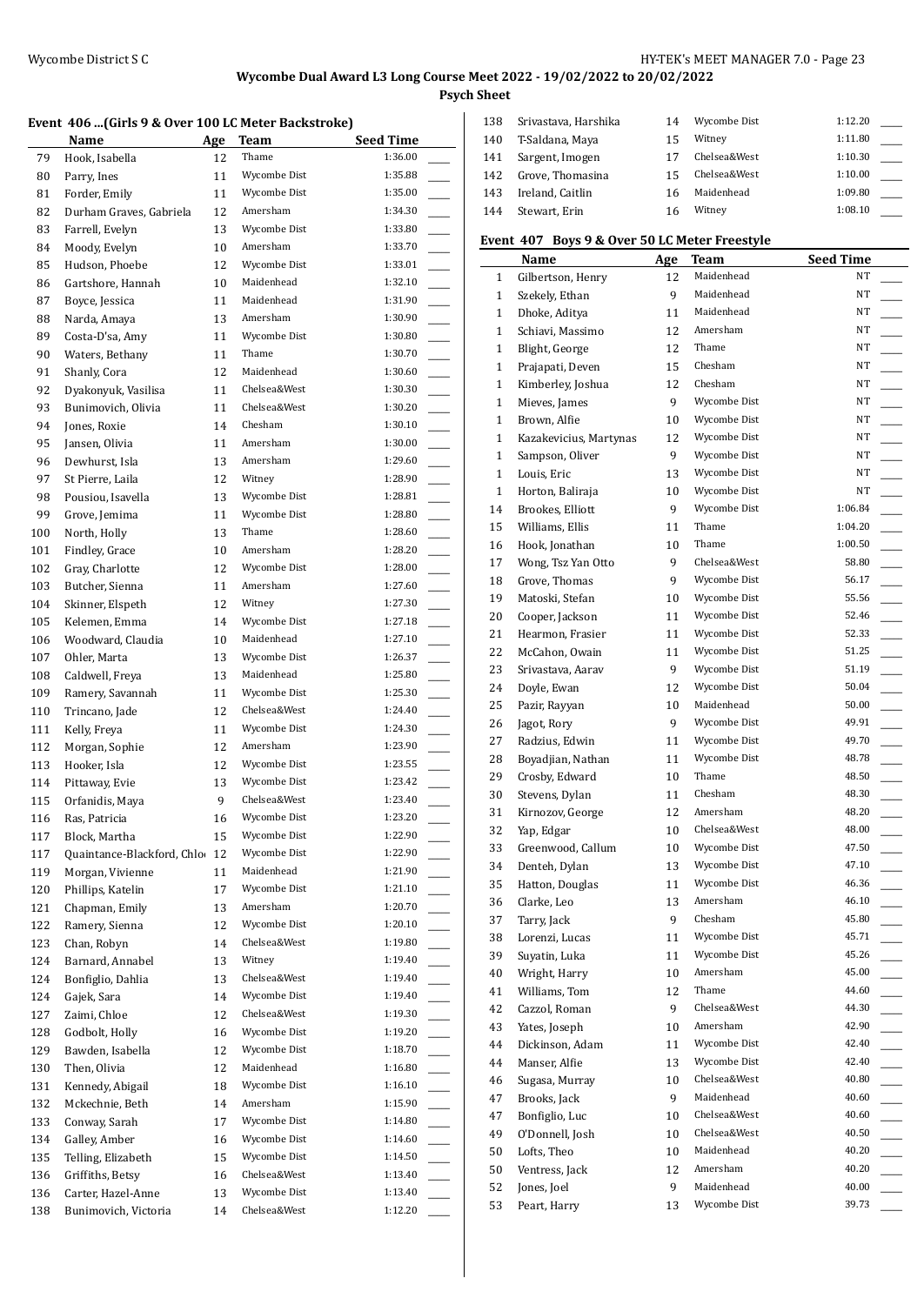**Psych Sheet**

#### **Event 407 ...(Boys 9 & Over 50 LC Meter Freestyle)**

|     | Name                  | Age | Team         | Seed Time |
|-----|-----------------------|-----|--------------|-----------|
| 54  | Ruck, Thomas          | 12  | Wycombe Dist | 39.50     |
| 55  | Meadows, Frederick    | 12  | Thame        | 39.00     |
| 56  | Sweeney, Viggo        | 11  | Chelsea&West | 38.60     |
| 57  | Curnow, Thomas        | 13  | Wycombe Dist | 38.53     |
| 58  | Sychov, Kirill        | 11  | Maidenhead   | 38.30     |
| 59  | Batey, Fraser         | 11  | Chesham      | 38.00     |
| 60  | Whitaker, Mason       | 12  | Chelsea&West | 37.40     |
| 61  | Griffiths, Joe        | 10  | Maidenhead   | 37.00     |
| 62  | Naumovich, Alexander  | 11  | Amersham     | 36.70     |
| 63  | Chen, Daniel          | 11  | Maidenhead   | 36.40     |
| 63  | Errey, Christopher    | 11  | Wycombe Dist | 36.40     |
| 65  | Amin, Aaran           | 11  | Amersham     | 36.20     |
| 66  | Jones, Oliver         | 11  | Wycombe Dist | 35.87     |
| 67  | Christie, Magnus      | 14  | Chesham      | 35.80     |
| 68  | Beale, Luke           | 12  | Maidenhead   | 35.70     |
| 69  | Dalkin, James         | 12  | Amersham     | 35.50     |
| 69  | Jagot, Harry          | 11  | Wycombe Dist | 35.50     |
| 71  | Bawden, Alexander     | 10  | Wycombe Dist | 35.30     |
| 72  | Pestell, Oscar        | 14  | Chesham      | 35.20     |
| 72  | Augustine, Daniel     | 11  | Chelsea&West | 35.20     |
| 74  | Mowbray, Remy         | 11  | Amersham     | 35.00     |
| 74  | Ares, Michael         | 10  | Chelsea&West | 35.00     |
| 74  | Eler, Kaplan          | 10  | Chelsea&West | 35.00     |
| 77  | Mucen, Deniz          | 12  | Chelsea&West | 34.80     |
| 78  | Venuti, Nicolas       | 10  | Chelsea&West | 34.70     |
| 79  | Minerva, Lorenzo      | 11  | Chelsea&West | 34.30     |
| 80  | Greenough, Joshua     | 11  | Maidenhead   | 34.20     |
| 81  | Buffett, Finlay       | 14  | Chesham      | 33.80     |
| 81  | Morris, Albert        | 12  | Chesham      | 33.80     |
| 83  | Rampley, James        | 15  | Thame        | 33.50     |
| 83  | van Kuijk, Matthijs   | 14  | Chesham      | 33.50     |
| 85  | Howlett, Max          | 12  | Amersham     | 33.40     |
| 86  | Strong, William       | 12  | Wycombe Dist | 33.26     |
| 87  | Kormany, Pal          | 15  | Wycombe Dist | 33.21     |
| 88  | Gill, Nikita          | 13  | Chelsea&West | 33.00     |
| 88  | Maaref, Adam          | 12  | Wycombe Dist | 33.00     |
| 90  | Kaemmerer, Konstantin | 11  | Chelsea&West | 32.94     |
| 91  | Danielli, Felix       | 11  | Amersham     | 32.90     |
| 92  | Murray, Lochlann      | 12  | Chesham      | 32.60     |
| 93  | Burke, Callum         | 14  | Wycombe Dist | 32.26     |
| 94  | Sheppard, Istvan      | 15  | Maidenhead   | 32.10     |
| 94  | Kennedy, Samuel       | 13  | Maidenhead   | 32.10     |
| 96  | Bryant, Lucas         | 12  | Maidenhead   | 32.00     |
| 97  | Lockhart, George      | 14  | Wycombe Dist | 31.90     |
| 98  | Pryce-Jones, Luke     | 11  | Chelsea&West | 31.88     |
| 99  | Bakshi, Gursahej      | 15  | Wycombe Dist | 31.80     |
| 100 | Liew, Junwen          | 14  | Maidenhead   | 31.60     |
| 101 | Ellis, Luke           | 14  | Wycombe Dist | 31.10     |
| 102 | Rupesinghe, Charan    | 14  | Wycombe Dist | 30.80     |
| 103 | Ubertalli, Zeno       | 15  | Chelsea&West | 30.57     |
| 104 | Augustine, Joseph     | 12  | Chelsea&West | 30.55     |
| 105 | Jazebi, Daniel        | 12  | Chelsea&West | 30.40     |
| 106 | Lesesne, Eric         | 14  | Chelsea&West | 30.20     |
| 107 | Copliting, Jeremiah   | 14  | Chelsea&West | 29.70     |
| 107 | Pedrola, Keiron       | 15  | Wycombe Dist | 29.70     |
| 109 | Eler, Aslan           | 13  | Chelsea&West | 29.61     |
| 110 | Mills, Oliver         | 14  | Wycombe Dist | 29.52     |
| 111 | Robinson, Edward      | 13  | Chelsea&West | 29.30     |
| 112 | Quinn, Alex           | 18  | Wycombe Dist | 29.05     |
| 113 | Hunter, Harry         | 15  | Wycombe Dist | 29.02     |
|     |                       |     |              |           |

| 114 | Mackintosh, Gustav      | 14 | Chelsea&West | 28.90 |  |
|-----|-------------------------|----|--------------|-------|--|
| 115 | Lever, Bertie           | 14 | Witney       | 28.80 |  |
| 115 | Cardet Marino, Diego    | 14 | Chelsea&West | 28.80 |  |
| 117 | Suyatin, Silanty        | 16 | Wycombe Dist | 28.74 |  |
| 118 | Agko, Angelos           | 14 | Maidenhead   | 28.50 |  |
| 119 | Barnard, Joseph         | 14 | Witney       | 28.40 |  |
| 120 | Smith, Connor           | 17 | Wycombe Dist | 28.00 |  |
| 121 | Riseley, Alex           | 17 | Witney       | 27.75 |  |
| 122 | Francisco Summers, Levi | 16 | Wycombe Dist | 27.55 |  |
| 123 | Willwong, Joshua        | 15 | Wycombe Dist | 27.49 |  |
| 124 | Pratt, Lanre            | 15 | Chelsea&West | 27.14 |  |
| 125 | Lawton, Owen            | 21 | Oxford Uni   | 26.91 |  |
| 126 | Peters, Matthew         | 15 | Chelsea&West | 26.68 |  |
| 127 | Sesson-Farre, Nicolas   | 15 | Chelsea&West | 26.50 |  |
| 128 | Adams, Josef            | 14 | Chelsea&West | 26.43 |  |
| 129 | Bacon, Alex             | 17 | Maidenhead   | 26.20 |  |
| 130 | Borak, Yuriy            | 16 | Chelsea&West | 26.10 |  |
| 131 | Din, Kamran             | 17 | Chelsea&West | 25.25 |  |

# **Event 408 Girls 9 & Over 50 LC Meter Breaststroke**

|              | Name                         | Age | <b>Team</b>  | <b>Seed Time</b>                    |
|--------------|------------------------------|-----|--------------|-------------------------------------|
| $\mathbf{1}$ | Chicote Amigo, Valentina     | 9   | Maidenhead   | NT                                  |
| $\mathbf{1}$ | Or, Rachel Sui Yan           | 12  | Maidenhead   | NT                                  |
| $\mathbf{1}$ | Cheeseman, Amy               | 10  | Maidenhead   | <b>NT</b>                           |
| $\mathbf{1}$ | Nicholson, Evie              | 9   | Maidenhead   | NT                                  |
| $\mathbf{1}$ | Tyreman, Isla-Rose           | 11  | Amersham     | NT                                  |
| $\mathbf{1}$ | Schurer, Megan               | 11  | Amersham     | NT                                  |
| $\mathbf{1}$ | Dell, Lily                   | 11  | Amersham     | NT                                  |
| $\mathbf{1}$ | Amin, Anaiya                 | 11  | Amersham     | NT                                  |
| $\mathbf{1}$ | Preston-Howes, Lottie        | 26  | Amersham     | NT                                  |
| $\mathbf{1}$ | Buffett, Freya               | 10  | Chesham      | NT                                  |
| $\mathbf{1}$ | Wells, Sofia                 | 12  | Chesham      | NT                                  |
| $\mathbf{1}$ | Kihato, Wamuyu               | 9   | Wycombe Dist | NT                                  |
| $\mathbf{1}$ | Croft, Isabelle              | 11  | Wycombe Dist | NT                                  |
| $\mathbf{1}$ | Kashis, Maisa                | 10  | Wycombe Dist | NT                                  |
| $\mathbf{1}$ | McQuillan, Romilly           | 9   | Wycombe Dist | NT                                  |
| $\mathbf{1}$ | Cameron-Mowat, Nelly         | 9   | Wycombe Dist | NT                                  |
| $\mathbf{1}$ | Luxton, Ella                 | 10  | Wycombe Dist | NT                                  |
| $\mathbf{1}$ | Wilkinson, Jessica           | 10  | Wycombe Dist | NT                                  |
| $\mathbf{1}$ | Edmonds, Isabelle            | 9   | Wycombe Dist | NT<br>$\overline{\phantom{a}}$      |
| $\mathbf{1}$ | Harbinson, Ava               | 10  | Wycombe Dist | NT                                  |
| 21           | Gibbons, Hannah              | 12  | Wycombe Dist | 1:22.17                             |
| 22           | Lewis, Daisy                 | 11  | Chesham      | 1:20.40<br>$\overline{\phantom{a}}$ |
| 23           | Stagno D'Alcontres, Isabella | 9   | Chelsea&West | 1:18.80<br>$\overline{\phantom{a}}$ |
| 24           | Martin, Louisa               | 11  | Thame        | 1:18.00                             |
| 25           | Boswell-Sefton, Theodora     | 10  | Wycombe Dist | 1:17.54                             |
| 26           | Ashton, Francesca            | 11  | Thame        | 1:15.30<br>$\overline{\phantom{a}}$ |
| 27           | Bravington, Melissa          | 12  | Wycombe Dist | 1:14.90                             |
| 28           | Louis, Inez                  | 10  | Wycombe Dist | 1:13.00                             |
| 29           | Heap, Emelia                 | 9   | Wycombe Dist | 1:12.30                             |
| 30           | Potter, Darcey               | 9   | Wycombe Dist | 1:11.90<br>$\overline{\phantom{a}}$ |
| 31           | Ebohon, Zaneta               | 9   | Wycombe Dist | 1:11.80<br>$\overline{\phantom{a}}$ |
| 32           | Wahlberg, Lana               | 11  | Amersham     | 1:10.50                             |
| 33           | Al-Naimi, Laurca             | 9   | Amersham     | 1:09.70                             |
| 34           | Blight, Tamsin               | 10  | Thame        | 1:09.10<br>$\mathcal{L}$            |
| 35           | Hall, Una                    | 9   | Wycombe Dist | 1:08.77                             |
| 36           | Keylock, Seren               | 10  | Amersham     | 1:08.70                             |
| 37           | Curnow, Annabel              | 10  | Wycombe Dist | 1:08.10                             |
| 38           | Robinson, Martha             | 9   | Amersham     | 1:07.30                             |
| 39           | Armstrong, Felicity          | 9   | Wycombe Dist | 1:06.90                             |
| 40           | Whelan, Elysia               | 9   | Wycombe Dist | 1:06.42                             |
| 41           | Milner, Katherine            | 11  | Maidenhead   | 1:06.20                             |
|              |                              |     |              |                                     |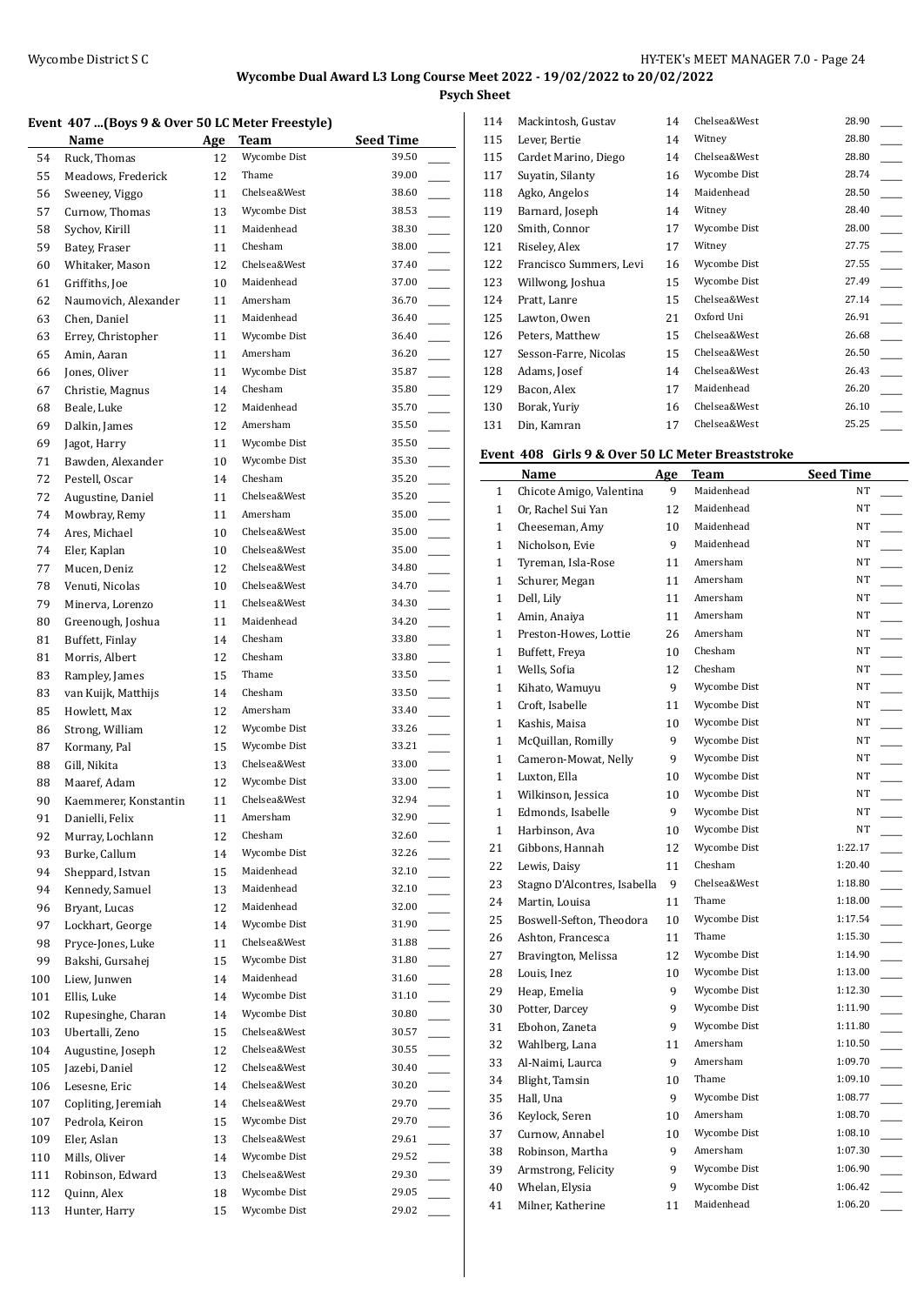**Psych Sheet**

#### Event 408 *(Girls 9 & Over 50 LC Meter Breaststroke)*

|     | Event 400 (GHTs 9 & Over 50 LC Meter Breaststruke) |     |              |                  |
|-----|----------------------------------------------------|-----|--------------|------------------|
|     | Name                                               | Age | Team         | <b>Seed Time</b> |
| 42  | Redfern, Ella                                      | 9   | Wycombe Dist | 1:05.13          |
| 43  | Sunthareswaran, Araliya                            | 10  | Wycombe Dist | 1:05.02          |
| 44  | Turner, Thea                                       | 11  | Wycombe Dist | 1:04.87          |
| 45  | Robinson, Mia                                      | 11  | Amersham     | 1:04.30          |
| 46  | Teeken, Ella                                       | 11  | Wycombe Dist | 1:04.00          |
| 46  | Nasr, Leila                                        | 10  | Wycombe Dist | 1:04.00          |
| 48  | Ali, Maleeha                                       | 13  | Wycombe Dist | 1:03.90          |
| 49  | De Meuter, Logan                                   | 11  | Wycombe Dist | 1:03.84          |
| 50  | Dobrowolski, Erin                                  | 11  | Wycombe Dist | 1:03.77          |
| 51  | Curzon, Charlotte                                  | 11  | Wycombe Dist | 1:03.50          |
| 52  | Sethi, Aryana                                      | 9   | Chelsea&West | 1:03.10          |
| 53  | Olson, Annika                                      | 9   | Chelsea&West | 1:02.80          |
| 54  | Greenough, Isabel                                  | 9   | Maidenhead   | 1:02.70          |
| 55  | Riskin, Alisa                                      | 10  | Chelsea&West | 1:02.30          |
| 55  | Denman, Lottie                                     | 10  | Wycombe Dist | 1:02.30          |
| 57  | Wittich, Grace                                     | 9   | Amersham     | 1:01.60          |
| 57  | Ralph Sargent, Elizabeth                           | 10  | Chelsea&West | 1:01.60          |
| 59  | <b>Ball.</b> Saoirse                               | 12  | Wycombe Dist | 1:00.47          |
| 60  | Durham Graves, Gabriela                            | 12  | Amersham     | 1:00.40          |
| 61  | Hiley-Payne, Scarlett                              | 11  | Amersham     | 1:00.20          |
| 62  | Dewhurst, Tess                                     | 10  | Amersham     | 59.30            |
| 62  | Bunch, Isla                                        | 10  | Wycombe Dist | 59.30            |
| 64  | Ursini, Nikol                                      | 10  | Chelsea&West | 59.20            |
| 65  | Kidgell, Charlotte                                 | 11  | Thame        | 58.80            |
|     |                                                    |     | Chesham      | 58.80            |
| 65  | Garaway, Ariana                                    | 11  | Wycombe Dist | 58.78            |
| 67  | Prosser, Amelie                                    | 10  |              |                  |
| 68  | Stewart, Lily                                      | 13  | Thame        | 58.70            |
| 68  | Hallas, Evie                                       | 13  | Wycombe Dist | 58.70            |
| 70  | Kelemen, Lottie                                    | 9   | Wycombe Dist | 58.53            |
| 71  | Westmacott, Isla                                   | 10  | Amersham     | 58.50            |
| 72  | Marquez, Lara                                      | 9   | Chelsea&West | 58.20            |
| 73  | Sayles, Jessica                                    | 10  | Wycombe Dist | 58.18            |
| 74  | Penna, Jessica                                     | 10  | Wycombe Dist | 58.10            |
| 74  | Williams, Raphaela                                 | 11  | Wycombe Dist | 58.10            |
| 76  | Sweeney, Ines                                      | 10  | Chelsea&West | 58.00            |
| 77  | Obaid. Dalal                                       | 10  | Chelsea&West | 57.40            |
| 77  | Golby, Tabitha                                     | 10  | Wycombe Dist | 57.40            |
| 79  | Labrande, Sophia                                   | 9   | Chelsea&West | 57.30            |
| 80  | Laws, Emily                                        | 14  | Thame        | 57.20            |
| 81  | Peasgood, Matilda                                  | 10  | Thame        | 57.10            |
| 82  | Mena, Ishani                                       | 10  | Amersham     | 57.00            |
| 83  | Adamis, Clara                                      | 10  | Chesham      | 56.80            |
| 84  | Davis, Maya                                        | 10  | Amersham     | 56.70            |
| 84  | Row, Evelyn                                        | 9   | Chelsea&West | 56.70            |
| 84  | Makkonen, Catherine                                | 10  | Wycombe Dist | 56.70            |
| 87  | Ares, Myla                                         | 9   | Chelsea&West | 56.30            |
| 88  | Reed, Annabel                                      | 13  | Wycombe Dist | 56.10            |
| 89  | Bater, Isabella                                    | 10  | Chesham      | 55.60            |
| 90  | Fairgrieve, Alana                                  | 10  | Wycombe Dist | 55.59            |
| 91  | Lloyd, Anwen                                       | 12  | Wycombe Dist | 55.47            |
| 92  | Hayes, Scarlett                                    | 11  | Amersham     | 55.40            |
| 93  | Narda, Kaylen                                      | 10  | Amersham     | 54.80            |
| 93  | Priestley, Chloe                                   | 12  | Thame        | 54.80            |
| 95  | Mehta, Maya                                        | 10  | Chelsea&West | 54.70            |
| 96  | Perryman, Imogen                                   | 10  | Chelsea&West | 54.60            |
| 97  | McGinley, Mollie                                   | 9   | Wycombe Dist | 54.30            |
| 98  | Moody, Evelyn                                      | 10  | Amersham     | 54.20            |
| 99  | Beresford Jones, Maisie                            | 9   | Maidenhead   | 54.00            |
| 100 | Hook, Isabella                                     | 12  | Thame        | 53.80            |
| 101 | Chan, Rubie                                        | 12  | Chelsea&West | 53.70            |
|     |                                                    |     |              |                  |

| 101        | Hebel, Natalie           | 9  | Chelsea&West | 53.70 |  |
|------------|--------------------------|----|--------------|-------|--|
| 101        | Parry, Ines              | 11 | Wycombe Dist | 53.70 |  |
| 104        | Davison, Darcy           | 10 | Chelsea&West | 53.60 |  |
| 105        | Hepple, Freya            | 12 | Thame        | 53.30 |  |
| 106        | Gadd, Emilia             | 13 | Amersham     | 53.20 |  |
| 107        | Minerva, Arianna         | 9  | Chelsea&West | 53.00 |  |
| 108        | Bolton, Amber            | 12 | Amersham     | 52.90 |  |
| 109        | Ollivier, Arabella       | 11 | Amersham     | 52.50 |  |
| 110        | Arake, Anshi             | 14 | Wycombe Dist | 52.20 |  |
| 111        | Dilinchev, Lillia        | 13 | Wycombe Dist | 52.00 |  |
| 112        | Gartshore, Hannah        | 10 | Maidenhead   | 51.90 |  |
| 113        | Anderson, Sophie         | 14 | Thame        | 51.60 |  |
|            |                          |    |              | 51.60 |  |
| 113        | Pittaway, Chloe          | 12 | Wycombe Dist |       |  |
| 115        | Ringer, Ella             | 10 | Maidenhead   | 51.30 |  |
| 116        | Hartstone, Lana          | 12 | Wycombe Dist | 50.50 |  |
| 117        | Blake, Elsie             | 11 | Maidenhead   | 50.40 |  |
| 118        | Ward, Ruby               | 14 | Wycombe Dist | 50.10 |  |
| 119        | Nickless, Emilia         | 13 | Wycombe Dist | 49.59 |  |
| 120        | Harris, Clementine       | 11 | Chelsea&West | 49.50 |  |
| 121        | Caldwell, Freya          | 13 | Maidenhead   | 49.40 |  |
| 122        | St Pierre, Laila         | 12 | Witney       | 49.20 |  |
| 122        | Butcher, Sienna          | 11 | Amersham     | 49.20 |  |
| 122        | Frankopan, Tekla         | 12 | Chelsea&West | 49.20 |  |
| 125        | Lishchenko, Lara         | 12 | Wycombe Dist | 49.10 |  |
| 126        | Costa-D'sa, Amy          | 11 | Wycombe Dist | 49.02 |  |
| 127        | Laaouiti, Sara           | 12 | Chelsea&West | 48.70 |  |
| 128        | Comer, Analise           | 11 | Chelsea&West | 48.50 |  |
| 129        | Kidgell, Olivia          | 15 | Thame        | 48.40 |  |
| 130        | Creed, Ruby              | 11 | Witney       | 48.30 |  |
| 131        | Stewart, Alexis          | 11 | Witney       | 48.20 |  |
| 132        | Mckechnie, Beth          | 14 | Amersham     | 48.10 |  |
| 133        | Bunimovich, Olivia       | 11 | Chelsea&West | 47.90 |  |
| 134        | Dewhurst, Isla           | 13 | Amersham     | 47.70 |  |
| 135        | Jacklin-Lane, Elsie      | 10 | Amersham     | 47.60 |  |
| 135        | Washer, Safiyya          | 11 | Wycombe Dist | 47.60 |  |
| 137        | Forder, Emily            | 11 | Wycombe Dist | 47.30 |  |
| 138        | Ramery, Savannah         | 11 | Wycombe Dist | 47.00 |  |
|            | Waters, Bethany          | 11 | Thame        | 46.80 |  |
| 139<br>139 |                          | 13 | Wycombe Dist | 46.80 |  |
|            | Clifford, Maisie         |    |              |       |  |
| 139        | Moss, Harriet            | 13 | Wycombe Dist | 46.80 |  |
| 142        | Dyakonyuk, Vasilisa      | 11 | Chelsea&West | 46.72 |  |
| 143        | Jones, Roxie             | 14 | Chesham      | 46.70 |  |
| 143        | Block, Martha            | 15 | Wycombe Dist | 46.70 |  |
| 145        | Al Faisal, Hissah        | 12 | Chelsea&West | 46.20 |  |
| 145        | Kelly, Freya             | 11 | Wycombe Dist | 46.20 |  |
| 147        | Smit, Amelie             | 13 | Amersham     | 46.10 |  |
| 148        | Royston-Hayes, Madeleine | 12 | Wycombe Dist | 46.00 |  |
| 149        | Poulton, Hannah          | 14 | Amersham     | 45.90 |  |
| 149        | Farrell, Evelyn          | 13 | Wycombe Dist | 45.90 |  |
| 151        | Martiyanova, Natalya     | 13 | Wycombe Dist | 45.70 |  |
| 151        | Ras, Patricia            | 16 | Wycombe Dist | 45.70 |  |
| 153        | Osorio, Keira            | 13 | Chelsea&West | 45.60 |  |
| 154        | Yeo, Ada                 | 12 | Amersham     | 45.30 |  |
| 155        | Kelemen, Emma            | 14 | Wycombe Dist | 45.27 |  |
| 156        | Heeraman, Dipa           | 13 | Maidenhead   | 45.20 |  |
| 157        | Naik, Monique            | 12 | Wycombe Dist | 44.92 |  |
| 158        | Chapman, Emily           | 13 | Amersham     | 44.80 |  |
| 158        | Shield, Caroline         | 13 | Amersham     | 44.80 |  |
| 160        | Allen, Rebecca           | 13 | Wycombe Dist | 44.76 |  |
| 161        | Machin, Sophie           | 12 | Amersham     | 44.60 |  |
| 162        | Morgan, Sophie           | 12 | Amersham     | 44.50 |  |
| 162        | Stonehewer, Isabelle     | 15 | Wycombe Dist | 44.50 |  |
|            |                          |    |              |       |  |